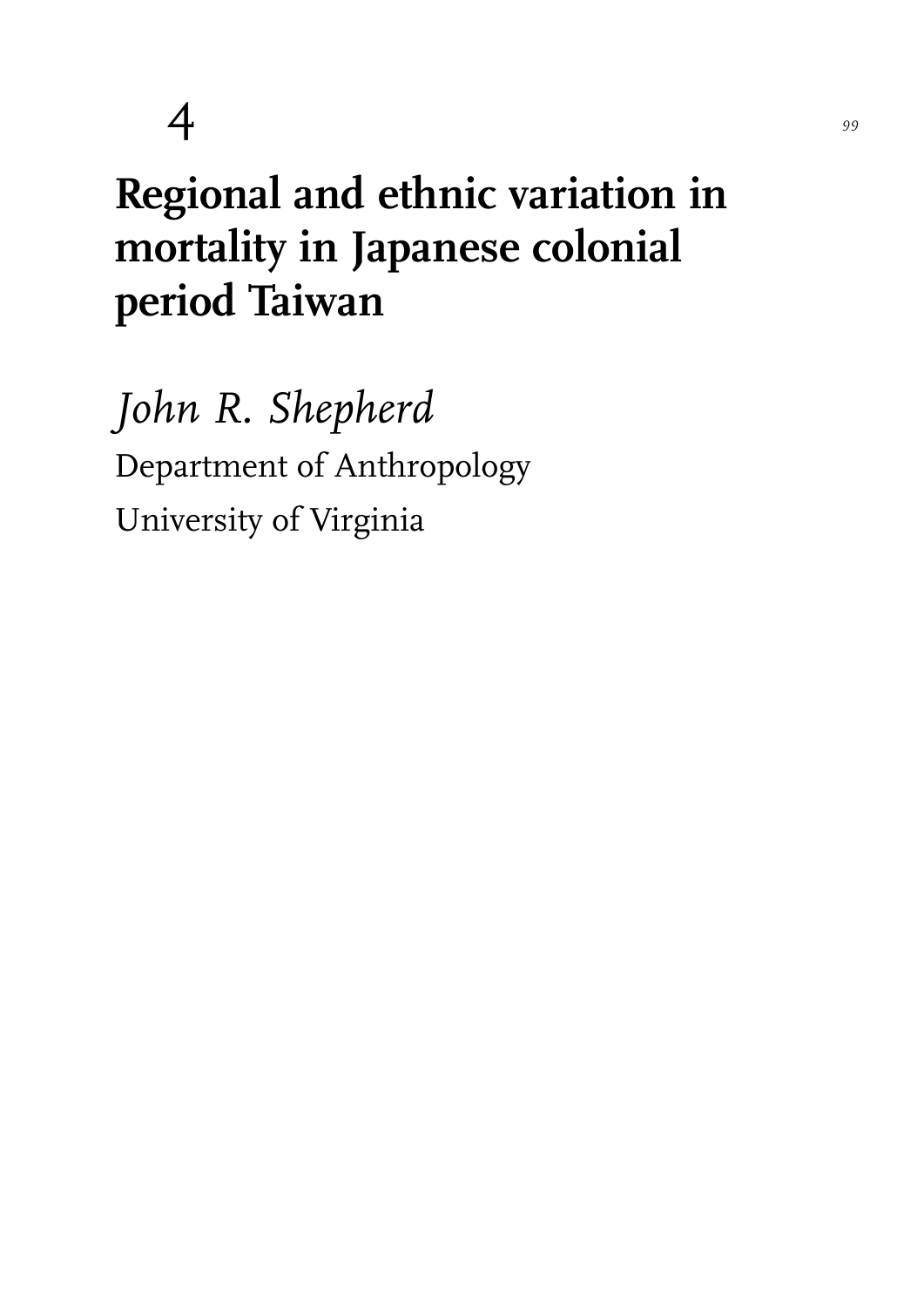*100* "For a land so small, and a population of so few, sectional differences of this magnitude are indeed surprising." *George W. Barclay, Colonial Development and Population in Taiwan, 1954: 168.* 

## **Introduction**

This paper explores the degree to which mortality in colonial Taiwan followed regional and/or ethnic lines of differentiation. The impact of mortality varies across many axes of human society, differentially affecting groups defined by age, sex, marital status, legitimacy status, wealth and class, educational level, and many other determinants of position in the social structure. Several of these factors are the focus of other papers in this collection. The current paper explores whether regional and ethnic differences should also be included in the list of significant determinants of mortality levels. The paper begins by exploring regional differences in mortality, and then moves to a discussion of ethnic variation. The paper provides a basis for comparison with Dutch society in the nineteenth and early twentieth centuries where regional and religious (rather than 'ethnic') differences in mortality are well known (see Engelen and Schoonheim, this volume).

High quality reporting of demographic information on the Taiwanese population in the Japanese period begins in October 1905, when the first census was conducted and a vital statistics reporting system based on household registration was inaugurated. Annual volumes of vital statistics were published through 1942 and these, along with frequent censuses provide the data for this analysis. The discussion here treats only the population of 'islanders' (J; *hontōjin*, C: *bendaoren* 本島人) in the terminology of the census and vital statistics, which I will refer to as 'Taiwanese,' and excludes the Japanese resident in the island (J: *naichijin*, C: *neidiren* 內地人).

Demographic studies of regional variation in mortality in Japanese period Taiwan are of course constrained by the kinds of data reported by regional subunits in the censuses and vital statistics (J: *Taiwan jinkō dōtai tōkei* 台灣人口動態 統計) which are available from 1905-1942. In general, the degree of detail reported in the vital statistics varies by administrative level, with less detail at the lower levels. Vital statistics data is reported in the greatest detail at the all-island level. Data on cause of death by age and sex, cause of death by sex and season, cause of death by provenance and sex, and cause of death by occupation and sex are only reported at the all-Taiwan level, and thus are not available for use in the study of regional variation. But many more tables also report data by prefectural units. Thus the vital statistics tables report deaths by age, sex, and prefecture, deaths by cause, sex and prefecture, deaths by season, sex and prefecture, deaths by provenance, sex and prefecture (up to 1935), deaths in infancy by age, sex, legitimacy status, and prefecture, and stillbirths by gestational age, sex, legitimacy status,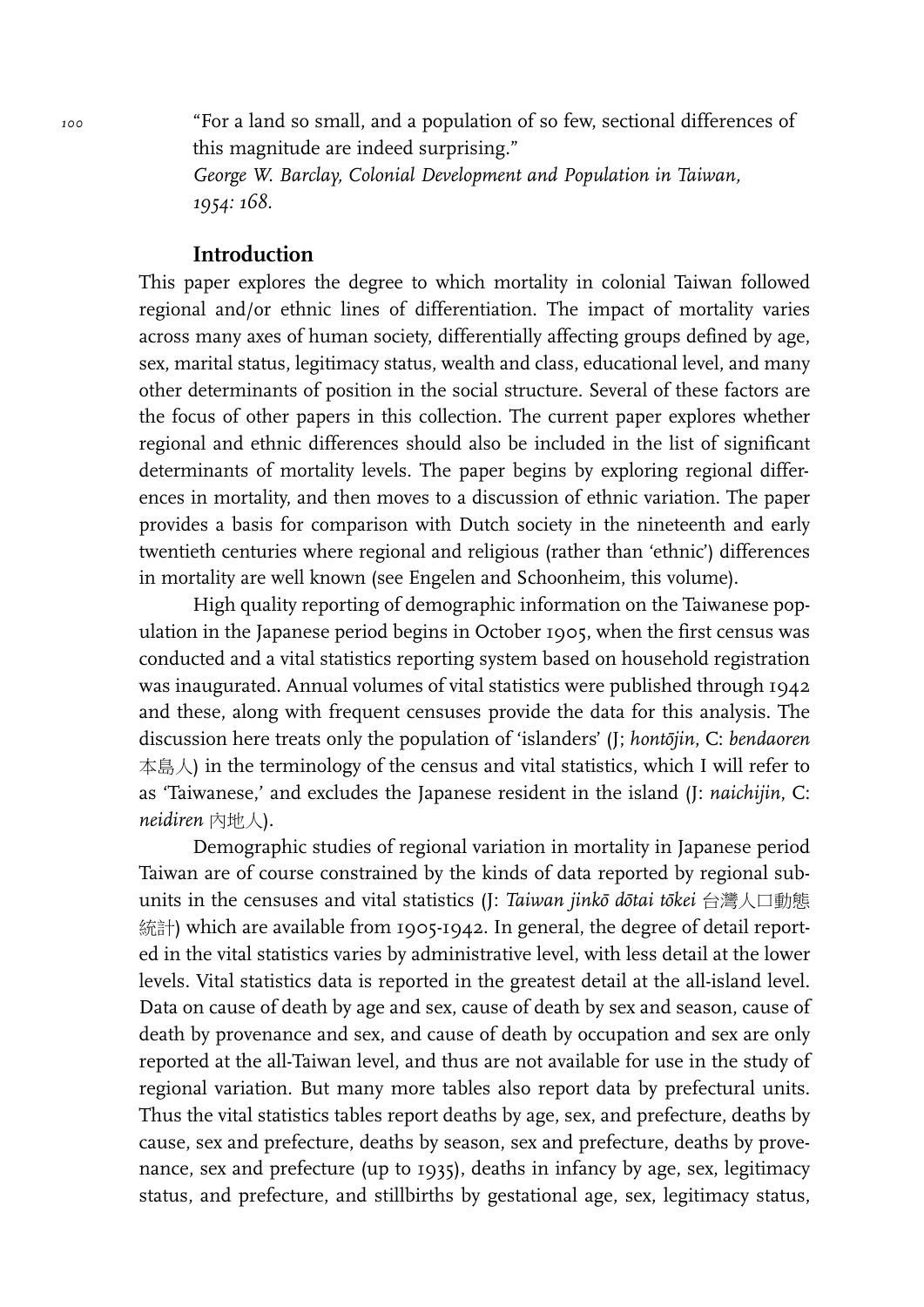and prefecture. After 1920, deaths by cause and sex and deaths by provenance *101* (up to 1931) and sex are also reported at the district and city level (J: *gun*, *shi*, C: *jun shi*, 郡市). At the lowest level of detail, the vital statistics reported total deaths by sex at the subprefectural level (J: *shichō*, C: *zhiting* 支廳) up to1919, and from 1920 at the district level. An additional annual series, statistics of the defacto population (J: *Genju jinko tokei*, 現住人口統計), reported deaths by sex down to the lowest township level (J: *gai shō*, C: *jie zhuang* 街庄) for the entire period, 1905-1942. We shall make use of many of these tables for the analysis presented in this paper, while focusing on variation at the prefectural level.

## **Changing Boundaries and the Regional Distribution of the Population**

Not only does the nature of the information on mortality vary by administrative level, the number and boundaries of the reporting units themselves change over time. To document this we must describe the changing nature of prefectural boundaries in the Japanese period.

From 1901 to 1909 Taiwan was divided administratively into twenty prefectural units (J: *chō*, C: *ting* 廳). In 1909 nineteen of these units were consolidated into ten and Taitung was divided in two. In 1920 another consolidation reduced these twelve units to seven prefectures (I refer in English to all the post 1920 units as prefectures and ignore the different administrative nomenclature for the five large (J: *shū*, C: *zhou* 州) vs. the smaller two or three units, as this difference had little bearing on reporting in the vital statistics and censuses). In 1926 an eighth prefecture was added when the Penghu islands were divided from Kaohsiung prefecture and made once again an independent prefectural unit. These eight prefectures remained in place until the end of the Japanese period in 1945. The table below gives a rough approximation of the territorial changes. Prefectures are listed counterclockwise from the northeast to southwest, followed by Penghu, and the east coast prefectures of Taitung and Hualien (which brings us back to Ilan on the northeast coast).

The consolidation of the prefectures into larger and larger units created five prefectures which from 1920 contained in excess of 96% of the total population. For reasons of space and time, this presentation will focus on mortality trends in these five units, and their namesake predecessors before 1920. In the pre-1920 period four of these prefectures occupy the cores of the large consolidated prefectures created in 1920 that bore the same name. The spatial discontinuity is greatest in the case of Ahou - Kaohsiung, as Ahou did not include the Fengshan area that would become the core of Kaohsiung prefecture. Before 1920 the five namesake prefectures accounted for a much smaller proportion of the total population, 33% in 1905 and 65% in 1915 (see table below). Mortality levels in the namesake prefectures in 1905 and 1915 are close to those in the neigh-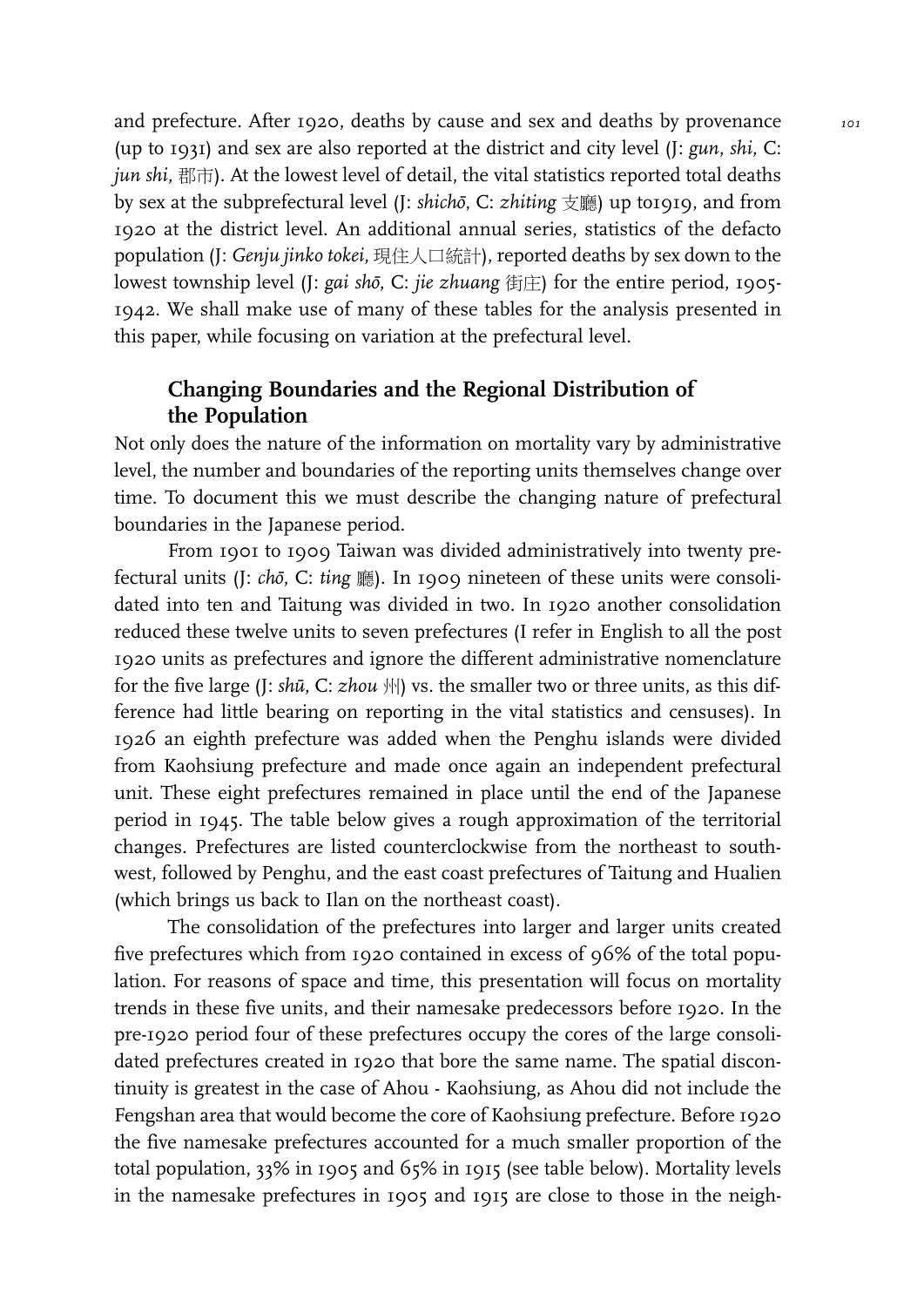

boring prefectures they would incorporate by 1920, and are representative of the regional variation in mortality that characterized the island pre-1920.

## **Regional Differences in Mortality**

In his 1954 classic on the demography of Taiwan George W. Barclay made note of extreme regional differences in mortality rates in colonial Taiwan. "Whatever the causes, there were wide disparities in age-specific mortality among the various Prefectures as late as 1925… For some unknown reason Hsinchu was the most favored part of the island, followed by Taipei. The range from highest to lowest at this date was almost as great as between the beginning and the end of the Japanese period." (Barclay 1954: 166, cf. Li T'eng-yueh 1938b:1144, 1152). While puzzled by Hsinchu's low mortality rates, Barclay seems to have assumed that low mortality in Taipei was due largely to Japanese colonial public health

*102*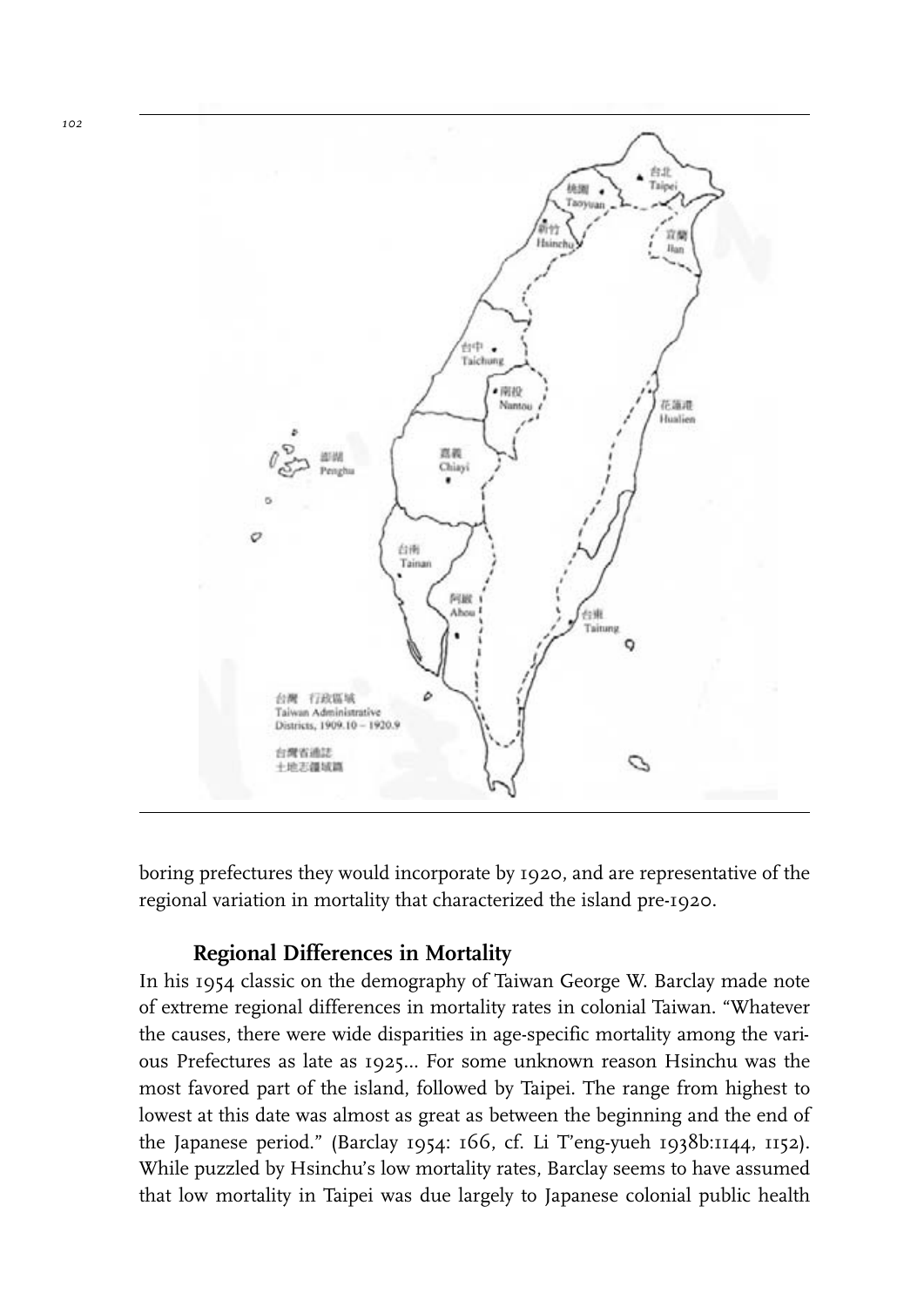| 1901-1909: 20 units | 1909-1920:12 units | 1920-1926: 7 units | 1926-1945: 8 units |
|---------------------|--------------------|--------------------|--------------------|
| <b>Ilan</b>         | Ilan               |                    |                    |
| Taipei              | Taipei             | Taipei             | Taipei             |
| Keelung             |                    |                    |                    |
| Shenkeng            |                    |                    |                    |
| Taoyuan             | Taoyuan*           |                    |                    |
| Hsinchu             | Hsinchu            | Hsinchu            | Hsinchu            |
| Miaoli*             |                    |                    |                    |
| Taichung            | Taichung           | Taichung           | Taichung           |
| Changhua            |                    |                    |                    |
| Nantou              | Nantou             |                    |                    |
| Touliu*             | Chiayi             |                    |                    |
| Chiayi              |                    |                    |                    |
| Yenshuikang*        | Tainan             | Tainan             | Tainan             |
| Tainan              |                    |                    |                    |
| Fengshan            | Tainan             |                    |                    |
| Fanshuliao          |                    | Kaohsiung          | Kaohsiung          |
| Ahou                | Ahou               |                    |                    |
| Hengchun            |                    |                    |                    |
| Penghu              | Penghu             | Kaohsiung          | Penghu             |
| Taitung             | Taitung            | Taitung            | Taitung            |
|                     | Hualien            | Hualien            | Hualien            |

#### **Prefectural boundary changes, 1901-1945.**

Boundary changes are documented in *Taiwan Sheng Tongzhi*, Vol.1, *Tudizhi*, *Jiangyupian*, book 1 (台灣省通志, 卷 一, 土地志, 疆域篇, 第一冊) 1970: 54b-74b.

\* indicates that in the subsequent consolidation a subportion of this unit was allocated to a neighboring unit other than the one indicated in the chart.

measures: "As the site of the most modern cities and the favorite residence of Japanese, Taipei Prefecture was one of the safest places in which to live. It was also more liberally supplied with medical facilities than any other Prefecture… It was relatively free from malaria, and contained the most elaborate sanitary facilities in the island." (Barclay 1954: 166). We follow Barclay's lead by extending to all periods the analysis of regional variation in mortality Barclay conducted only for the 1924-25 period, and by adding the cause of death reports by prefecture to the analysis. The results will underline the exceptionalism of Hsinchu and call into question Barclay's notion that colonial public health efforts can explain the low rates of mortality in Taipei and Hsinchu.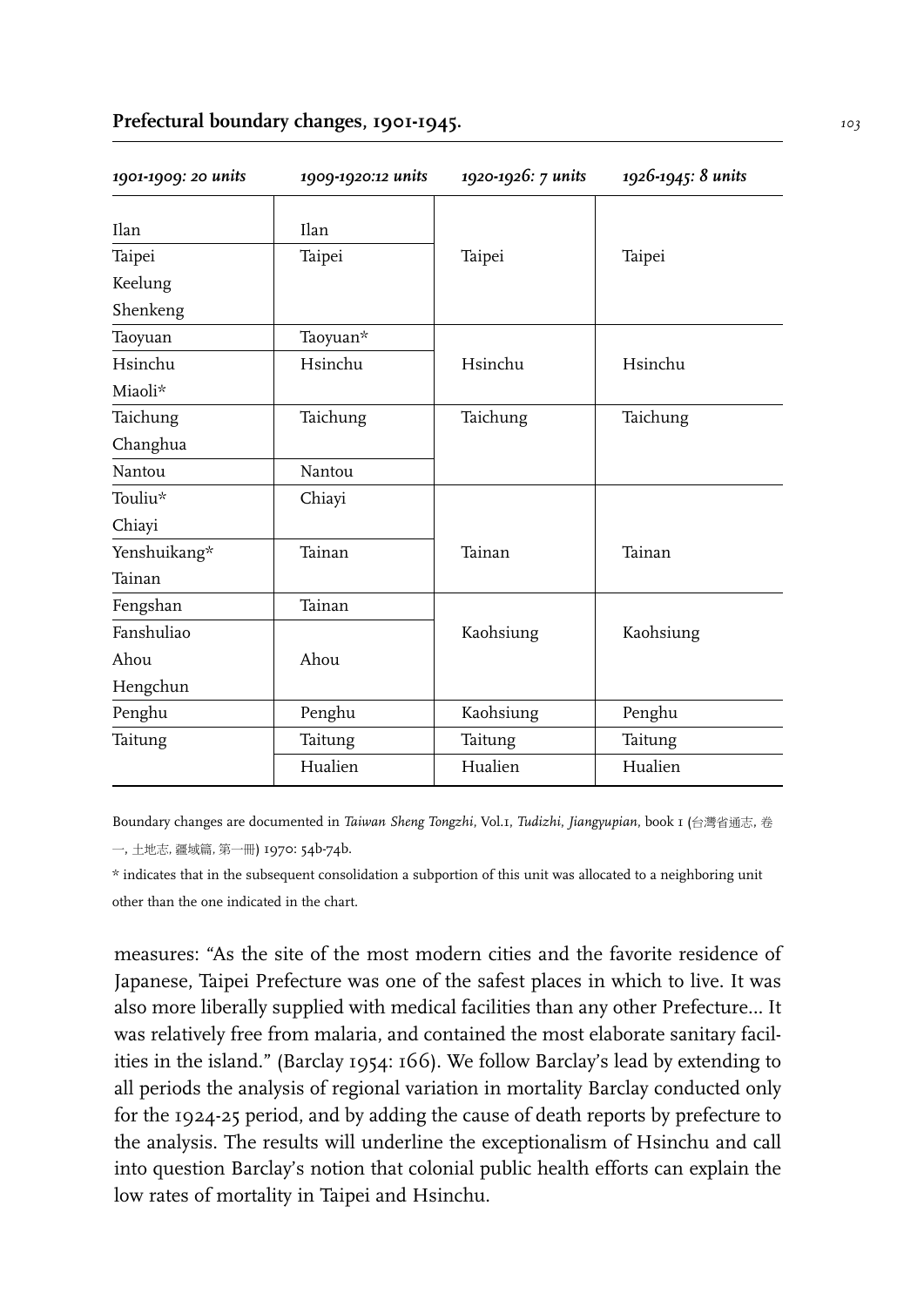| 1920                    | Taiwanese Population |           |         |        | % of Total Taiwanese Population |                   |
|-------------------------|----------------------|-----------|---------|--------|---------------------------------|-------------------|
| Prefecture              | 1905                 | 1915      | 1020    | 1905   | 1915                            | 1020              |
| <b>Taipei</b>           | 265832               | 459353    | 658184  | 8.94%  | 13.81%                          | 18.99%            |
| Hsinchu                 | 168684               | 321020    | 549401  | 5.67   | 9.65                            | 15.85             |
| Taichung                | 203802               | 579726    | 754466  | 6.85   | I7.43                           | 21.76             |
| Tainan                  | 184396               | 545609    | 922337  | 6.20   | 16.41                           | 26.6 <sub>T</sub> |
| Kaohsiung               | 162196*              | $252067*$ | 509270  | 5.46   | 7.58                            | 14.69             |
| Taitung                 | 48480                | 34824     | 35260   | 1.63   | I.05                            | I.O <sub>2</sub>  |
| Hualien                 |                      | 33II4     | 37589   |        | <b>I.OO</b>                     | т.о8              |
| Taiwan                  | 2973280              | 3325755   | 3466507 | 100.00 | 100.00                          | 100.00            |
| <b>Five Prefectures</b> | 984910               | 2157775   | 3393658 | 33.13  | 64.88                           | 97.90             |

#### **Distribution of the Taiwanese population among the Prefectures, 1905-1920.**

\*Ahou prefecture.

Source: *Census of 1905, kekka hy¯o* p.8-9, *Census of 1915, kekka hy¯o* p. 8-9, *Census of 1920, Daiikkai Taiwan kokusei chosa yoran hy¯o*, table 1, pp. 2-7.

We begin our analysis of prefectural variation with tables showing life expectancies by sex for all Taiwan and the five major prefectures. Economy of presentation prevents showing the small east coast prefectures of Taitung and Hualien, and the Penghu islands; they contribute to the all Taiwan average, but they will not be discussed individually here. [Several additional factors complicate the analysis of mortality in these prefectures: small numbers, substantial migration, and in the east coast prefectures, administrative expansion to include new populations of aborigines, and low levels of reporting quality. Migration is an important factor affecting the age composition of the three smaller prefectures, which has to be taken into account in assessing the mortality indicators.] The five major prefectures following the 1920 administrative reorganization occupied the entire western coast of Taiwan and all major population centers, and contained 96% of the Taiwanese population in 1930. For the periods 1906-1919 the rates reported in the tables are for the smaller prefectures that formed the core of the prefectures (of the same name, but Ahou in the case of Kaohsiung) consolidated in 1909 and then again in 1920; please refer to the table documenting the prefectural consolidations 1901-1945 above. Continuity across the 1920 divide is least in the case of Ahou-Kaohsiung, which in 1920 acquired the coastal area (old Fengshan) that contained what would become the port of Kaohsiung city.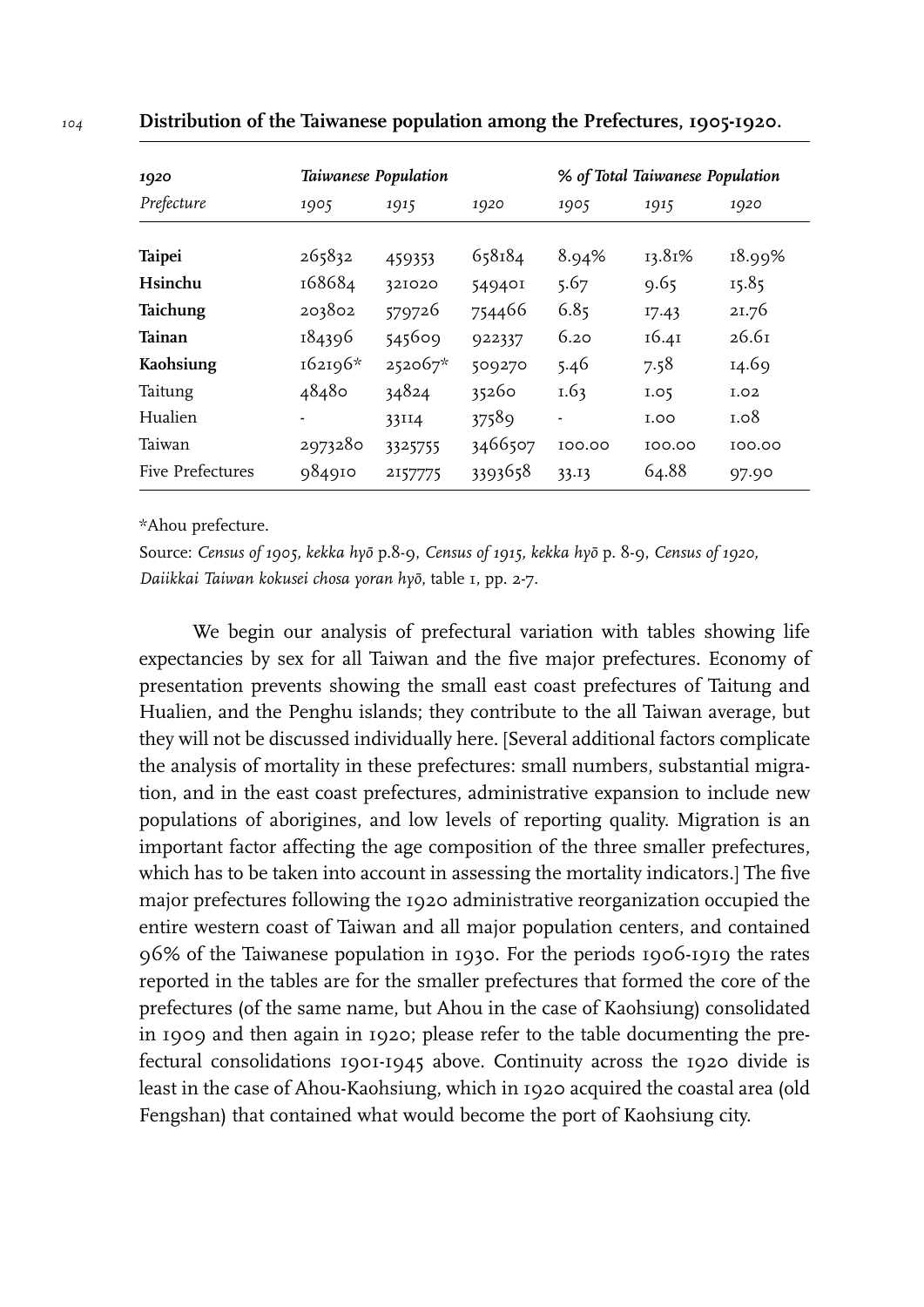## **Variations in Life Expectancy among the Prefectures** *<sup>105</sup>*

One of the most detailed tables in the annual vital statistics volumes reports deaths by single years of age and by sex at the prefectural level. When combined with the census tables of population by age and sex, these tables enable us to compute life tables for all Taiwan and for each prefecture. From life tables based on data for a given set of years, we can compute the expectation of life at birth, a figure which summarizes the impact of mortality across all ages for the given period. Because life table measures are based on age-specific measures, they are not subject to bias due to differences in age structures among the prefectures (as is the case of crude death rates). Thus life expectancy provides an ideal measure for comparing prefectural units.

The table below presents measures of life expectancy for all Taiwan and for the five prefectures across the entire period. Each figure is centered on a census year, with the exception of 1906-08, the first reporting years following the 1905 census, and 1920-22, which follows the administrative reorganization of the prefectures in 1920. The right hand side of the table presents indexed figures based on the all Taiwan life expectancy for the given year.

The most striking pattern the table reveals is that Hsinchu has the highest life expectancies for both men and women from the first period to the last. Hsinchu's life expectancies are considerably higher than the all Taiwan average, and are also substantially higher than Taipei's, which generally rank second, except for 1934-36 when Taipei's are the lowest! The lowest life expectancies are consistently reported in Tainan and Kaohsiung. Life expectancy in Taichung is regularly the closest to the all-Taiwan average. The general pattern is thus of a north-south gradient in mortality, with low mortality and high life expectancy in the north, and high mortality and low life expectancy in the south. But it is Hsinchu rather than Taipei that has the most favorable conditions. The life expectancies of women are consistently higher than those of men in every period and prefecture; the female advantage averages approximately 10% over the period.

Over time, the average life expectancy increases in all prefectures (the largest gains are in the southern prefectures) and the gap between the highest and the lowest expectancies narrows. Thus the degrees of Hsinchu's advantage and the southern prefectures' disadvantage gradually diminish. As we shall see below, the factors that likely were most important in raising the all Taiwan average life expectancy and lowering the very high death rates in Kaohsiung and Tainan were malaria suppression and other public health efforts that had their greatest impact in the south.

Regional divergences in life expectancy of similar magnitude were found by William Farr in nineteenth century Britain: he estimated life expectancy at birth in 1841 at 45.1 in rural Surrey, 36.7 in London, and only 25.7 in Liverpool (Szreter 1988: 20). The British pattern of large urban – rural differences reflects the much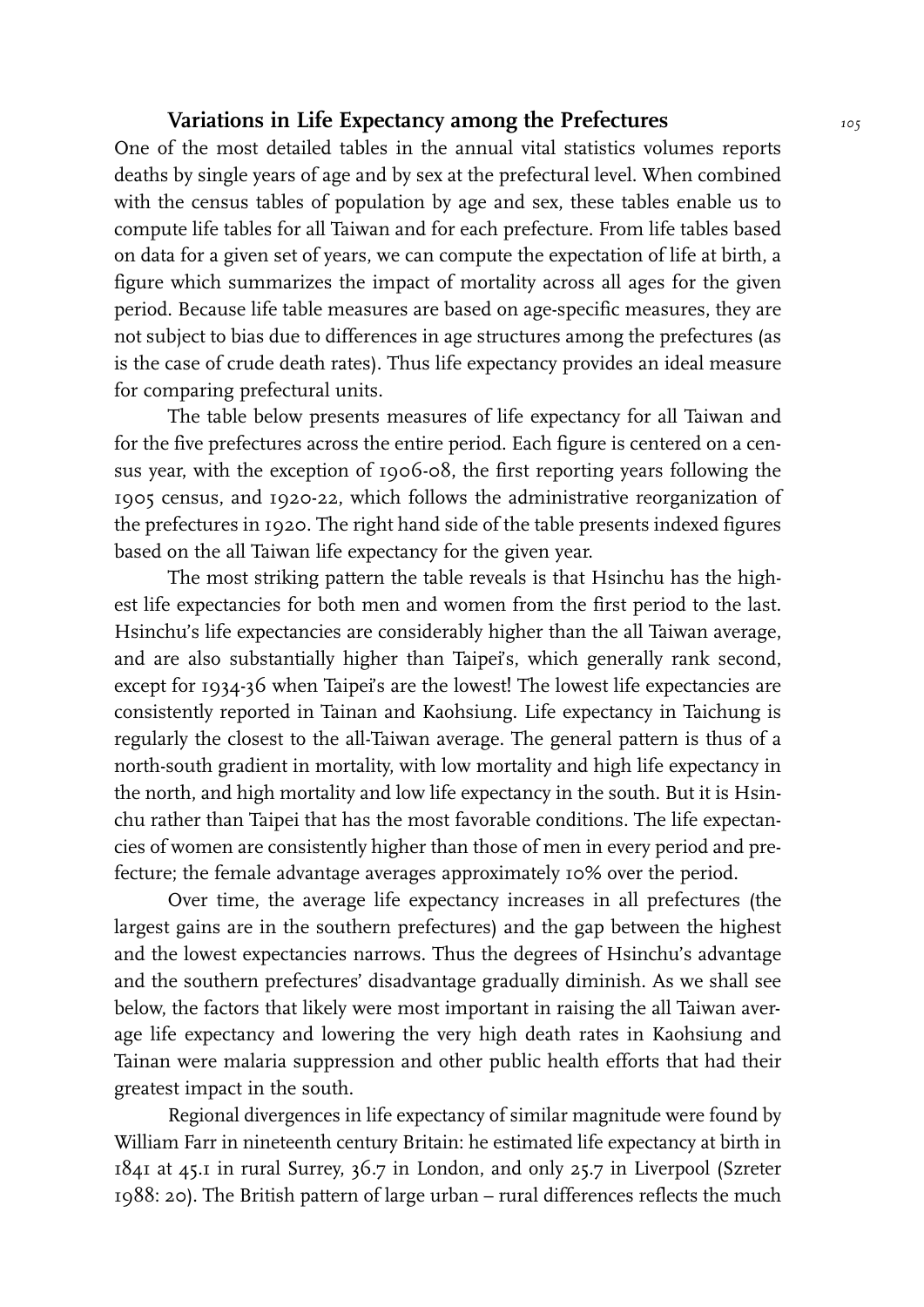| Year      |        |        |              | Prefectures* |        |        |        | Indexed Life Expectancies in Years, |                 |        |        |
|-----------|--------|--------|--------------|--------------|--------|--------|--------|-------------------------------------|-----------------|--------|--------|
|           |        |        |              |              |        |        |        |                                     | All Taiwan =100 |        |        |
| Eo        | All    | Taipei | Hsinchu Tai- |              | Tainan | Kao-   | Taipei | Hsinchu Tai-                        |                 | Tainan | Kao-   |
|           | Taiwan |        |              | chung        |        | hsiung |        |                                     | chung           |        | hsiung |
|           |        |        |              |              |        | Ahou   |        |                                     |                 |        | Ahou   |
|           |        |        |              |              |        |        |        |                                     |                 |        |        |
| Males     |        |        |              |              |        |        |        |                                     |                 |        |        |
| $06 - 08$ | 28.1   | 31.5   | 39.3         | 29.0         | 25.4   | 22.6   | 112.1  | 139.9                               | 103.2           | 90.4   | 80.4   |
| 14-16     | 29.8   | 34.5   | 38.9         | 29.5         | 25.7   | 26.6   | 115.8  | 130.5                               | 99.0            | 86.2   | 89.3   |
| $20 - 22$ | 34.5   | 35.8   | 40.3         | 33.4         | 33.2   | 33.4   | 103.8  | 116.8                               | 06.8            | 06.2   | 06.8   |
| 24-26     | 35.6   | 39.0   | 44.1         | 36.6         | 3I.2   | 32.4   | 109.6  | 123.9                               | 102.8           | 87.6   | 01.0   |
| $29 - 31$ | 40.5   | 41.0   | 47.0         | 41.5         | 38.3   | 36.9   | 101.2  | 116.0                               | 102.5           | 94.6   | 01.1   |
| $34 - 36$ | 41.2   | 40.I   | 44.8         | 40.6         | 40.9   | 40.2   | 97.3   | 108.7                               | 98.5            | 99.3   | 97.6   |
| $39 - 41$ | 42.7   | 44.6   | 49.7         | 41.2         | 39.6   | 41.9   | 104.4  | 116.4                               | 96.5            | 92.7   | 08.1   |
| Females   |        |        |              |              |        |        |        |                                     |                 |        |        |
| $06 - 08$ | 29.0   | 34.2   | 44.2         | 31.7         | 26.7   | 22.8   | 117.9  | 152.4                               | 109.3           | 92.1   | 78.6   |
| 14-16     | 32.7   | 35.6   | 41.8         | 32.7         | 29.2   | 28.6   | 108.9  | 127.8                               | 100.0           | 89.3   | 87.5   |
| $20 - 22$ | 38.2   | 39.4   | 43.7         | 38.6         | 36.6   | 36.4   | 103.1  | 114.4                               | 101.0           | 95.8   | 95.3   |
| 24-26     | 39.7   | 43.0   | 47.8         | 41.5         | 35.5   | 35.3   | 108.3  | 120.4                               | 104.5           | 89.4   | 88.9   |
| $29 - 31$ | 44.8   | 44.3   | 56.4         | 46.5         | 43.3   | 40.7   | 98.9   | 125.9                               | 103.8           | 96.7   | 00.8   |
| 34-36     | 45.4   | 42.5   | 47.4         | 45.6         | 46.0   | 44.2   | 93.6   | 104.4                               | 100.4           | 101.3  | 97.4   |
| $39 - 41$ | 47.4   | 49.4   | 53.5         | 46.5         | 44.7   | 46.2   | 104.2  | 112.9                               | 08.1            | 94.3   | 97.5   |

# Table 1. **Mean Life Expectancy** *at Birth* **of Taiwanese, by Prefecture**\***, Selected Years, 1906-1941.**

\* Pre-1920 boundaries enclosed only parts of the areas defined by the boundaries set in 1920. Figures for Kaohsiung in 1920-26 include Penghu.

greater role of crowded and unsanitary urban environments in raising death rates in England during industrialization. Taiwan's level of urbanization remained quite low in comparison throughout the Japanese period, and divergences in life expectancy in Taiwan reflect large regional rather than urban – rural differences. Regional differences in life expectancy in Japan were also great. In 1920-25 expectation of life at birth in Japan's prefectures ranged from 35.9 to 47.9 for males and 36.6 to 50.5 for females. In 1930-35 the range had narrowed to 39.2 to 49.2 for males and 40.7 to 51.8 for females (Taeuber 1958: 94). Regional divergences in Taiwan were extreme in 1906, when life expectancy ranged from 22.6 to 39.3 for males and 22.8 to 44.2 for females. Differences among Taiwan's prefectures narrowed in later years, but remain impressive, especially given the much smaller geographic expanse of Taiwan compared to Britain and Japan.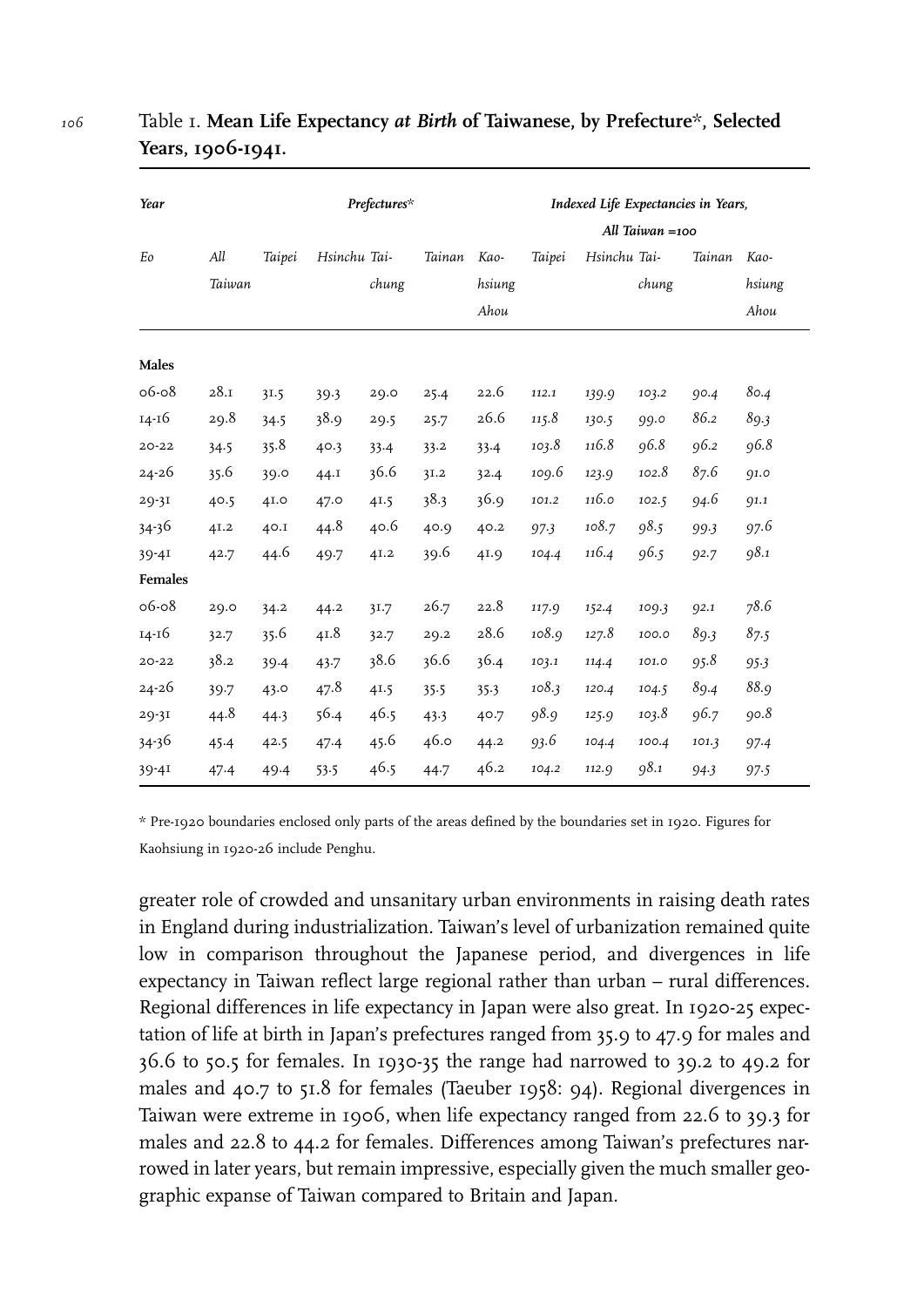## **Crude Death Rates and Cause Specific Death Rates among** *<sup>107</sup>* **the Prefectures**

Life expectancies are a powerful measure and tell the story of regional variation in mortality very succinctly. However, to assess which factors gave rise to the large regional differences in life expectancies within Taiwan we need to look further. Most important for the analysis here are the tables in the vital statistics that report deaths by cause, sex and prefecture. These tables enable us to see the contributions different causes of death make to variation in mortality among the prefectures. We use these tables in conjunction with the total population by sex of each prefecture to compute crude death rates for all causes and cause specific death rates for major causes for each prefecture and period.

The table below presents the crude death rates for all causes for all Taiwan and the five larger prefectures by sex for the years 1906-1941. To facilitate comparison, rates for each year have been indexed on the all Taiwan rate to show where each prefecture stands in relation to the average death rate for the island as whole. The table reveals the same pattern documented by the life expectancies table above. That Hsinchu had the lowest crude death rates for males and females for all years, 1906-1941, is immediately clear. Taipei had the second lowest rates for years 1906-26, and 1939-41, but not for years 1929-36. Surprisingly, in 1934-36 when we would expect public health efforts to have been at their most effective, Taipei had the highest death rates of the five prefectures. In most other years the highest rates are consistently found in the southern prefectures of Tainan and Kaohsiung. Hsinchu's advantage over the other prefectures is substantial. From 1906-1926 Hsinchu enjoyed death rates ranging from 20-30% below the all island average, and from 1929-1941 from 10-20%. Moreover, Hsinchu's advantage predates all important public health interventions by the Japanese colonial government, and persists despite heavy public health investments in Taipei and across the island. Hsinchu also benefited from public health interventions and death rates in Hsinchu declined significantly from 1906 to 1941, but Hsinchu's mortality advantage throughout the colonial period stems from factors beyond these interventions.

The life expectancies and the crude death rates both confirm the wide differences in mortality among Taiwan's prefectures, the low mortality in Hsinchu and the north generally, and the much higher mortality in the south of Taiwan. Crude rates, however, because they combine age groups whose death rates vary widely, are less reliable indicators of difference when the populations being compared also vary widely in age structure (Barclay 1958: 135). In Japanese period Taiwan differences in age composition among the prefectures are not great enough to affect the agreement of the crude death rates with the life expectancies measure when comparing the prefectures. Differences in age composition among the five larger prefectures are small in Japanese period Taiwan, as shown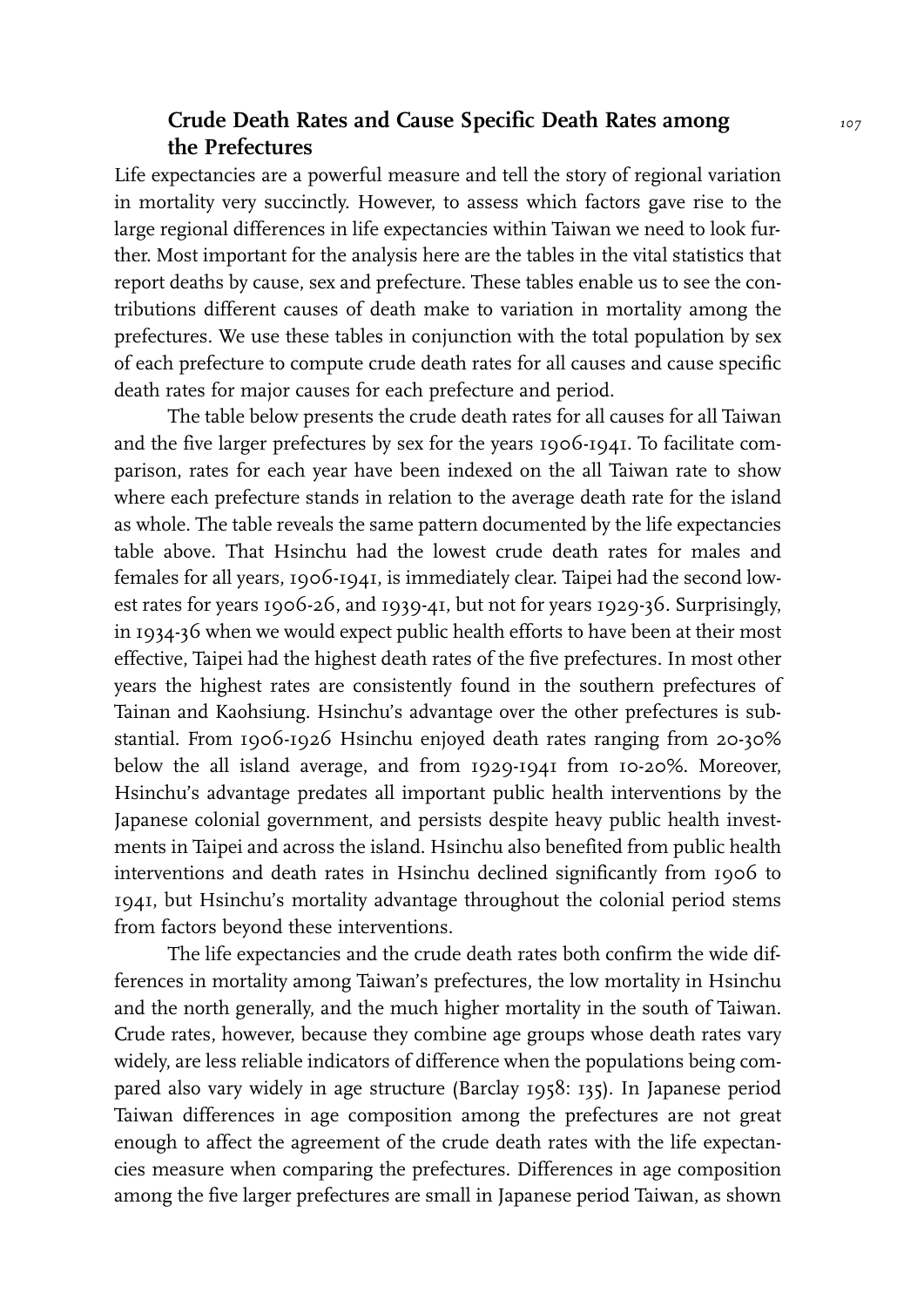| Year           |        |        |              | Prefectures** |        |        |        | Indexed Crude Death Rates by Cause, |                 |        |        |
|----------------|--------|--------|--------------|---------------|--------|--------|--------|-------------------------------------|-----------------|--------|--------|
|                |        |        |              |               |        |        |        |                                     | All Taiwan =100 |        |        |
| All Causes All |        | Taipei | Hsinchu Tai- |               | Tainan | Kao-   | Taipei | Hsinchu Tai-                        |                 | Tainan | Kao-   |
|                | Taiwan |        |              | chung         |        | hsiung |        |                                     | chung           |        | hsiung |
|                |        |        |              |               |        | Ahou   |        |                                     |                 |        | Ahou   |
|                |        |        |              |               |        |        |        |                                     |                 |        |        |
| Males          |        |        |              |               |        |        |        |                                     |                 |        |        |
| $06 - 08*$     | 3582   | 3087   | 244I         | 3520          | 3880   | 4368   | 86.2   | 68.1                                | 98.3            | 108.3  | 121.9  |
| $09 - 13*$     | 2990   | 2597   | 2227         | 3110          | 3283   | 3384   | 86.9   | 74.5                                | 104.0           | 109.8  | 113.2  |
| $14 - 16*$     | 3192   | 2653   | 2272         | 3241          | 3841   | 3689   | 83.1   | 71.2                                | 101.5           | 120.3  | 115.6  |
| $17 - 19$      | 3178   | 2753   | 2324         | 3086          | 3742   | 3766   | 86.6   | 73.1                                | 97.1            | 117.7  | 118.5  |
| $20 - 22$      | 2918   | 2652   | 2403         | 3036          | 3290   | 3080   | 90.9   | 82.4                                | 104.0           | 112.7  | 105.6  |
| $24 - 26$      | 2611   | 2343   | 1968         | 2509          | 3029   | 2713   | 89.7   | $75-4$                              | 96.1            | 116.0  | 103.9  |
| $29 - 31$      | 2242   | 2212   | 1799         | 2181          | 2455   | 2463   | 98.7   | 80.2                                | 97.3            | 109.5  | 109.9  |
| $34 - 36$      | 2198   | 2283   | 1961         | 2265          | 2231   | 2201   | 103.9  | 89.2                                | 103.0           | 101.5  | 100.1  |
| $39 - 41$      | 2060   | 1905   | 1615         | 2200          | 2330   | 2006   | 92.5   | 78.4                                | 107.2           | 113.1  | 97.4   |
| Females        |        |        |              |               |        |        |        |                                     |                 |        |        |
| $06 - 08*$     | 3583   | 2876   | 2200         | 3387          | 3762   | 4303   | 80.3   | 61.7                                | 94.5            | 105.0  | 120.1  |
| $09 - 13*$     | 2789   | 2524   | 1975         | 284I          | 3046   | 3233   | 90.5   | 70.8                                | 101.9           | 109.2  | 115.9  |
| $14 - 16*$     | 2970   | 2628   | 2088         | 2993          | 3402   | 3542   | 88.5   | 70.3                                | 100.8           | 114.5  | 119.3  |
| $I7 - I9$      | 2933   | 2640   | 2087         | 2675          | 3507   | 3564   | 90.0   | 71.2                                | Q1.2            | 119.6  | 121.5  |
| $20 - 22$      | 2703   | 2474   | 2222         | 2702          | 2981   | 2000   | 91.5   | 82.2                                | 100.0           | 110.3  | 107.6  |
| $24 - 26$      | 2354   | 2173   | 1814         | 2185          | 2680   | 2467   | 92.3   | 77.1                                | 92.8            | 113.8  | 104.8  |
| $29 - 31$      | 2032   | 2102   | 1661         | 1929          | 2165   | 2265   | 103.4  | 81.7                                | 94.9            | 106.5  | 111.5  |
| $34 - 36$      | 1981   | 2128   | 1857         | 1963          | 1967   | 2002   | 107.4  | 93.7                                | 99.1            | 99.3   | 101.1  |
| $39 - 41$      | 1811   | 1696   | 1449         | 1886          | 2020   | 1821   | 93.6   | 80.0                                | 104.1           | 111.5  | 100.6  |

# Table 2. **Cause Specific Crude Death Rates by Sex and Prefecture,** *All Causes***, 1906-1941. Deaths per** *100,000***.**

\* Rates for 1906-15 have been corrected for infant unregistered nonsurvivors**.** 

**\*\*** Pre-1920 boundaries enclosed only parts of the areas defined by the boundaries set in 1920. Figures for Kaohsiung in 1920-26 have been adjusted to exclude Penghu.

in the table below. Thus we are able to read differences in prefectural cause specific death rates as indicators of differences in the incidence and severity of disease rather than differences in age structure.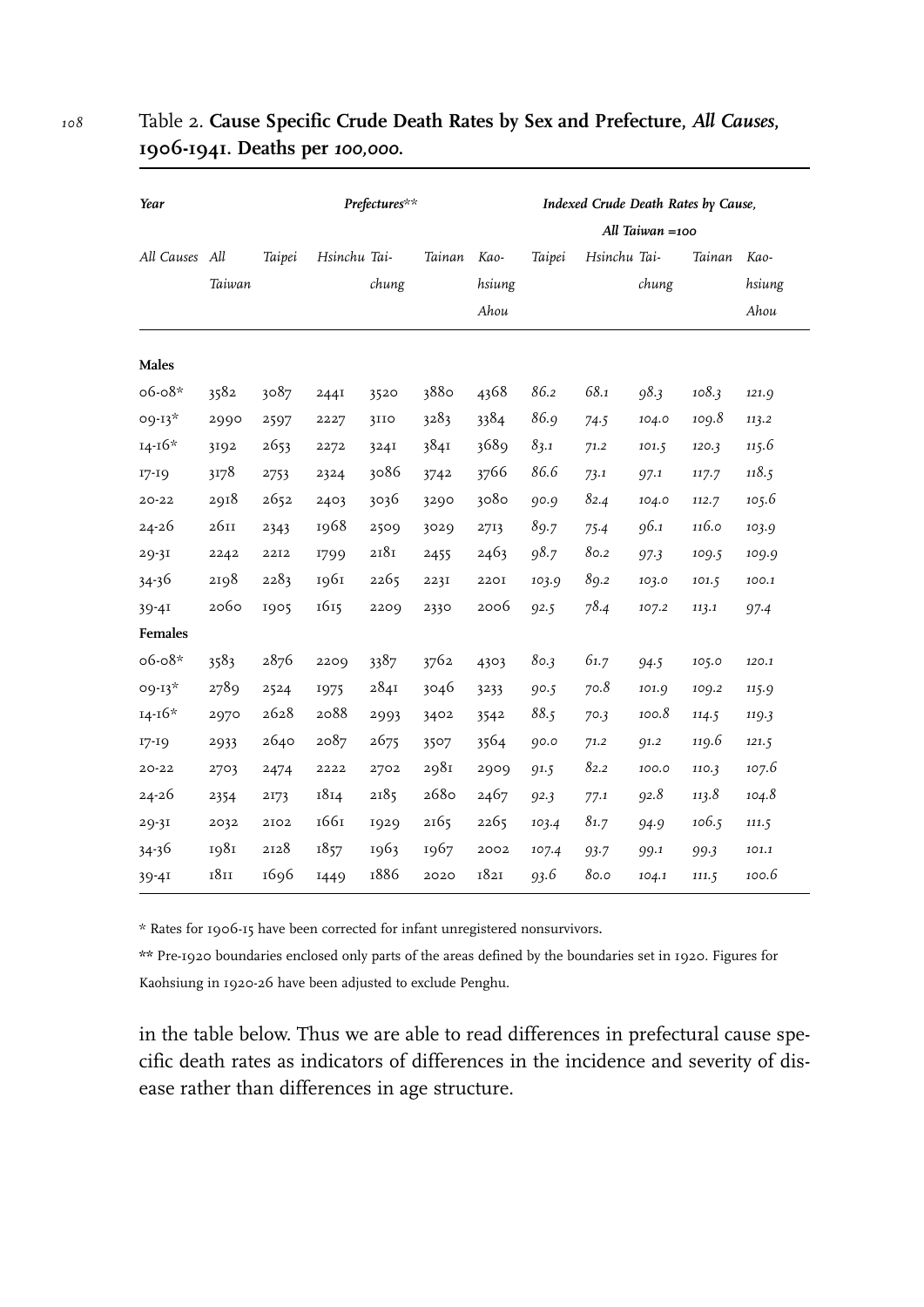| Year      |        |                  | Prefectures: Per cent of total population |                           |        |        |        | Indexed per cent by age interval, |                 |        |        |
|-----------|--------|------------------|-------------------------------------------|---------------------------|--------|--------|--------|-----------------------------------|-----------------|--------|--------|
| 1925      |        |                  |                                           | in selected Age intervals |        |        |        |                                   | All Taiwan =100 |        |        |
| Sui       | All    | Taipei           | Hsinchu Tai-                              |                           | Tainan | Kao-   | Taipei | Hsinchu Tai-                      |                 | Tainan | Kao-   |
| $Age*$    | Taiwan |                  |                                           | chung                     |        | hsiung |        |                                   | chung           |        | hsiung |
|           |        |                  |                                           |                           |        | Ahou   |        |                                   |                 |        | Ahou   |
| Males     |        |                  |                                           |                           |        |        |        |                                   |                 |        |        |
| $I-5$     | 14.98  | 13.83            | 15.39                                     | 15.57                     | 14.90  | 15.54  | 0.92   | 1.03                              | 1.04            | 0.99   | 1.04   |
| $6 - 15$  | 24.83  | 23.20            | 25.48                                     | 25.13                     | 25.40  | 25.51  | 0.93   | 1.03                              | 1.01            | 1.02   | 1.03   |
| 16-30     | 28.27  | 28.86            | 27.35                                     | 28.35                     | 28.61  | 27.49  | 1.02   | 0.97                              | 1.00            | 1.01   | 0.97   |
| $3I - 45$ | 18.56  | 18.52            | 16.80                                     | 17.89                     | 19.20  | 19.61  | 1.00   | 0.91                              | 0.96            | 1.03   | 1.06   |
| $45 - 60$ | 10.22  | 11.63            | 10.57                                     | 10.36                     | 9.32   | 9.27   | 1.14   | 1.03                              | 1.01            | 0.01   | 0.01   |
| $60+$     | 3.15   | 3.96             | 4.42                                      | 2.70                      | 2.57   | 2.58   | 1.26   | 1.40                              | 0.86            | 0.81   | 0.82   |
| Total     |        |                  | I00.00 I00.00 I00.00 I00.00 I00.00 I00.00 |                           |        |        |        |                                   |                 |        |        |
| Females   |        |                  |                                           |                           |        |        |        |                                   |                 |        |        |
| $I-5$     | 15.28  | 14.63            | 15.24                                     | 15.86                     | 15.18  | 15.50  | 0.96   | 1.00                              | 1.04            | 0.99   | 1.01   |
| $6 - 15$  | 24.42  | 23.12            | 24.25                                     | 24.87                     | 25.09  | 24.75  | 0.95   | 0.99                              | 1.02            | 1.03   | 1.01   |
| 16-30     | 26.52  | 26.33            | 26.46                                     | 27.II                     | 26.52  | 25.79  | 0.99   | 1.00                              | 1.02            | 1.00   | 0.97   |
| $3I - 45$ | 16.79  | 16.62            | 16.53                                     | 16.02                     | 16.90  | 17.81  | 0.99   | 0.98                              | 0.95            | 1.01   | 1.06   |
| $45 - 60$ | II.44  | 12.69            | 11.37                                     | II.I9                     | 10.97  | II.04  | 1.11   | 0.99                              | 0.98            | 0.96   | 0.97   |
| $60+$     | 5.55   | 6.6 <sub>o</sub> | 6.15                                      | 4.95                      | 5.33   | 5.10   | 1.19   | 1.11                              | 0.89            | 0.96   | 0.92   |
| Total     |        |                  | IOO.00 IOO.00 IOO.00 IOO.00 IOO.00 IOO.00 |                           |        |        |        |                                   |                 |        |        |

#### Table 3. **Age Composition of Prefectures, by Sex, 1925.**

\* 'Sui Age by cohort': the censuses from 1905 to 1925 report 'age' by year of birth, beginning with those born in the year of the census, who are listed as sui age 1. Thus there is no age 'o' by this reckoning. Note that this reckoning is by birth year cohort and does not correspond either to traditional Chinese lunar year 'sui' or to Western measures of age at last birthday.

# **Regional Differences in Mortality: Cause Specific Death Rates among the Prefectures**

We turn now to an exploration of the leading causes of death among the different prefectures to understand what causes make Hsinchu death rates so much lower and the southern prefectures' death rates so much higher than the all Taiwan average. Cause of death data is reported in the Vital Statistics by prefecture and by sex but not by age so we can report only 'crude' cause specific rates for each prefecture. I should also note that the quality of cause of death reporting in the early periods was not as high as it would be in later years. The challenges of assessing the quality of cause of death reports is discussed in a separate paper on 'Trends in Mortality' elsewhere in this volume. I conclude that the general impressions these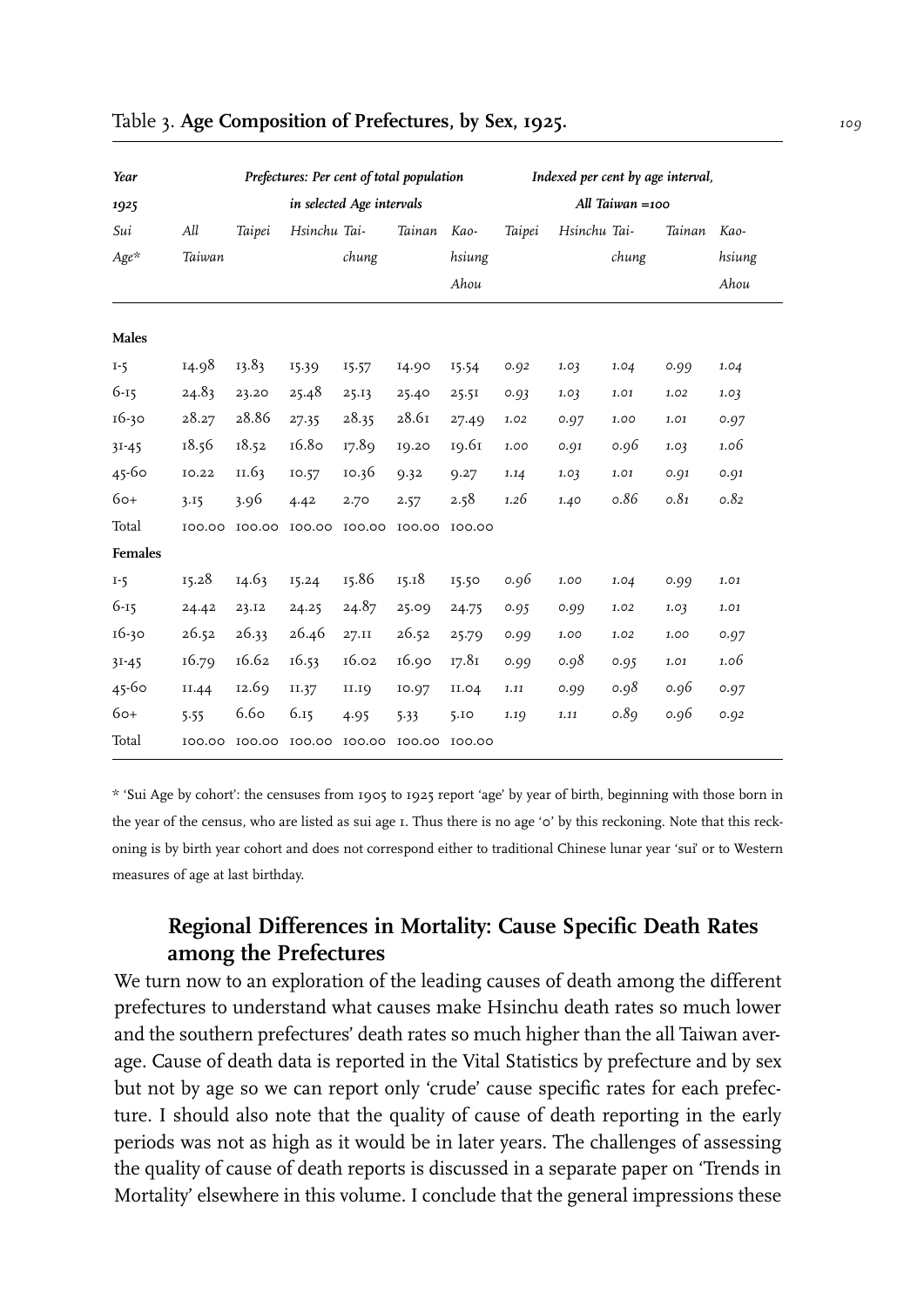*110* data convey are reliable, and increasingly so as reporting quality improves. The data series for several causes appear to be inconsistently reported across the periods. Such inconsistencies arise from improving diagnostics and training on the part of personnel filling out death certificates, and changes in the definitions of disease categories (and also rules for deciding between two or more contributing causes). These causes will be reported only for the years 1924-41, during which the third and fourth international cause of death lists were used to compile the cause of death reports. There are two causes, however, malaria and respiratory tuberculosis, that appear to provide relatively consistently reported series both before and after 1924. These causes of death present symptoms relatively easy for certifiers to identify, periodic chills and fevers and swollen spleens in the case of malaria, and bloody sputum in the case of respiratory tuberculosis. The international lists for compiling death statistics in use by the colonial authorities also consistently reserved separate categories specific to these causes, which immunized them from inconsistencies arising from changing category definitions.

> The tables below report the death rates by cause for the leading causes of death. Death rates by cause are computed as a ratio of the deaths assigned to a specific cause to a mid-year population; demographers refer to these crude rates by cause as cause-specific death rates (Barclay 1958: 151-55). To facilitate comparison among the prefectures the prefectural death rates are indexed on the all Taiwan average cause-specific death rates by sex in each year.

> **Malaria**. We look first at the death rates by prefecture and sex attributed to malaria. Malarial death rates in Taiwan are extremely high in the early years of the century, and remain high until a decline set in around 1920-22 that would continue to 1941. Through most of this period Hsinchu enjoyed the lowest malaria rates. The exceptions are 1909-13 and 1917-1919 when Taipei rates were lower, and 1934-36 when both Hsinchu and Taipei suffered a resurgence in malaria deaths. Otherwise Taipei regularly ranked second lowest, confirming the generalization that the northern prefectures suffered much less from malaria than did the southern prefectures of Kaohsiung and Tainan. Malaria death rates in Kaohsiung-Ahou are the highest in every year except 1920-26 when they rank second highest behind Tainan. Ahou's rates are extremely high 1906-1919; Kaohsiung's rates fall below those of Tainan in 1920-1926 (after Ahou was consolidated with less malarial areas in Fengshan to form Kaohsiung) but they surpass Tainan again in 1929-41. Tainan generally ranks second highest in years other than 1920-26 and the anomalous years 1934-36. The degree of prefectural difference is especially great in the early years when Hsinchu and Taipei malarial death rates were regularly less than half and Ahou/Kaohsiung's twice as high as the all Taiwan average. Even after declining rates brought down Kaohsiung's extreme rates, Hsinchu and Taipei regularly (excepting 1934-36) had only 50% to 60% of the all Taiwan rate.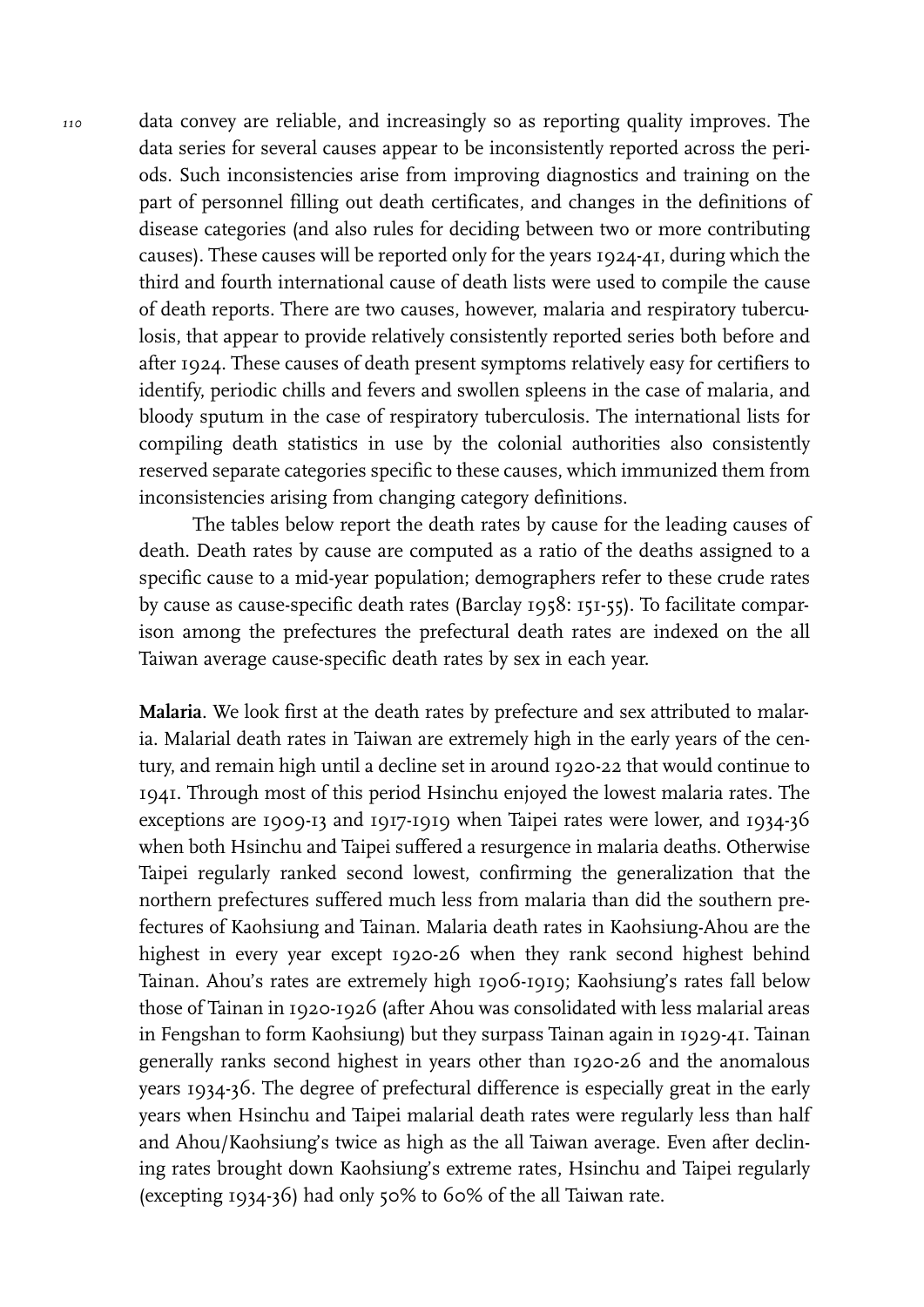| Year      |            |          |              | Prefectures* |        |        |          | Indexed Crude Death Rates by Cause, |                 |        |        |
|-----------|------------|----------|--------------|--------------|--------|--------|----------|-------------------------------------|-----------------|--------|--------|
|           | All        |          |              |              |        |        |          |                                     | All Taiwan =100 |        |        |
| Malaria   |            | Taipei   | Hsinchu Tai- |              | Tainan | Kao-   | Taipei   | Hsinchu Tai-                        |                 | Tainan | Kao-   |
|           | Taiwan     |          |              | chung        |        | hsiung |          |                                     | chung           |        | hsiung |
|           |            |          |              |              |        | Ahou   |          |                                     |                 |        | Ahou   |
| Males     |            |          |              |              |        |        |          |                                     |                 |        |        |
| $06 - 08$ | 356        | 196      | 89           | 200          | 329    | 831    | 55.1     | 25.0                                | 56.2            | 92.4   | 233.4  |
| $09 - 13$ | 257        | 116      | 116          | 218          | 263    | 664    | 45.1     | 45.1                                | 84.8            | 102.3  | 258.4  |
| 14-16     | 324        | 134      | <b>I2I</b>   | 272          | 375    | 726    | 41.4     | 37.3                                | 84.0            | 115.7  | 224.1  |
| $I7-IQ$   | 250        | IO4      | <b>II5</b>   | 169          | 3I4    | 556    | 41.6     | 46.0                                | 67.6            | 125.6  | 222.4  |
| $20 - 22$ | 222        | 133      | IIO          | 205          | 325    | 255    | 59.9     | 49.5                                | 92.3            | 146.4  | 114.9  |
| $24 - 26$ | <b>177</b> | 83       | 56           | 133          | 296    | 25I    | 46.9     | 31.6                                | 75.1            | 167.2  | 141.8  |
| $29 - 31$ | 76         | 45       | 34           | 59           | 90     | 131    | 59.2     | 44.7                                | 77.6            | 118.4  | 172.4  |
| 34-36     | 71         | 81       | 55           | 61           | 57     | 95     | 114.1    | 77.5                                | 85.9            | 80.3   | 133.8  |
| $39 - 41$ | 70         | 40       | 34           | 72           | 80     | 99     | 57.1     | 48.6                                | 102.9           | 114.3  | 141.4  |
| Females   |            |          |              |              |        |        |          |                                     |                 |        |        |
| $06 - 08$ | 38I        | 135      | 90           | 187          | 377    | 896    | $35 - 4$ | 23.6                                | 49.1            | 99.0   | 235.2  |
| $OQ - I3$ | 25I        | $\Omega$ | 118          | 202          | 264    | 722    | 39.0     | 47.0                                | 80.5            | 105.2  | 287.6  |
| 14-16     | 333        | $\;$ I I | 108          | 276          | 378    | 795    | 33.3     | 32.4                                | 82.9            | 113.5  | 238.7  |
| $I7 - I9$ | 250        | 78       | 108          | 152          | 343    | 597    | 31.2     | 43.2                                | 60.8            | 137.2  | 238.8  |
| $20 - 22$ | 216        | 100      | QI           | <b>177</b>   | 349    | 266    | 46.3     | 42.1                                | 81.9            | 161.6  | 123.1  |
| $24 - 26$ | 173        | 64       | 5I           | 126          | 298    | 264    | 37.0     | 29.5                                | 72.8            | 172.3  | 152.6  |
| $29 - 31$ | 73         | 35       | 30           | 56           | 90     | 140    | 47.9     | 41.1                                | 76.7            | 123.3  | 191.8  |
| $34 - 36$ | 66         | 71       | 61           | 54           | 57     | 93     | 107.6    | 92.4                                | 81.8            | 86.4   | 140.9  |
| $39 - 41$ | 62         | 32       | 2I           | 54           | 73     | 98     | 51.6     | 33.9                                | 87.1            | 117.7  | 158.1  |

## Table 4. **Cause Specific Crude Death Rates by Sex and Prefecture,** *Malaria***, 1906- 1941. Deaths per** *100,000***.**

**\*** Pre-1920 boundaries enclosed only parts of the areas defined by the boundaries set in 1920. Figures for Kaohsiung in 1920-26 have been adjusted to exclude Penghu.

Malaria was consistently a leading cause of death in nineteenth and early twentieth century Taiwan and as such early became a target of Japanese colonial public health efforts. Malaria is clearly an important contributor to large differences among the prefectures in overall death rates especially in the early years before decline set in. Malarial death rates are highest in climates most favorable to the propagation of anopheline mosquitoes and the malaria plasmodium. Malaria is most deadly in warmer areas where the virulent falciparum variety can survive, as in southern Taiwan. As control efforts strengthened, malarial death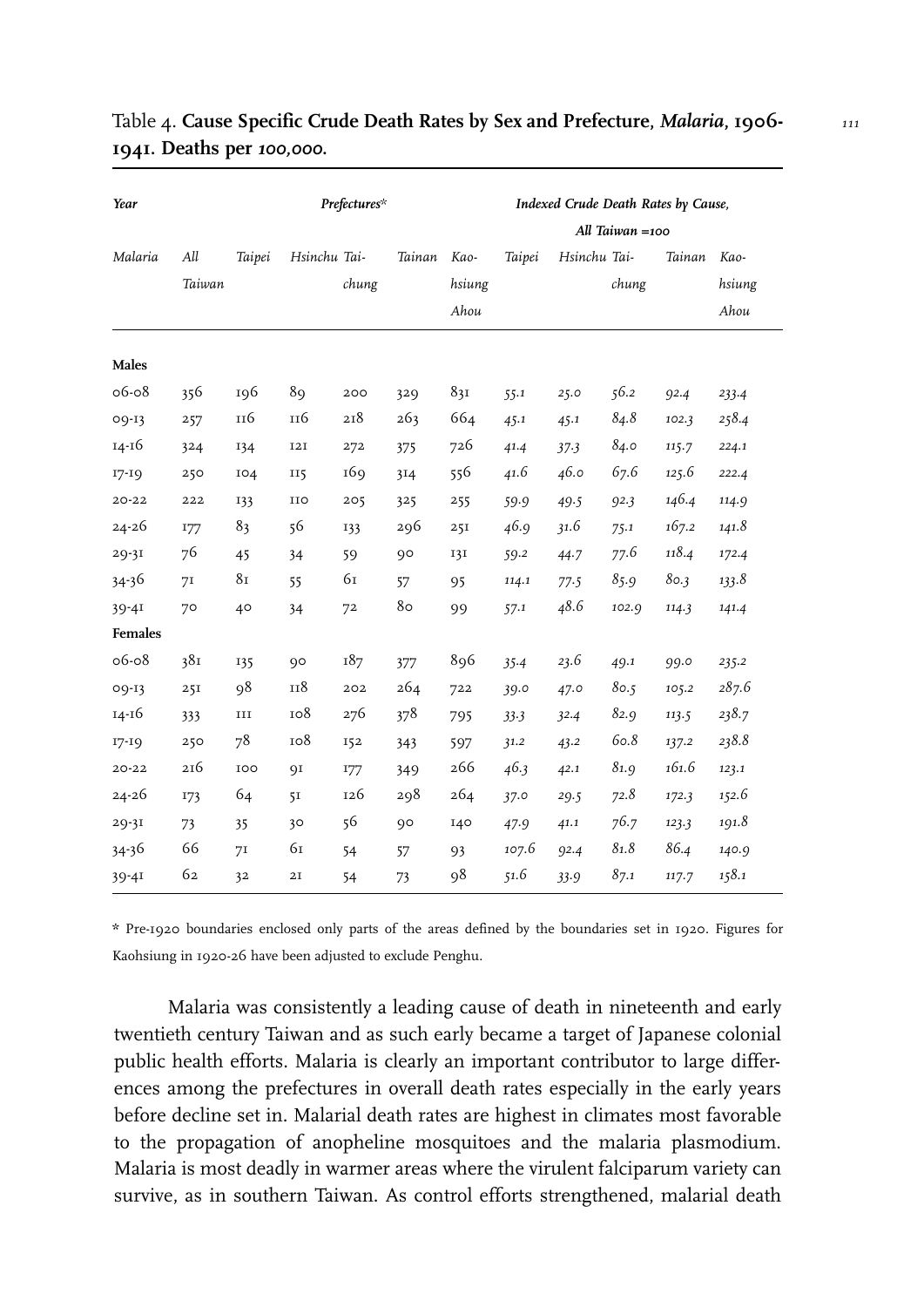*112* rates declined most dramatically in the southern prefectures where they had been highest. The result is that malaria contributes less overall to prefectural differences in the last half of the period. Note that the sex differential in malarial deaths rates is small and often shows a slight female excess in the southern prefectures.

**Respiratory Tuberculosis**. Deaths attributed to respiratory tuberculosis are consistently reported up to 1938. In 1938 the adoption of the tuberculosis prevention law requiring mandatory reporting and invasive measures of prevention caused a sudden drop in the reported number of respiratory TB deaths, which doctors (at the urging of families) assigned to other causes (Kekkaku yobōhō 1938; Chen et al. 1961:16, Lee 2001:67; cf. Wm. Johnston 1995: 248, 268, 274-75). Death rates attributed to respiratory tuberculosis were regularly at their lowest in Hsinchu excepting only 1906-08 when Taichung rates were lower. The highest rates occurred in Tainan 1906-26; in 1929-31 the highest male rates were in Tainan and Kaohsiung but the highest female rates in Taipei. In 1934-1936 Taipei had the highest rates, followed by Tainan. Respiratory tuberculosis death rates declined from 1920 island wide, but the decline was interrupted in Taipei and Hsinchu in 1934-36. The 1934-36 upsurge in respiratory tuberculosis in Taipei and Hsinchu paralleled an upsurge in malaria in those prefectures. Male rates of death from respiratory tuberculosis were much higher than female rates in all prefectures and periods (sex ratios of mortality for respiratory tuberculosis generally range from 160 to 180).

Hypotheses accounting for differentials in the incidence of respiratory tuberculosis variously emphasize diet (TB is considered to be a nutritionally sensitive disease, The Conferees 1985), exposure to active cases (e.g. within the family), environmental conditions such as crowded living spaces, poor ventilation, and polluted cities, and reduced immune response due to co-morbidity. One or many of these factors may underlie the high rates in Tainan and Taipei. Why men were much more vulnerable to respiratory tuberculosis in Taiwan than women demands explanation; such a large male excess contrasts with more balanced rates between the sexes in Japan.

High respiratory tuberculosis death rates in Taipei and Tainan prefectures suggest the possibility that especially high rates in Taiwan's two largest cities, Taipei city and Tainan city, may account for the high prefectural rates. Tuberculosis is often associated with crowded living conditions among the urban poor. Is there evidence to support this hypothesis? We have reports of deaths by cause and sex broken down to subprefectural districts and cities for Taiwanese from 1929-1941. We can compute rates for each city and for the prefectures less the city to see if the nonurban prefectural rates remain high. In the case of Taipei prefecture, we include both Taipei and the port city of Keelung in the urban category, and the remainder of Taipei prefecture in the rural category.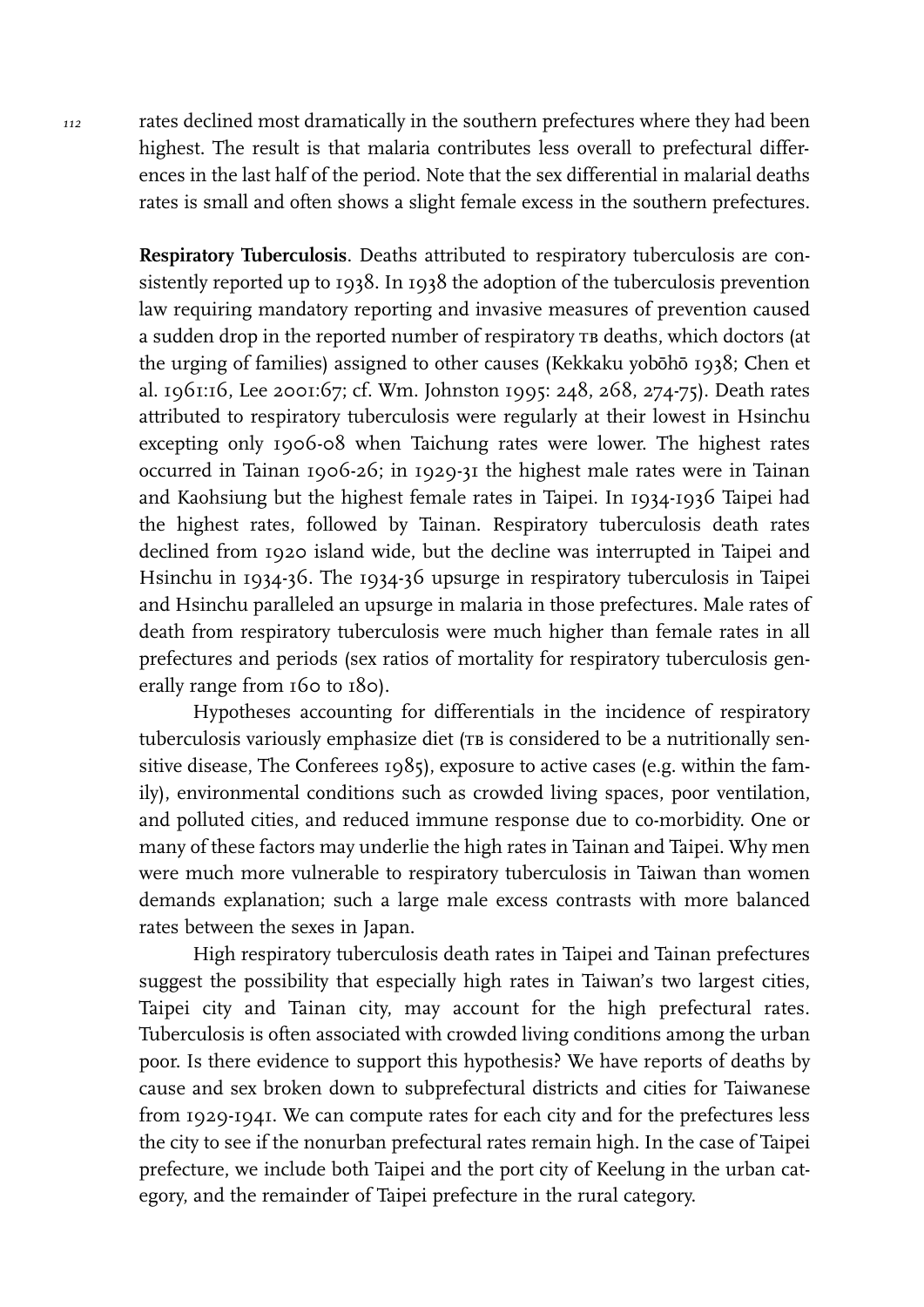| Year       |            |            |                | Prefectures* |            |                |        | Indexed Crude Death Rates by Cause, |                 |        |        |
|------------|------------|------------|----------------|--------------|------------|----------------|--------|-------------------------------------|-----------------|--------|--------|
|            |            |            |                |              |            |                |        |                                     | All Taiwan =100 |        |        |
| Resp.      | All        | Taipei     | Hsinchu Tai-   |              | Tainan     | Kao-           | Taipei | Hsinchu Tai-                        |                 | Tainan | Kao-   |
| $T\cal{B}$ | Taiwan     |            |                | chung        |            | hsiung         |        |                                     | chung           |        | hsiung |
|            |            |            |                |              |            | Ahou           |        |                                     |                 |        | Ahou   |
| Males      |            |            |                |              |            |                |        |                                     |                 |        |        |
| $06 - 08$  | <b>172</b> | 228        | 157            | 152          | 325        | 202            | 132.6  | 91.3                                | 88.4            | 189.0  | 117.4  |
| $OQ - I3$  | 153        | 164        | 82             | 148          | 2I4        | 157            | 107.2  | 53.6                                | 96.7            | 139.9  | 102.6  |
| 14-16      | 169        | <b>172</b> | 83             | 161          | 237        | 165            | 101.8  | 49.1                                | 95.3            | 140.2  | 97.6   |
| $I7 - I9$  | 2II        | 214        | II3            | 218          | 292        | 213            | 101.4  | 53.6                                | 103.3           | 138.4  | 100.9  |
| $20 - 22$  | 2II        | 204        | 94             | 232          | 291        | 206            | 96.7   | 44.5                                | 110.0           | 137.9  | 97.6   |
| $24 - 26$  | 205        | 180        | QQ             | 229          | 273        | 223            | 87.8   | 43.9                                | 111.7           | 133.2  | 108.8  |
| $29 - 31$  | 174        | 177        | 80             | 186          | 2I4        | 190            | 101.7  | 46.0                                | 106.9           | 123.0  | 109.2  |
| $34 - 36$  | 174        | 194        | 109            | 183          | 187        | 183            | 111.5  | 62.6                                | 105.2           | 107.5  | 105.2  |
| Females    |            |            |                |              |            |                |        |                                     |                 |        |        |
| $06 - 08$  | 94         | I42        | 97             | 83           | 189        | 129            | 151.1  | 103.2                               | 88.3            | 201.1  | 137.2  |
| $09 - 13$  | 85         | $\;$ III   | 47             | 77           | II7        | 84             | 130.6  | 55.3                                | 90.6            | 137.6  | 08.8   |
| 14-16      | 97         | 116        | 48             | 89           | 139        | Q <sub>2</sub> | 119.6  | 49.5                                | 91.8            | 143.3  | 94.8   |
| $I7 - I9$  | 126        | 137        | 56             | IIQ          | 187        | 123            | 108.7  | 44.4                                | 94.4            | 148.4  | 97.6   |
| $20 - 22$  | 131        | 131        | 47             | 145          | <b>174</b> | 139            | 100.0  | 35.9                                | 110.7           | 132.8  | 106.1  |
| $24 - 26$  | <b>I22</b> | <b>I24</b> | 46             | 128          | 157        | 144            | 101.6  | 37.7                                | 104.9           | 128.7  | 118.0  |
| $29 - 31$  | IIO        | 131        | 4 <sub>I</sub> | IIO          | 130        | 130            | 119.1  | 37.3                                | 100.0           | 118.2  | 118.2  |
| $34 - 36$  | IOQ        | 129        | 61             | IOI          | 123        | 120            | 118.3  | 56.0                                | 92.7            | 112.8  | 110.1  |

# Table 5. **Cause Specific Crude Death Rates by Sex and Prefecture,** *Respiratory Tuberculosis***, 1906-1936. Deaths per** *100,000***.**

**\*** Pre-1920 boundaries enclosed only parts of the areas defined by the boundaries set in 1920. Figures for Kaohsiung in 1920-26 have been adjusted to exclude Penghu.

The table below reveals that Taipei-Keelung and Tainan cities had rates of respiratory tuberculosis mortality considerably above the surrounding countryside, and higher than any prefecture. Taipei-Keelung has the highest rates 1929- 36. The urban population of Taipei-Keelung is a substantial proportion of the population of Taipei prefecture (26% in 1935) and the urban rates have a strong impact on the prefectural rates. Rural Taipei's respiratory tuberculosis death rates are thus much lower than that of the prefecture as a whole, and fall below the all-Taiwan average but above the Hsinchu rates. Tainan city is a much smaller proportion of Tainan prefecture's total population (7% in 1935), and the urban rates have a smaller impact on the prefectural rates. Thus the respiratory TB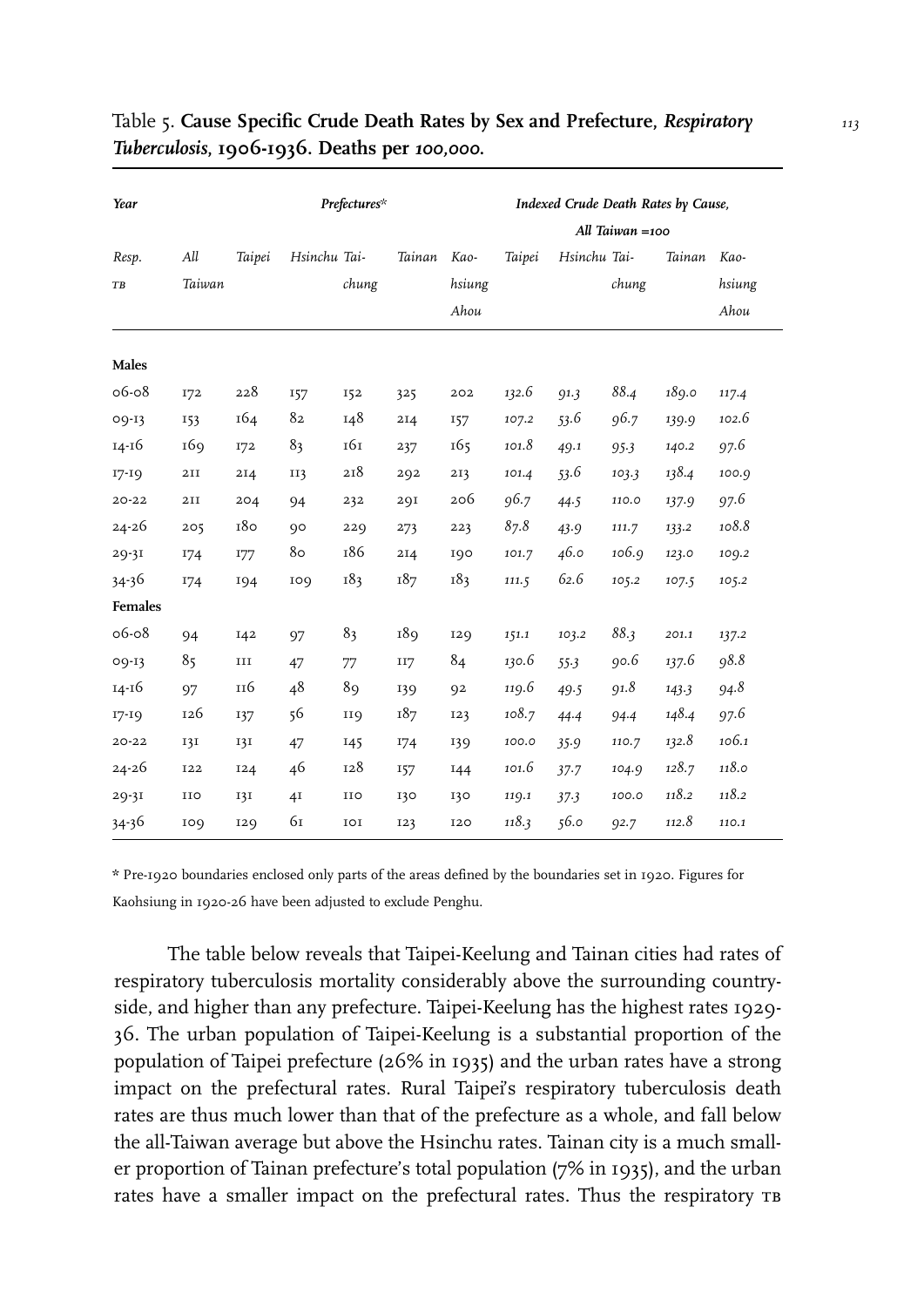| Year      |        |             |        | Prefecture, Urban and Rural Districts |                    |               |        | Indexed Crude Death Rates by Cause, |                 |                                |       |               |
|-----------|--------|-------------|--------|---------------------------------------|--------------------|---------------|--------|-------------------------------------|-----------------|--------------------------------|-------|---------------|
|           |        |             |        |                                       |                    |               |        |                                     | All Taiwan =100 |                                |       |               |
|           | Taipei | Urban Rural |        |                                       | Tainan Urban Rural |               | Taipei |                                     |                 | Urban Rural Tainan Urban Rural |       |               |
|           | Pref   | Taipei      | Taipei | Pref.                                 |                    | Tainan Tainan | Pref.  | Taipei                              | Taipei          | Pref.                          |       | Tainan Tainan |
|           |        | & Kee-Pref. |        |                                       |                    | Pref.         |        | & Kee-Pref.                         |                 |                                |       | Pref.         |
|           |        | lung        |        |                                       |                    |               |        | lung                                |                 |                                |       |               |
|           |        |             |        |                                       |                    |               |        |                                     |                 |                                |       |               |
| Males     |        |             |        |                                       |                    |               |        |                                     |                 |                                |       |               |
| $29 - 31$ | I77    | 282         | 143    | 214                                   | 264                | 210           | 101.7  | 162.1                               | 82.2            | 123.0                          | 151.7 | 120.7         |
| $34 - 36$ | 194    | 306         | 154    | 187                                   | 195                | 186           | 111.5  | 175.9                               | 88.5            | 107.5                          | 112.1 | 106.9         |
| Females   |        |             |        |                                       |                    |               |        |                                     |                 |                                |       |               |
| $29 - 31$ | 131    | 22I         | 99     | 130                                   | 202                | 124           | 119.1  | 200.9                               | 90.0            | 118.2                          | 183.6 | 112.7         |
| $34 - 36$ | 129    | 202         | IOI    | 123                                   | 179                | IIQ           | 118.3  | 185.3                               | 92.7            | 112.8                          | 164.2 | 100.2         |

Table 6. **Cause Specific Crude Death Rates by Sex,** *Urban vs. Rural, Respiratory Tuberculosis***, 1929-1936. Deaths per** *100,000***.**

death rates of rural Tainan continue to rank high among the prefectures, and above the all-Taiwan average. So we find in Taipei high rates of respiratory tuberculosis are an urban phenomenon not shared by the surrounding countryside, but in Tainan and the south generally high rates of respiratory tuberculosis are also important in rural areas.

The remaining disease groups to be discussed, respiratory diseases, diarrhea and enteritis, and certain diseases of infancy are most consistently reported and defined in the period 1924-41.

**Respiratory Diseases**. "Respiratory diseases" is a broad category including pneumonia, bronchitis, influenza ("PBI"), and other respiratory diseases, that weighed heavily on the health of Taiwanese in this period. From 1924-1941 respiratory diseases accounted for 31 and 29 per cent of total deaths for males and females respectively. When combined they are the leading cause of death in all periods, and all prefectures suffered from high rates of these diseases. Death rates attributed to respiratory diseases were regularly at their lowest in Hsinchu, and second lowest in Taipei, excepting females 1929-31 when Taichung rates were lower. Tainan and Kaohsiung had the highest rates except 1934-36 when Taichung males had the highest rate, and 1939-41 when Taichung's rates exceeded those of Kaohsiung but not Tainan's. The degree of prefectural difference in respiratory disease death rates, while substantial, is much less extreme compared to malaria, and even respiratory tuberculosis. Hsinchu's advantage is nevertheless considerable as its respiratory disease death rates range between 70% and 80% of the all-Taiwan average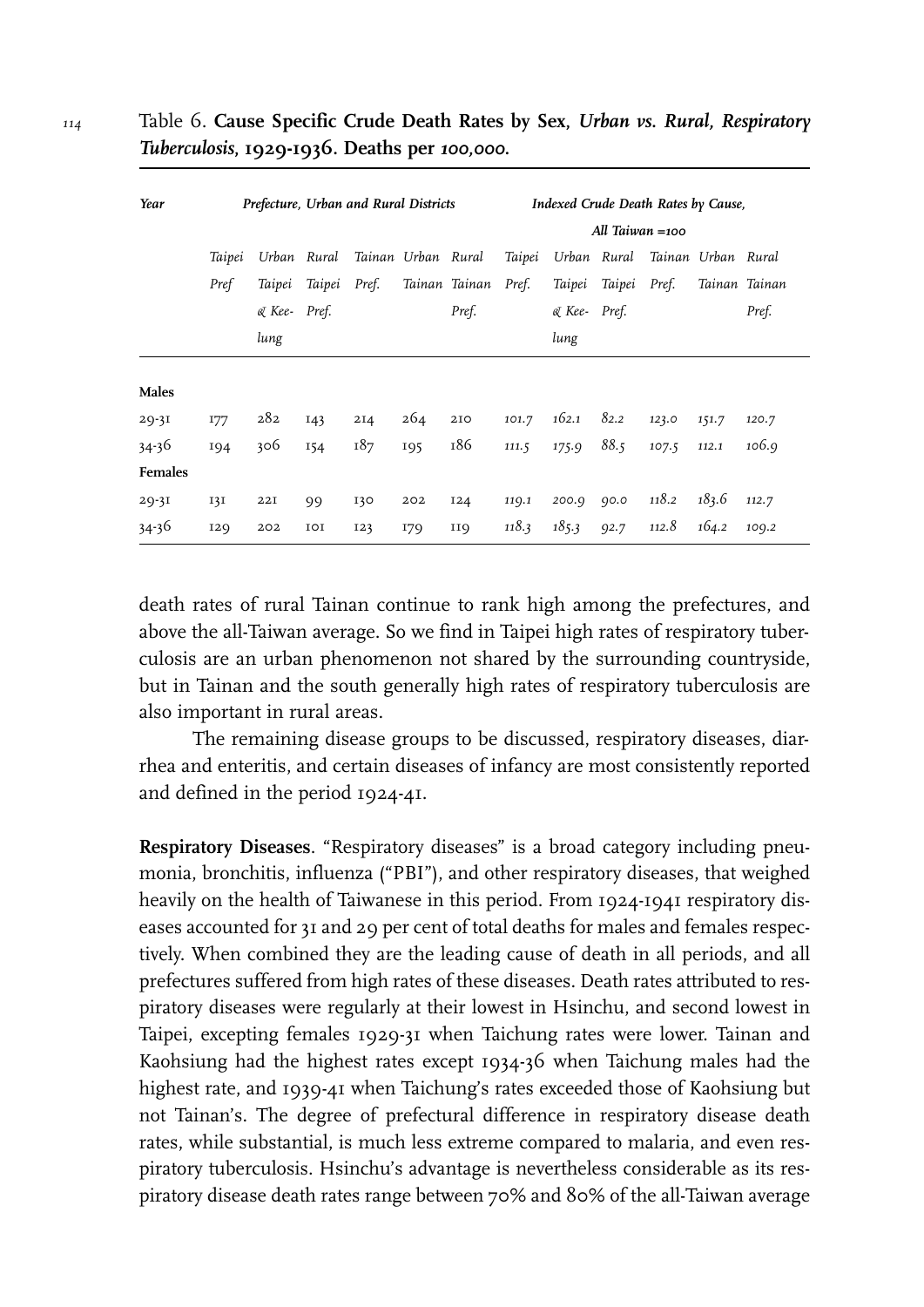| Year      |        |        |              | Prefectures* |        |        |        | Indexed Crude Death Rates by Cause, | All Taiwan =100 |        |        |
|-----------|--------|--------|--------------|--------------|--------|--------|--------|-------------------------------------|-----------------|--------|--------|
| Resp.     | All    | Taipei | Hsinchu Tai- |              | Tainan | Kao-   | Taipei | Hsinchu Tai-                        |                 | Tainan | Kao-   |
| PBI       | Taiwan |        |              | chung        |        | hsiung |        |                                     | chung           |        | hsiung |
| Males     |        |        |              |              |        |        |        |                                     |                 |        |        |
| $24 - 26$ | 809    | 687    | 575          | 870          | 957    | 874    | 84.9   | 71.1                                | 107.5           | 118.3  | 108.0  |
| $29 - 31$ | 697    | 673    | 562          | 743          | 766    | 804    | 96.6   | 80.6                                | 106.6           | 109.9  | 115.4  |
| $34 - 36$ | 704    | 648    | 618          | 759          | 749    | 730    | 92.0   | 87.8                                | 107.8           | 106.4  | 103.7  |
| $39 - 41$ | 683    | 530    | 509          | 760          | 838    | 671    | 77.6   | 74.5                                | 111.3           | 122.7  | 98.2   |
| Females   |        |        |              |              |        |        |        |                                     |                 |        |        |
| $24 - 26$ | 671    | 606    | 469          | 685          | 788    | 735    | 90.3   | 69.9                                | 102.1           | 117.4  | 109.5  |
| $29 - 31$ | 586    | 600    | 465          | 563          | 633    | 688    | 102.4  | 79.4                                | 96.1            | 108.0  | 117.4  |
| $34 - 36$ | 579    | 567    | 534          | 590          | 601    | 621    | 97.9   | 92.2                                | 101.9           | 103.8  | 107.3  |
| $39 - 41$ | 542    | 422    | 417          | 580          | 653    | 561    | 77.9   | 76.9                                | 107.0           | 120.5  | 103.5  |

Table 7. **Cause Specific Crude Death Rates by Sex and Prefecture,** *Respiratory Diseases (pbi)***, 1924-1941. Deaths per** *100,000***.**

**\*** Figures for Kaohsiung in 1924-26 have been adjusted to exclude Penghu.

(excepting 1934-36). But the rates in the high ranking prefectures exceed the all-Taiwan average by only 10-20%. Still it is interesting to discover that the same north-south gradient in death rates (despite the north's having colder, wetter winters) appears in the case of respiratory diseases as in the case of malaria.

Pneumonia death rates were the highest of the three named diseases; cases of pneumonia often bring on death after a person has been stricken by some other disease. What accounts for the higher rates – diet (pneumonia is nutritionally sensitive, meaning that victims of the disease who are malnourished will suffer more serious cases), environmental and climatic conditions, lowered resistance due to a heavier incidence of concurrent diseases, or higher exposure rates? Tainan and Kaohsiung have already figured prominently in our discussion of malaria and respiratory tuberculosis, increasing the probability that comorbidity plays an important role in higher respiratory disease rates.

**Diarrhea and Enteritis**. Diarrhea and enteritis were consistently among the leading causes of death, accounting for approximately 12-15% of total deaths for both sexes, 1924-1941. Death rates attributed to diarrhea and enteritis were regularly at their lowest in Hsinchu followed by Taipei, and at their highest in Tainan, 1924-41. Hsinchu (47-57% of the all island average) and Taipei (63-80%) rates are substantially lower than the all Taiwan average, which is pushed up by very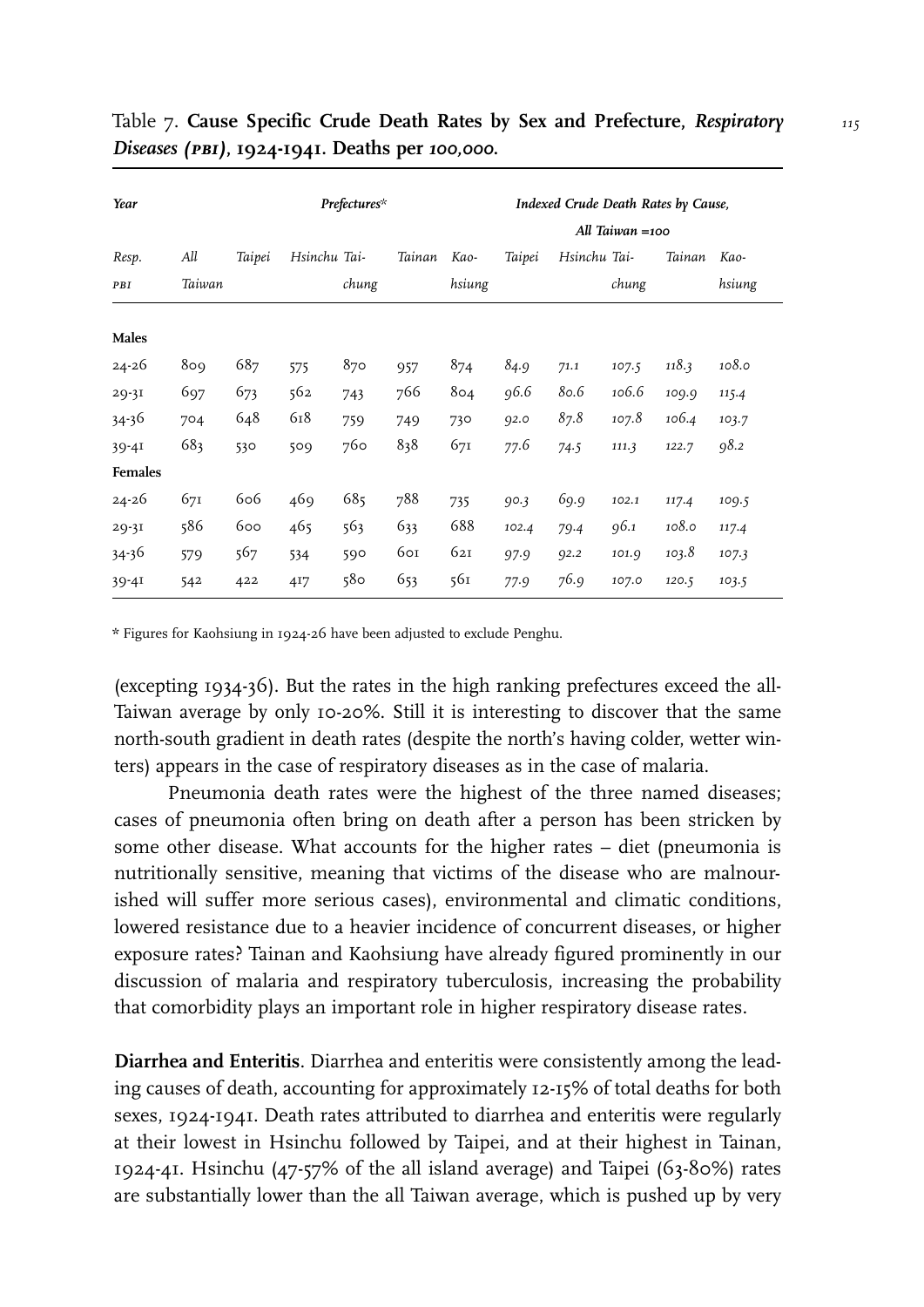| Year      |        |        |              | Prefectures* |        |        |        | Indexed Crude Death Rates by Cause, |                 |        |        |
|-----------|--------|--------|--------------|--------------|--------|--------|--------|-------------------------------------|-----------------|--------|--------|
|           |        |        |              |              |        |        |        |                                     | All Taiwan =100 |        |        |
| Diarrhea  | All    | Taipei | Hsinchu Tai- |              | Tainan | Kao-   | Taipei | Hsinchu Tai-                        |                 | Tainan | Kao-   |
| Enteritis | Taiwan |        |              | chung        |        | hsiung |        |                                     | chung           |        | hsiung |
|           |        |        |              |              |        |        |        |                                     |                 |        |        |
| Males     |        |        |              |              |        |        |        |                                     |                 |        |        |
| $24 - 26$ | 330    | 207    | I72          | 334          | 457    | 344    | 62.7   | 52.1                                | 101.2           | 138.5  | 104.2  |
| $29 - 31$ | 340    | 215    | 161          | 352          | 461    | 420    | 63.2   | 47.4                                | 103.5           | 135.6  | 123.5  |
| $34 - 36$ | 27I    | 198    | 154          | 282          | 34I    | 320    | 73.1   | 56.8                                | 104.1           | 125.8  | 118.1  |
| $39 - 41$ | 244    | 152    | 125          | 283          | 322    | 272    | 62.3   | 51.2                                | 116.0           | 132.0  | 111.5  |
| Females   |        |        |              |              |        |        |        |                                     |                 |        |        |
| $24 - 26$ | 330    | 223    | 173          | 342          | 432    | 345    | 67.6   | 52.4                                | 103.6           | 130.9  | 104.5  |
| $29 - 31$ | 35I    | 246    | 165          | 366          | 469    | 421    | 70.1   | 47.0                                | 104.3           | 133.6  | 119.9  |
| 34-36     | 277    | 22I    | 154          | 282          | 346    | 322    | 79.8   | 55.6                                | 101.8           | 124.9  | 116.2  |
| $39 - 41$ | 244    | 161    | 130          | 275          | 3I2    | 277    | 66.0   | 53.3                                | 112.7           | 127.9  | 113.5  |

Table 8. **Cause Specific Crude Death Rates by Sex and Prefecture,** *Diarrhea and Enteritis***, 1924-1941. Deaths per** *100,000***.**

**\*** Figures for Kaohsiung in 1924-26 have been adjusted to exclude Penghu.

high rates in the south. Tainan's rates (25-39% higher than the average) are more than twice as high as Hsinchu's. The diarrhea rates thus show a sharp divide between the northern and the southern prefectures (including Taichung), similar to that we found for malaria and respiratory tuberculosis, though not as extreme as in the case of malaria. Diarrheal disease rates by sex show a slight female excess in all prefectures and periods; sex ratios of mortality for these diseases generally range from 95 to 100. It is interesting that the sex ratio of mortality remains largely constant across sharp regional variations. Why should women, who have such a large advantage over men in respiratory tuberculosis and respiratory diseases, have a slight disadvantage in the diarrheas, when all three categories of disease are considered nutritionally sensitive?

What can explain such a sharp regional difference? Differential exposure (perhaps resulting from climatic factors favoring bacterial growth) and resistance are likely possibilities. The cooler northern climate likely benefits Hsinchu and Taipei in reducing the amount of food and drink contaminated by bacteria. Could differences in food and drink sanitation practices between north and south also play a role in the regional contrasts? It is important to note that diarrheas, because they interfere with the absorption of nutrients can be important causes of the worsening of concurrent diseases. Higher rates of diarrhea and enteritis thus likely play an important role in raising the rates of death from other diseases.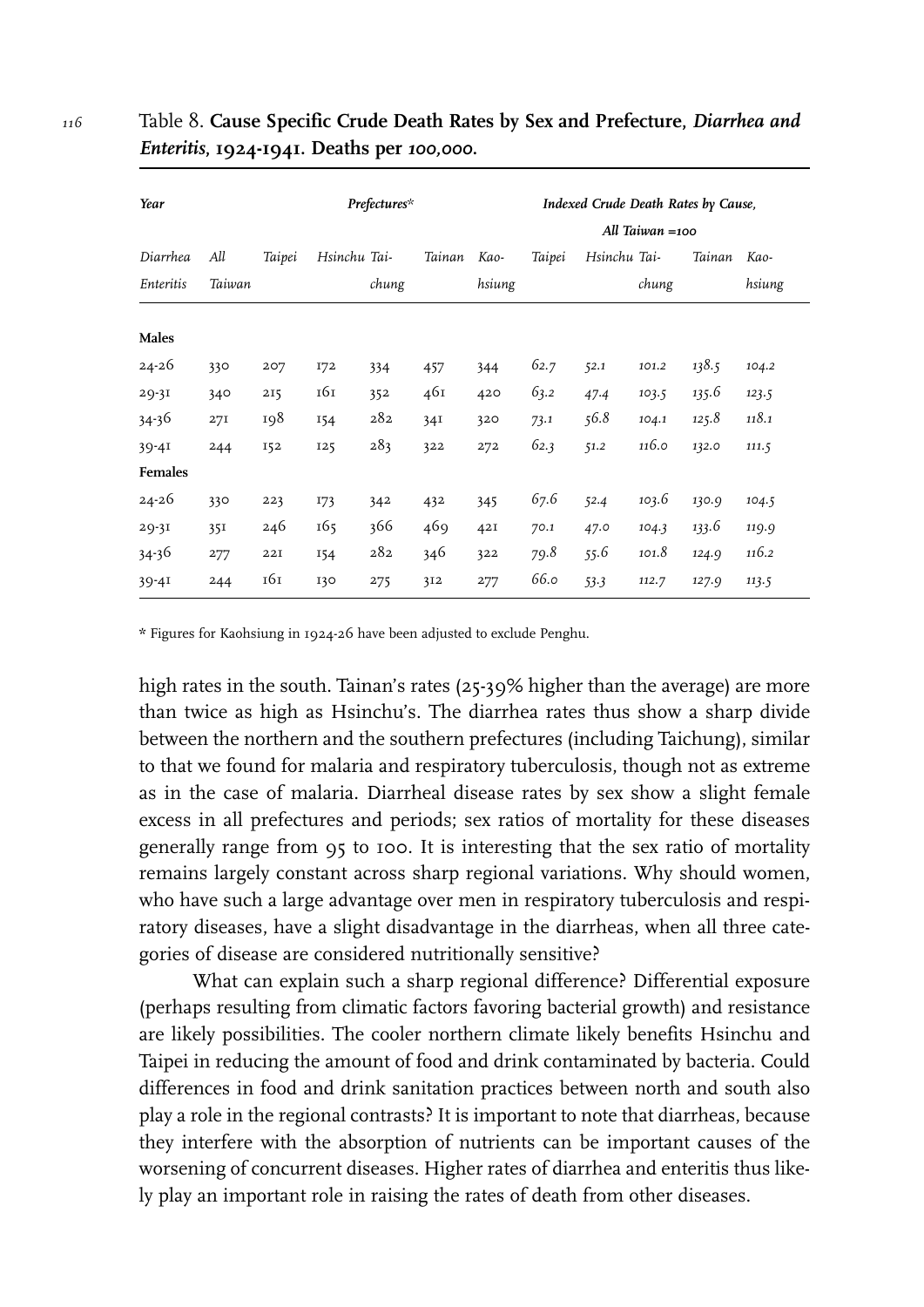| Year                  |                |        |              | Prefectures* |            |                |        | Indexed Crude Death Rates by Cause, | All Taiwan =100 |              |                |
|-----------------------|----------------|--------|--------------|--------------|------------|----------------|--------|-------------------------------------|-----------------|--------------|----------------|
| Diarrhea<br>Enteritis | All<br>Taiwan  | Taipei | Hsinchu Tai- | chung        | Tainan     | Kao-<br>hsiung | Taipei | Hsinchu Tai-                        | chung           | Tainan       | Kao-<br>hsiung |
|                       |                |        |              |              |            |                |        |                                     |                 |              |                |
| Males<2               |                |        |              |              |            |                |        |                                     |                 |              |                |
| $34 - 36$             | 2470           | 2142   | 1633         | 2573         | 2758       | 2882           | 86.7   | 66.1                                | 104.2           | III.7        | 116.7          |
| $39 - 41$             | 2055           | 1526   | II94         | 2288         | 2517       | 2234           | 74.3   | 58.1                                | III.3           | 122.5        | 108.7          |
| Females<2             |                |        |              |              |            |                |        |                                     |                 |              |                |
| $34 - 36$             | 2478           | 2276   | 1577         | 2616         | 277I       | 2799           | 91.8   | 63.6                                | 105.6           | 111.8        | 113.0          |
| $39 - 41$             | 2047           | 1599   | 1257         | 2298         | 2396       | 2207           | 78.1   | 61.4                                | II2.3           | <b>II7.0</b> | 107.8          |
| Males>2               |                |        |              |              |            |                |        |                                     |                 |              |                |
| $34 - 36$             | 83             | 49     | 32           | 81           | <b>II9</b> | 94             | 59.0   | 38.6                                | 97.6            | 143.4        | II3.3          |
| $39 - 41$             | 90             | 47     | 33           | 100          | 132        | IO3            | 52.2   | 36.7                                | III.I           | 146.7        | II4.4          |
| Females>2             |                |        |              |              |            |                |        |                                     |                 |              |                |
| $34 - 36$             | 88             | 62     | 37           | 78           | 124        | IO4            | 70.0   | 42.0                                | 88.6            | 140.9        | 118.2          |
| $39 - 41$             | Q <sub>2</sub> | 47     | 37           | 96           | 135        | <b>IIO</b>     | 5I.I   | 40.2                                | IO4.3           | 146.7        | 119.6          |

# Table 9. **Cause and** *Age* **Specific Crude Death Rates by Sex and Prefecture,** *Diarrhea and Enteritis***, 1934-1941. Deaths per** *100,000***.**

Table 10. **Sex Ratios of Cause, Age and Sex Specific Death Rates of Taiwanese,** *Diarrhea and Enteritis***, 1934-1941. Male Death Rate/Female Death Rate.**

| Year<br>Diarrhea<br>Enteritis | All Taiwan  | Prefectures<br>Taipei | Hsinchu | Taichung | Tainan | Kaohsiung |
|-------------------------------|-------------|-----------------------|---------|----------|--------|-----------|
| Age $<$ 2                     |             |                       |         |          |        |           |
| 1934-36                       | 1.00        | 0.94                  | I.04    | 0.98     | 1.00   | I.03      |
| 1939-41                       | <b>I.OO</b> | 0.95                  | 0.95    | I.00     | I.05   | I.OI      |
| Age > 2                       |             |                       |         |          |        |           |
| 1934-36                       | 0.94        | 0.79                  | 0.86    | I.04     | 0.96   | 0.90      |
| 1939-41                       | 0.98        | 1.00                  | 0.89    | I.04     | 0.98   | 0.94      |

Diarrheal diseases are an important cause of infant mortality and a large proportion of deaths due to diarrhea occur in infancy (42% and 37% for males and females in 1939-41), early childhood (35% and 42% for males and females ages 1-4, 1939-41), and in the older age groups age 55 and above (10% 1939-41).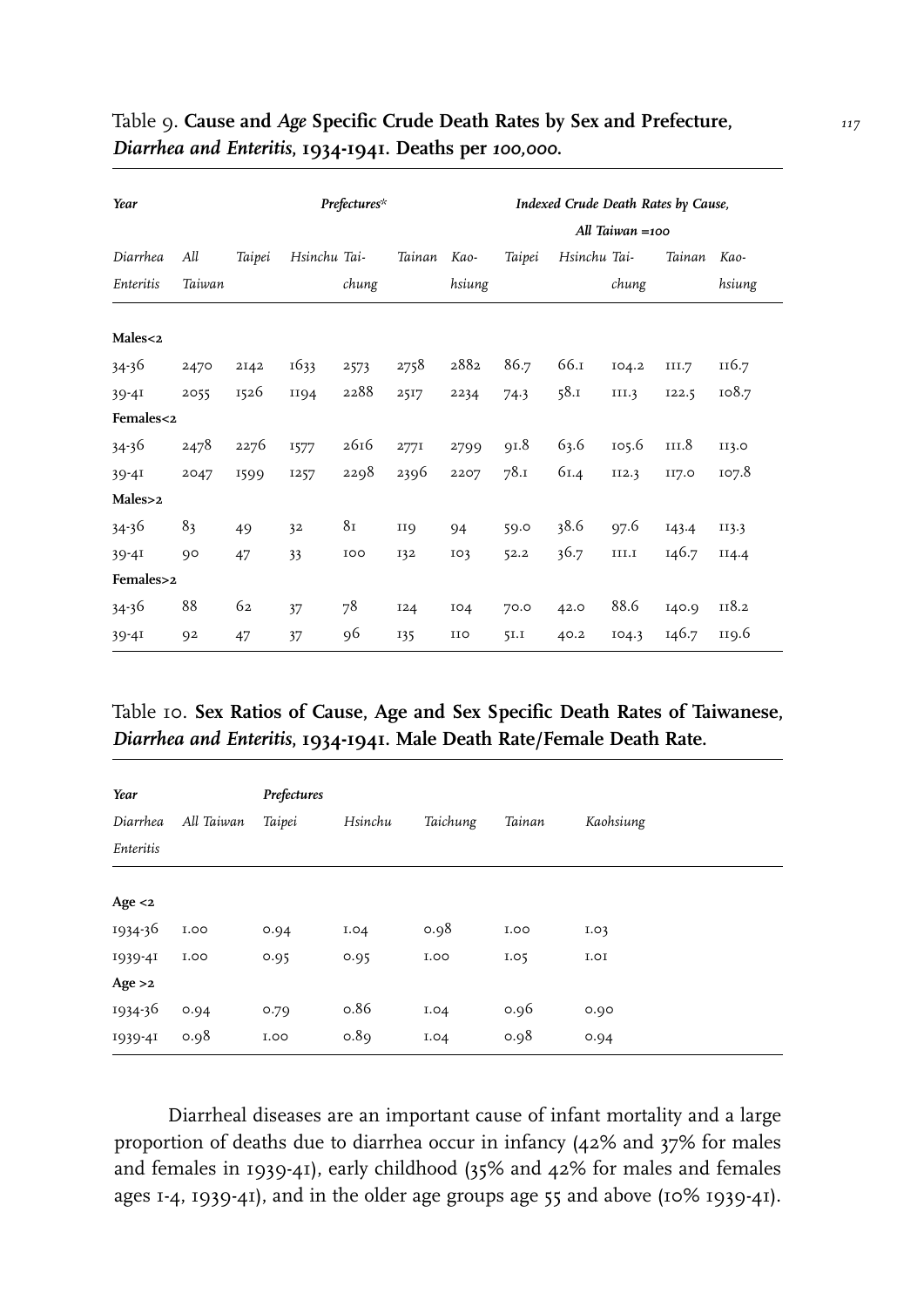*118* The fourth international classification of causes of death separates deaths due to diarrhea below age 2 from deaths above age 2. Thus for the years 1934-36 and 1939-41 we are able to report age and cause specific death rates for diarrhea across the prefectures. The very high diarrhea death rates below age 2 reflect the concentration of diarrhea deaths in infancy and early childhood. In 1939-41 65% and 66% of all male and female diarrhea deaths occurred below age 2. Both age groupings show sharp regional difference between low northern and high southern diarrhea death rates; the regional contrast is even greater above age two. The high diarrhea death rates below age 2 provide insight into a leading cause of infant mortality and a major contributor to regional differences in infant death rates. In 1939-41 diarrhea and enteritis deaths accounted for 19% and 21% of all male and female deaths below age 2 and 16% and 17% below age 1.

> These findings have relevance for our understanding of the impact of adoption on infant and early childhood death rates, especially for females. We have strong evidence that adoption at early ages is associated with elevated rates of female mortality (Wolf 1995: 302ff., Yu Kuang-hong et al. this volume). A likely causal pathway raising the death rates of adopted girls is one that links early weaning and consumption of contaminated food and drink to diarrheal diseases. If our assumption that rates of adoption of girls at young ages are much higher in Taipei and Hsinchu than in the south is correct, and that adoption is an important determinant of infant and early childhood mortality patterns overall, we would expect to find higher rates of diarrheal mortality among girls compared to boys in the northern prefectures, and among girls in the north compared to girls in the south. Diarrheal causes of death are concentrated in the postneonatal period (see Shepherd "Trends", infra), so the strong disadvantage of boys in the neonatal period compared to girls should not affect our comparison. We find that girls below age 2 suffer from higher rates than boys in Taipei in both years and Hsinchu in one year, while in the other prefectures there is little difference between the sexes. This gives some support to the hypothesis that female adoption elevates diarrheal death rates in the north, rather than a general son preference - daughter neglect pattern that would raise female rates (both adopted and non-adopted) in all prefectures. However, the regional comparison casts doubt on the overall significance of the adoption hypothesis. Southern rates of female diarrheal mortality below age 2 are much higher than northern rates, despite the presumed low rates of female adoption. That diarrheal death rates are much higher in the south for both sexes both below age 2 and above shows that environmental and epidemiological factors are much more important than adoption patterns as determinants of levels of diarrheal disease mortality in all the prefectures.

> **Certain Diseases of Infancy**. 'Certain diseases of infancy' is a cause category restricted to deaths occurring in infancy, and which includes causes occurring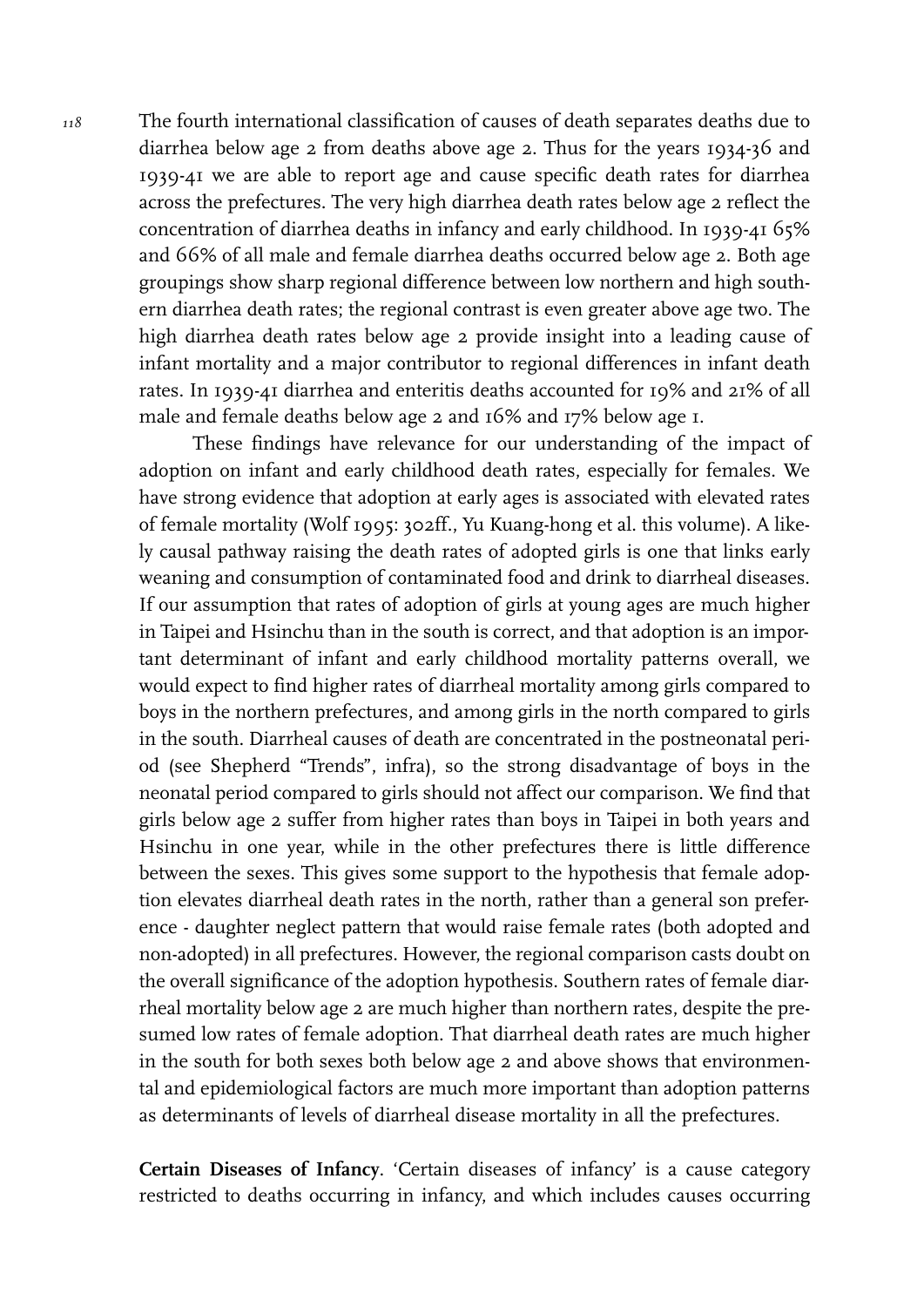| Year      | Prefectures* |            |                 |       |        | Indexed Crude Death Rates by Cause,<br>All Taiwan =100 |        |              |       |        |        |
|-----------|--------------|------------|-----------------|-------|--------|--------------------------------------------------------|--------|--------------|-------|--------|--------|
| Dis. of   | All          | Taipei     | Hsinchu Tai-    |       | Tainan | Kao-                                                   | Taipei | Hsinchu Tai- |       | Tainan | Kao-   |
| Infancy   | Taiwan       |            |                 | chung |        | hsiung                                                 |        |              | chung |        | hsiung |
| Males     |              |            |                 |       |        |                                                        |        |              |       |        |        |
| $24 - 26$ | I42          | 135        | 136             | I43   | 159    | <b>I22</b>                                             | 95.1   | 95.8         | 100.7 | 112.0  | 85.9   |
| $29 - 31$ | 132          | 132        | II4             | 127   | 147    | 133                                                    | 100.0  | 86.4         | 96.2  | 111.4  | 100.8  |
| $34 - 36$ | 144          | 159        | 135             | 130   | 152    | 135                                                    | 110.4  | 93.8         | 90.3  | 105.6  | 93.8   |
| $39 - 41$ | 129          | 135        | 96              | 123   | 157    | II9                                                    | 104.7  | 74.4         | 95.3  | 121.7  | 92.2   |
| Females   |              |            |                 |       |        |                                                        |        |              |       |        |        |
| $24 - 26$ | IO9          | <b>II2</b> | IO <sub>2</sub> | IOQ   | IIQ    | 88                                                     | 102.8  | 93.6         | 100.0 | 109.2  | 80.7   |
| $29 - 31$ | IOO          | 107        | 82              | 96    | 107    | 99                                                     | 107.0  | 82.0         | 96.0  | 107.0  | 99.0   |
| $34 - 36$ | 109          | 124        | 96              | 97    | 116    | 107                                                    | 113.8  | 88.1         | 89.0  | 106.4  | 08.2   |
| $39 - 41$ | 102          | 108        | 77              | 98    | 122    | 95                                                     | 105.9  | 75.5         | 96.1  | 119.6  | 93.1   |

Table 11. **Cause Specific Crude Death Rates by Sex and Prefecture,** *Certain Diseases of Infancy***, 1924-1941. Deaths per** *100,000***.**

**\*** Figures for Kaohsiung in 1924-26 have been adjusted to exclude Penghu.

overwhelmingly in the first month of life, such as congenital malformation, debility, prematurity, and birth trauma. Hsinchu regularly reports the lowest or next lowest rates (excepting males 1924-26 when Hsinchu ranks third), and Tainan regularly reports the highest or next highest rates. Both the Hsinchu advantage over the all Taiwan average and the Tainan excess are the smallest of the disease groups discussed. Because the certain diseases of infancy category reports primarily endogenous and neonatal deaths, rather than exogenous causes related to environmental exposures, a smaller degree of variation among the prefectures is to be expected.

Note that while the death rates reported in this category are the smallest of the disease groups reported so far, they exceed the rates reported for malaria in 1931-41 for all prefectures (excepting Kaohsiung females) and for the northern prefectures from 1924. Thus certain diseases of infancy though restricted to the first year of life nevertheless ranks high as a leading cause of death for all prefectures. But note also that these rates are reported as a crude death rate where the entire population forms the denominator when in fact the population at risk is restricted to newborns.

To get a more precise picture of variation across the prefectures with respect to infant causes of death we can refine these measures by limiting the denominator to the exposed population of live births. The 'certain diseases of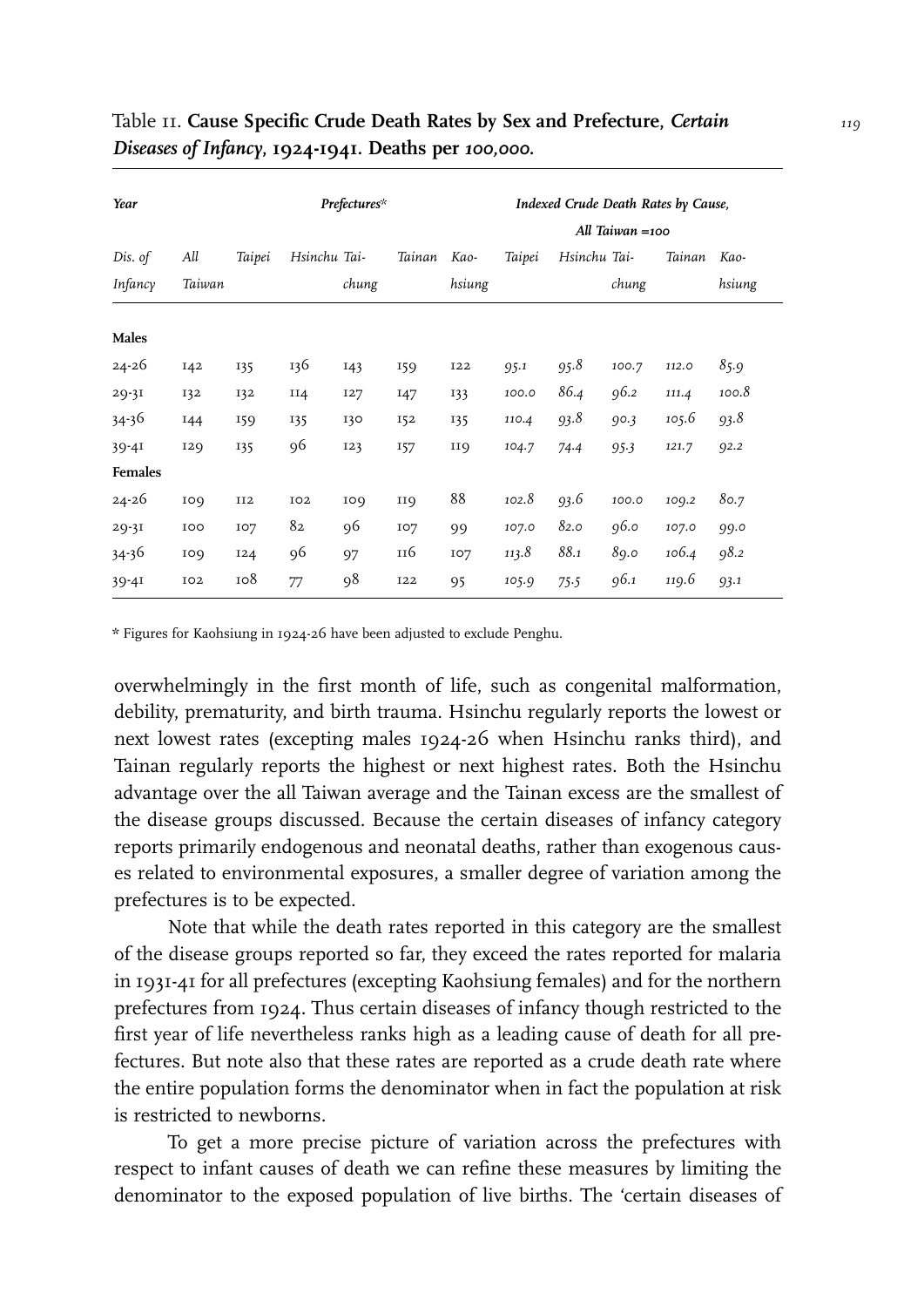| Year             |        |        | Prefectures  |       |        | Indexed Crude Death Rates by Cause, |        |              |                 |        |        |
|------------------|--------|--------|--------------|-------|--------|-------------------------------------|--------|--------------|-----------------|--------|--------|
|                  |        |        |              |       |        |                                     |        |              | All Taiwan =100 |        |        |
| <b>IDR</b>       | All    | Taipei | Hsinchu Tai- |       | Tainan | Kao-                                | Taipei | Hsinchu Tai- |                 | Tainan | Kao-   |
|                  | Taiwan |        |              | chung |        | hsiung                              |        |              | chung           |        | hsiung |
|                  |        |        |              |       |        |                                     |        |              |                 |        |        |
| Males            |        |        |              |       |        |                                     |        |              |                 |        |        |
| InfDeathRate     |        |        |              |       |        |                                     |        |              |                 |        |        |
| 1924-26**        | 181.7  | 170.2  | 154.6        | 179.7 | 194.8  | 207.6                               | 93.7   | 85.1         | 98.9            | 107.2  | 114.3  |
| 1929-31          | 170.3  | 168.1  | 143.9        | 169.5 | 176.6  | 190.6                               | 98.7   | 84.5         | 99.5            | 103.7  | 111.9  |
| 1934-36          | 162.0  | 163.9  | 153.9        | 161.0 | 164.4  | 165.5                               | 101.2  | 95.0         | 99.4            | 101.5  | 102.2  |
| 1939-41          | 144.0  | 133.0  | 123.8        | 143.9 | 159.5  | 145.5                               | 92.4   | 86.o         | 99.9            | 110.8  | 101.0  |
| NN death rate    |        |        |              |       |        |                                     |        |              |                 |        |        |
| 1924-26          | 90.9   | 80.6   | 73.6         | QI.0  | 101.3  | III.5                               | 88.7   | 81.0         | 100.1           | 111.4  | 122.7  |
| 1929-31          | 81.9   | 81.3   | 69.8         | 84.3  | 84.0   | QI.2                                | 99.3   | 85.2         | 102.9           | 102.6  | 111.4  |
| 1934-36          | 74.8   | 74.1   | 74.2         | 74.1  | 76.4   | 76.3                                | 99.1   | 99.2         | 99.1            | 102.1  | 102.0  |
| 1939-41          | 67.7   |        |              |       |        |                                     |        |              |                 |        |        |
| PNN death rate*  |        |        |              |       |        |                                     |        |              |                 |        |        |
| 1924-26          | 99.9   | 97.5   | 87.5         | 97.6  | 104.0  | 108.1                               | 97.6   | 87.6         | 97.7            | 104.1  | 108.2  |
| 1929-31          | 96.3   | 94.6   | 79.7         | 93.0  | 101.0  | 109.4                               | 98.2   | 82.8         | 96.6            | 104.9  | 113.6  |
| 1934-36          | 94.3   | 97.0   | 86.0         | 93.9  | 95.2   | 96.6                                | 102.9  | 91.2         | 99.6            | 101.0  | 102.4  |
| 1939-41          | 81.8   |        |              |       |        |                                     |        |              |                 |        |        |
| NN%              |        |        |              |       |        |                                     |        |              |                 |        |        |
| 1924-26          | 50.0   | 47.4   | 47.6         | 50.6  | 52.0   | 53.7                                | 94.8   | 95.2         | 101.2           | 104.0  | 107.4  |
| 1929-31          | 48.1   | 48.3   | 48.5         | 49.8  | 47.6   | 47.8                                | 100.4  | 100.8        | 103.5           | 99.0   | 99.4   |
| 1934-36          | 46.1   | 45.2   | 48.2         | 46.0  | 46.5   | 46.1                                | 98.0   | 104.6        | 99.8            | 100.9  | 100.0  |
| 1939-41          | 47.0   |        |              |       |        |                                     |        |              |                 |        |        |
| Cert.Dis.Infancy |        |        |              |       |        |                                     |        |              |                 |        |        |
| 1924-26          | 32.4   | 33.9   | 31.3         | 31.3  | 35.9   | 29.2                                | 104.6  | 96.6         | 96.6            | 110.8  | 90.1   |
| 1929-31          | 28.4   | 31.6   | 25.7         | 26.1  | 29.1   | 28.7                                | 111.3  | 90.5         | 91.9            | 102.5  | 101.1  |
| 1934-36          | 3I.0   | 38.3   | 30.6         | 26.8  | 30.5   | 28.9                                | 123.5  | 98.7         | 86.5            | 98.4   | 93.2   |
| 1939-41          | 28.4   | 32.8   | 2I.3         | 25.6  | 32.3   | 27.5                                | 115.5  | 75.0         | 90.1            | 113.7  | 96.8   |
| Tetanus***       |        |        |              |       |        |                                     |        |              |                 |        |        |
| 1934-36          | 25.6   | 20.5   | 28.4         | 26.4  | 25.9   | 27.7                                | 80.1   | 110.9        | 103.1           | 101.2  | 108.2  |
| 1939-41          | 23.1   | 18.6   | 27.6         | 22.2  | 24.1   | 23.9                                | 80.5   | 119.5        | 96.1            | 104.3  | 103.5  |
| Females          |        |        |              |       |        |                                     |        |              |                 |        |        |
| InfDeathRate     |        |        |              |       |        |                                     |        |              |                 |        |        |
| 1924-26**        | 151.5  | 143.4  | 123.7        | 146.7 | 163.8  | 173.2                               | 94.7   | 81.7         | 96.8            | 108.1  | 114.3  |
| 1929-31          | 141.8  | 144.8  | 115.0        | 136.5 | 144.0  | 166.9                               | 102.1  | 81.1         | 96.3            | 101.6  | 117.7  |

# *120* **Table 12 Infant Death Rates and certain neonatal causes of death by prefecture, 1924-41. Deaths per thousand.**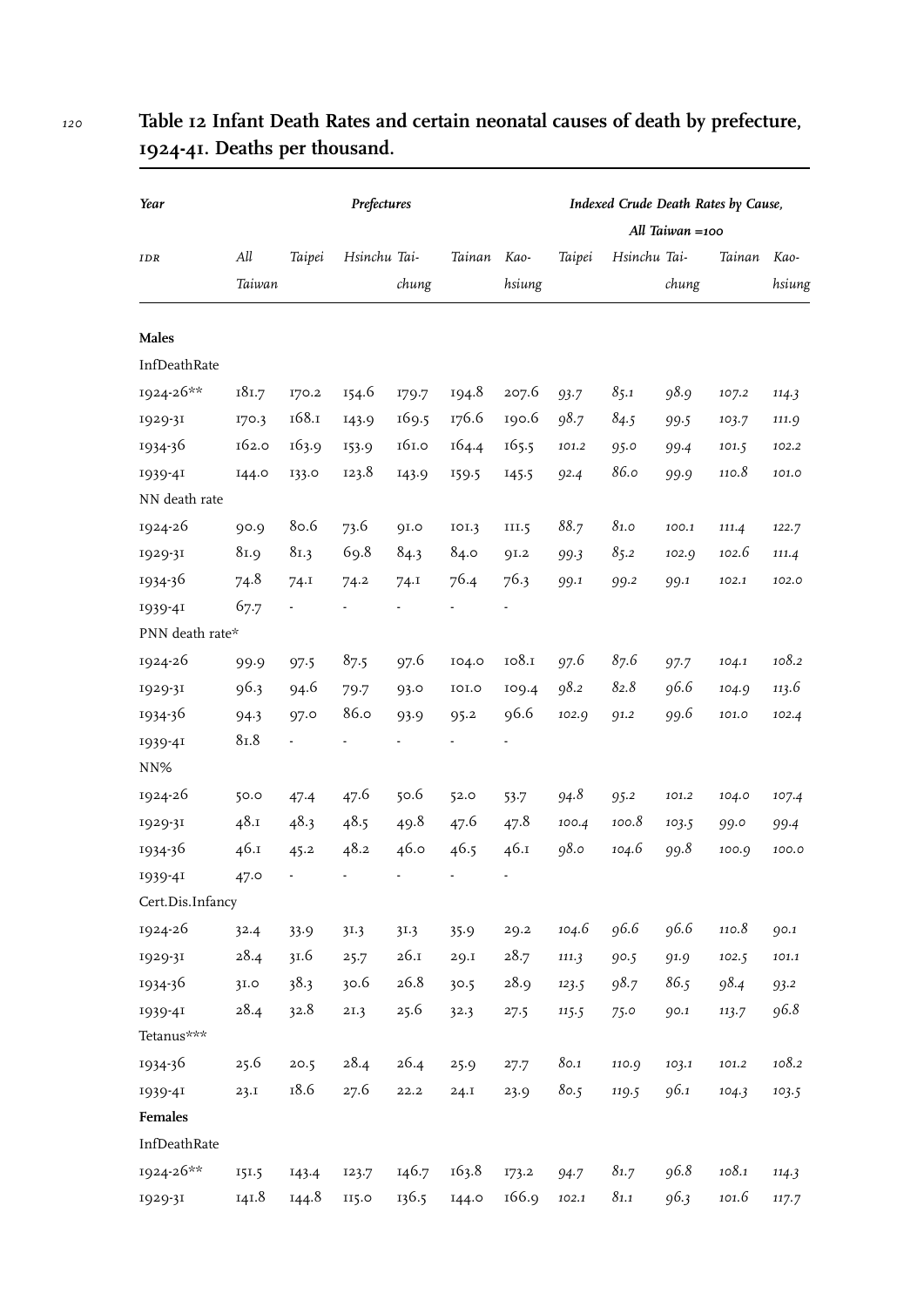| 1934-36                | 135.6  | 143.6 | 123.5 | 129.2          | 137.2 | 143.7 | 105.9 | 91.1  | 95.3  | 101.2 | 106.0 | 121 |
|------------------------|--------|-------|-------|----------------|-------|-------|-------|-------|-------|-------|-------|-----|
| 1939-41                | 120.8  | III.3 | IOI.4 | II7.8          | 134.6 | 127.1 | 92.1  | 83.9  | 97.5  | 111.4 | 105.2 |     |
| NN death rate          |        |       |       |                |       |       |       |       |       |       |       |     |
| 1924-26                | 67.3   | 60.1  | 52.8  | 66.5           | 75.5  | 81.1  | 89.3  | 78.5  | 98.8  | 112.2 | 120.5 |     |
| 1929-31                | 60.1   | 61.6  | 48.5  | 60.4           | 59.7  | 71.1  | 102.5 | 80.7  | 100.5 | 99.3  | 118.3 |     |
| 1934-36                | $55-4$ | 57.0  | 51.8  | 53.5           | 56.4  | 59.8  | 102.9 | 93.5  | 96.6  | 101.8 | 107.9 |     |
| 1939-41                | 52.0   |       |       |                |       |       |       |       |       |       |       |     |
| PNN death rate*        |        |       |       |                |       |       |       |       |       |       |       |     |
| 1924-26                | 90.3   | 88.7  | 74.8  | 85.9           | 95.5  | 100.3 | 98.2  | 82.8  | 95.1  | 105.8 | 111.1 |     |
| 1929-31                | 86.9   | 88.7  | 69.9  | 81.0           | 89.7  | 103.1 | 102.1 | 80.4  | 93.2  | 103.2 | 118.6 |     |
| 1934-36                | 84.9   | QI.8  | 75.6  | 80.0           | 85.6  | 89.1  | 108.1 | 80.0  | 94.2  | 100.8 | 104.9 |     |
| 1939-41                | 72.6   |       |       |                |       |       |       |       |       |       |       |     |
| NN%                    |        |       |       |                |       |       |       |       |       |       |       |     |
| 1924-26                | 44.4   | 41.9  | 42.7  | 45.3           | 46.1  | 46.8  | 94.4  | 96.2  | 102.0 | 103.8 | 105.4 |     |
| 1929-31                | 42.4   | 42.6  | 42.I  | 44.3           | 4I.4  | 42.6  | 100.5 | 99.3  | 104.5 | 97.6  | 100.5 |     |
| 1934-36                | 40.9   | 39.7  | 41.9  | 4I.4           | 41.I  | 41.7  | 97.1  | 102.4 | 101.2 | 100.5 | 102.0 |     |
| 1939-41                | 43.I   |       |       | $\blacksquare$ |       |       |       |       |       |       |       |     |
| Cert.Dis.Infancy       |        |       |       |                |       |       |       |       |       |       |       |     |
| 1924-26                | 25.1   | 27.5  | 24.1  | 24.2           | 27.1  | 21.8  | 109.6 | 96.0  | 96.4  | 108.0 | 86.9  |     |
| 1929-31                | 21.9   | 25.5  | 19.I  | 20.I           | 21.8  | 21.7  | 116.4 | 87.2  | 91.8  | 99.5  | 99.1  |     |
| 1934-36                | 24.3   | 29.9  | 22.6  | 20.6           | 24.3  | 23.4  | 123.0 | 93.0  | 84.8  | 100.0 | 96.3  |     |
| 1939-41                | 23.5   | 26.3  | 18.1  | 2I.4           | 26.7  | 22.5  | 111.9 | 77.0  | 01.1  | 113.6 | 95.7  |     |
| Tetanus***             |        |       |       |                |       |       |       |       |       |       |       |     |
| 1934-36                | 18.7   | 15.7  | 19.3  | 18.6           | 19.8  | 2I.I  | 84.0  | 103.2 | 99.5  | 105.9 | 112.8 |     |
| 1939-41                | 17.3   | 13.8  | 18.9  | 15.8           | 19.2  | 19.6  | 79.8  | 109.2 | 91.3  | 111.0 | 113.3 |     |
| <b>Total Fertility</b> | 6.24   | 5.77  | 6.43  | 6.5            | 6.66  | 5.96  | 92.5  | 103.0 | 104.2 | 106.7 | 95.5  |     |
| Rate, 1941****         |        |       |       |                |       |       |       |       |       |       |       |     |
| <b>Total Marital</b>   | 7.62   | 6.85  | 7.8   | 8.01           | 8.13  | 7.34  | 89.9  | 102.4 | 105.1 | 106.7 | 96.3  |     |
| Fertility Rate,        |        |       |       |                |       |       |       |       |       |       |       |     |
| 1941****               |        |       |       |                |       |       |       |       |       |       |       |     |

\* pnn death rate calculated as deaths per survivors of the first month of life.

\*\*infant death rate reported here diverges from the life table infant mortality rate in 1924-26 where the life table is based on birth cohorts and uses only two full years of infant deaths and births spread across the 1924- 26 period.

\*\*\* Infantile Tetanus for prefectures is estimated as 82% of reported deaths due to "other infectious and parasitic" causes, except in 1934-36 when it is 83% for males.

\*\*\*\* Fertility rates calculated from *Fubo no nenreibetsu shussei oyobi shisan tōkei*, 1941 (Statistics of live births and stillbirths by age of parents). Taiwan Sōtokufu Sōmukyoku. Taihoku 1943.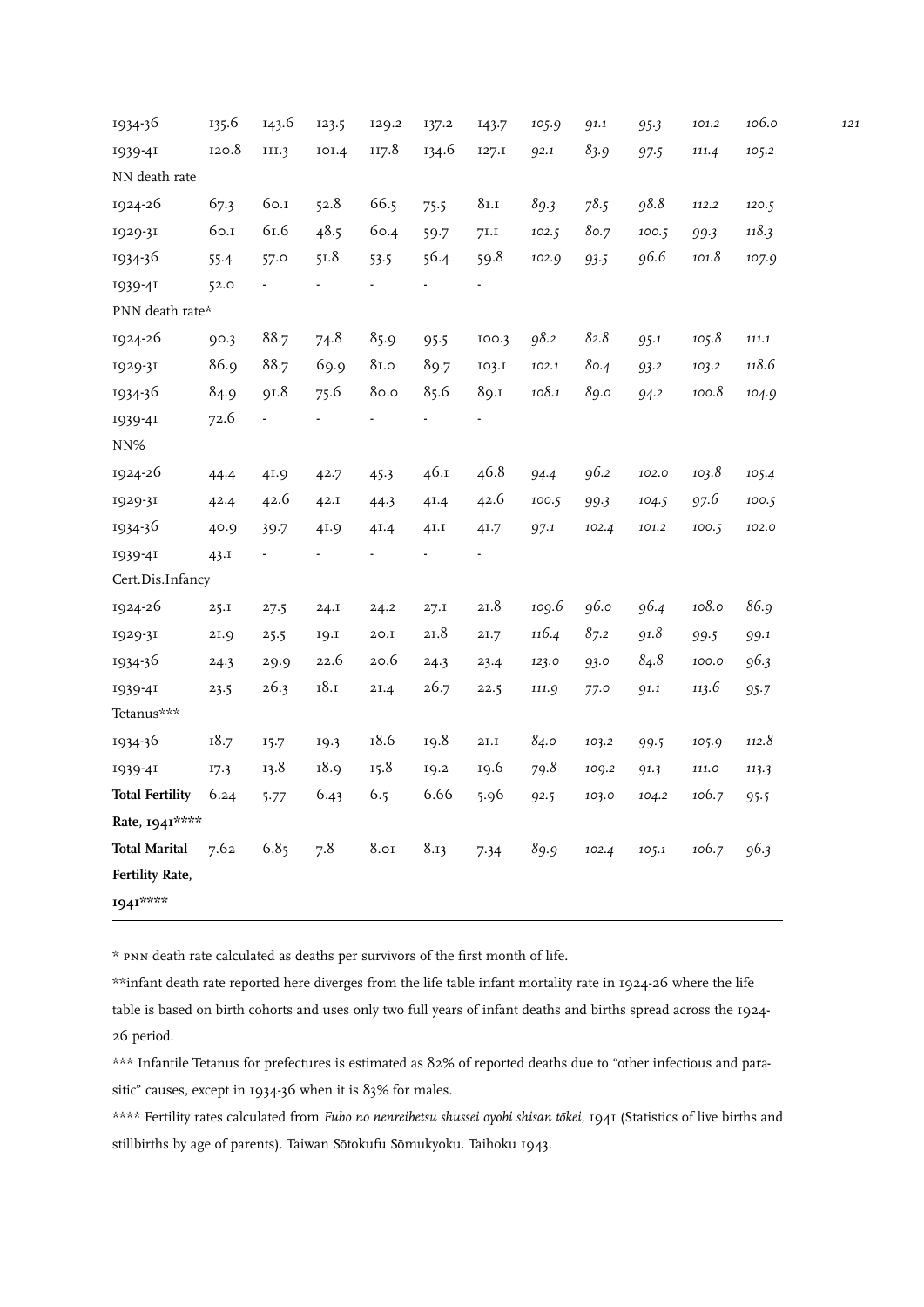*122* infancy' category reports only deaths in the first year of life, which enables us to report such deaths per thousand live births. The table above presents several additional measures of infant mortality. First is a direct computation of the infant death rate, the neonatal and postneonatal death rates, and the percentage of infant deaths neonatal by prefecture and sex. Second is the rate of infantile tetanus, 1934-41 (estimated for the prefectures as 82% of reported deaths due to "other infectious and parasitic" causes, based on the detailed list used in the reports of deaths by age for all Taiwan in those years). Infantile tetanus is a cause of death occurring overwhelmingly in the first month of life. However, there is some reason to believe that infantile tetanus was 'overreported', as neonatal deaths from other causes were carelessly reported as infantile tetanus; this does not however affect our assessment that this category reports overwhelmingly neonatal deaths (see Shepherd "Trends", infra). Third are reports of the total and marital fertility rates by prefecture for 1941.

> Despite having lower than average infant death rates and lower than average neonatal death rates, Hsinchu has higher than average rates of deaths due to 'tetanus', and Taipei higher than average rates of deaths due to certain diseases of infancy.

> Hsinchu's neonatal death rate is low despite having above average fertility rates while Kaohsiung's neonatal death rate is high despite having below average fertility rates. This suggests that explanations relying on excess fertility and crowded spacing to explain high neonatal death rates are less important than factors related to the disease environment in the various prefectures. This contradicts the usual assumption that neonatal deaths are relatively immune to environmental influences. Perhaps environmental influences on neonatal death rates are operating via effects on maternal health, independent of fertility, which in turn result in higher proportions of low birth weight babies?

> Certain diseases of infancy and tetanus combined account for at least 70% of total neonatal deaths in 1934 (see Shepherd "Trends", infra). From 1924 to 1941, the pbi category accounts for 27-32% of total infant deaths, the diarrhea category accounts for 16-21%, certain diseases of infancy accounts for 16-20%, the tetanus category accounts for 13-17%, and malaria accounts for 1-3%. While certain diseases of infancy and tetanus account for the bulk of neonatal deaths, respiratory diseases and diarrheas account for the bulk of postneonatal diseases (Shepherd "Trends", infra). Of the causes of death reviewed here, malaria and respiratory tuberculosis are of little significance in infant mortality.

> The patterns of difference between the prefectures with regard to the infant death rates and neonatal and postneonatal death rates confirm our impression that Hsinchu is the healthiest prefecture and Tainan and Kaohsiung are the least healthy. Overall the degree of variation among the prefectures in infant death rates is more moderate than for many of the causes we have reviewed;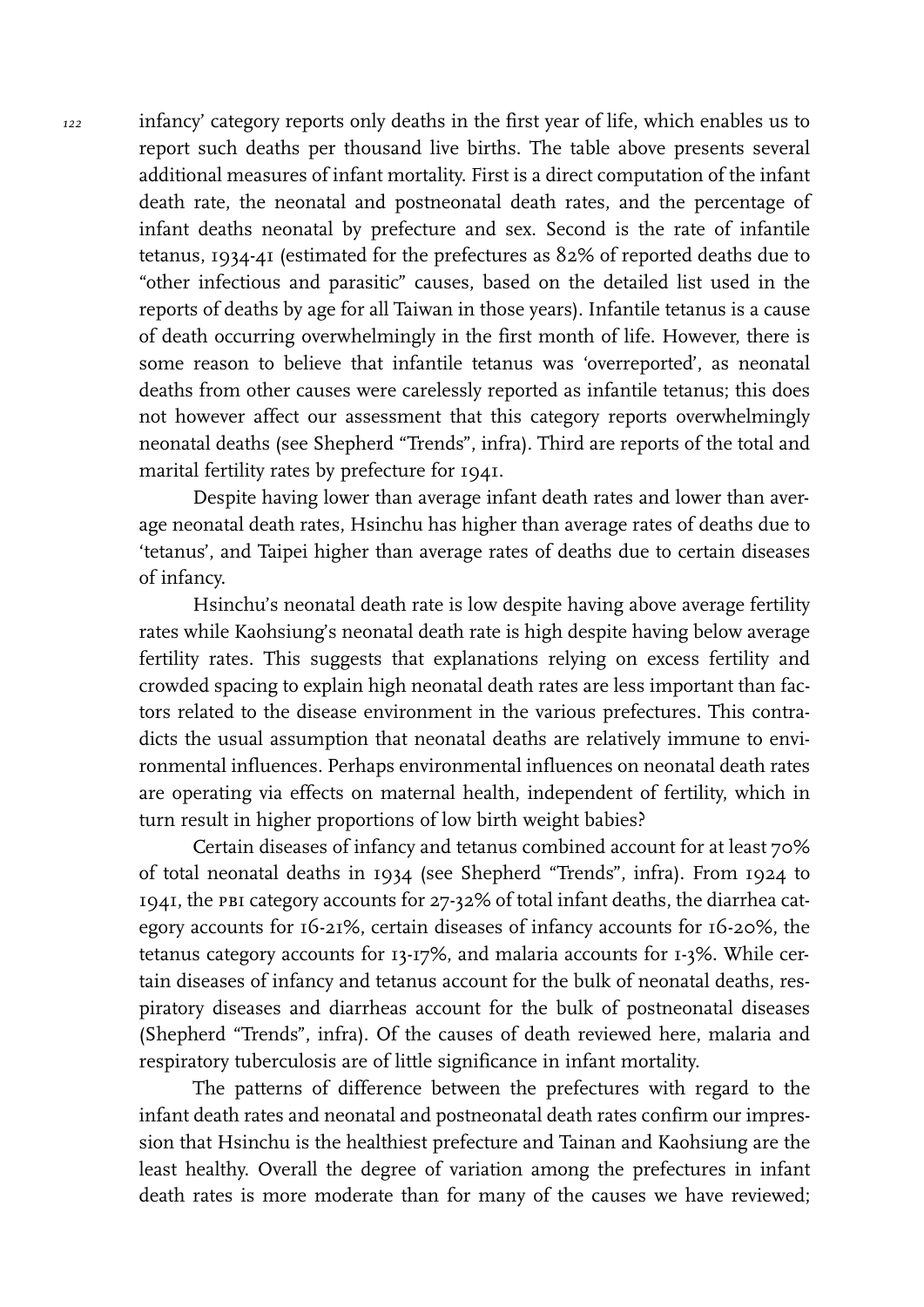| Year       |        |        | Prefectures* |       |        | Indexed Infant Death Rate,<br>All Taiwan =100 |        |              |       |        |        |  |
|------------|--------|--------|--------------|-------|--------|-----------------------------------------------|--------|--------------|-------|--------|--------|--|
| <b>IDR</b> | All    | Taipei | Hsinchu Tai- |       | Tainan | Kao-                                          | Taipei | Hsinchu Tai- |       | Tainan | Kao-   |  |
|            | Taiwan |        |              | chung |        | hsiung                                        |        |              | chung |        | hsiung |  |
| Males      |        |        |              |       |        |                                               |        |              |       |        |        |  |
| $06 - 08*$ | 194.0  | 184.5  | 159.4        | 200.I | 201.6  | 199.3                                         | 95.1   | 82.2         | 103.1 | 103.9  | 102.7  |  |
| $14 - 16*$ | 196.6  | 192.0  | 178.2        | 202.I | 207.9  | 205.7                                         | 97.7   | 90.6         | 102.8 | 105.7  | 104.6  |  |
| $20 - 22$  | 176.5  | 174.0  | 156.3        | 186.2 | 173.0  | 190.7                                         | 98.6   | 88.6         | 105.5 | 98.0   | 108.0  |  |
| $24 - 26$  | 181.7  | 170.2  | 154.6        | 179.7 | 194.8  | 207.6                                         | 93.7   | 85.1         | 98.9  | 107.2  | 114.3  |  |
| $29 - 31$  | 170.3  | 168.1  | 143.9        | 169.5 | 176.6  | 190.6                                         | 98.7   | 84.5         | 99.5  | 103.7  | 111.9  |  |
| $34 - 36$  | 162.0  | 163.9  | 153.9        | 161.0 | 164.4  | 165.5                                         | 101.2  | 95.0         | 99.4  | 101.5  | 102.2  |  |
| $39 - 41$  | 144.0  | 133.0  | 123.8        | 143.9 | 159.5  | 145.5                                         | 92.4   | 86.0         | 99.9  | 110.8  | 101.0  |  |
| Females    |        |        |              |       |        |                                               |        |              |       |        |        |  |
| $06 - 08*$ | 193.0  | 157.1  | 122.3        | 211.3 | 191.1  | 200.8                                         | 81.4   | 63.4         | 109.5 | 99.0   | 104.0  |  |
| $14 - 16*$ | 172.2  | 180.0  | 137.0        | 181.8 | 180.9  | 181.3                                         | 104.5  | 79.6         | 105.6 | 105.1  | 105.3  |  |
| $20 - 22$  | 148.3  | 151.8  | 130.7        | 149.5 | 145.6  | 162.5                                         | 102.4  | 88.1         | 100.8 | 08.2   | 109.6  |  |
| $24 - 26$  | 151.5  | 143.4  | 123.7        | 146.7 | 163.8  | 173.2                                         | 94.7   | 81.7         | 96.8  | 108.1  | 114.3  |  |
| $29 - 31$  | 141.8  | 144.8  | <b>II5.0</b> | 136.5 | 144.0  | 166.9                                         | 102.1  | 81.1         | 96.3  | 101.6  | 117.7  |  |
| $34 - 36$  | 135.6  | 143.6  | 123.5        | 129.2 | 137.2  | 143.7                                         | 105.9  | Q1.1         | 95.3  | 101.2  | 106.0  |  |
| $39 - 41$  | 120.8  | III.3  | 101.4        | 117.8 | 134.6  | 127.I                                         | Q2.1   | 83.9         | 97.5  | 111.4  | 105.2  |  |

#### Table 13. **Infant Death Rates, by Prefecture\*, Selected Years, 1906-1941.**

\* Pre-1920 boundaries enclosed only parts of the areas defined by the boundaries set in 1920. Figures for Kaohsiung in 1920-26 include Penghu.

Hsinchu's advantage and Kaohsiung and Tainan's excess above the all Taiwan average are relatively small. It is interesting that Kaohsiung's infant death rates in these periods are regularly higher than those in Tainan, which modifies our impression from the other causes of death that Tainan was more often the worse off. There is little variation among the prefectures in the percentage of infant deaths neonatal, which is higher for males than females. The sex ratio of mortality is highest for the neonatal death rates (generally ranging 130-140) and falls in the postneonatal period (generally ranging 107-117), as is expected.

## **Conclusion to Regional Differences**

One of the most striking features of these tables taken as a whole is that the advantage enjoyed by Hsinchu and the disadvantages suffered by Tainan and Kaohsiung are consistent across all causes, rather than concentrated in one or two. Moreover the advantages and disadvantages are constant across all periods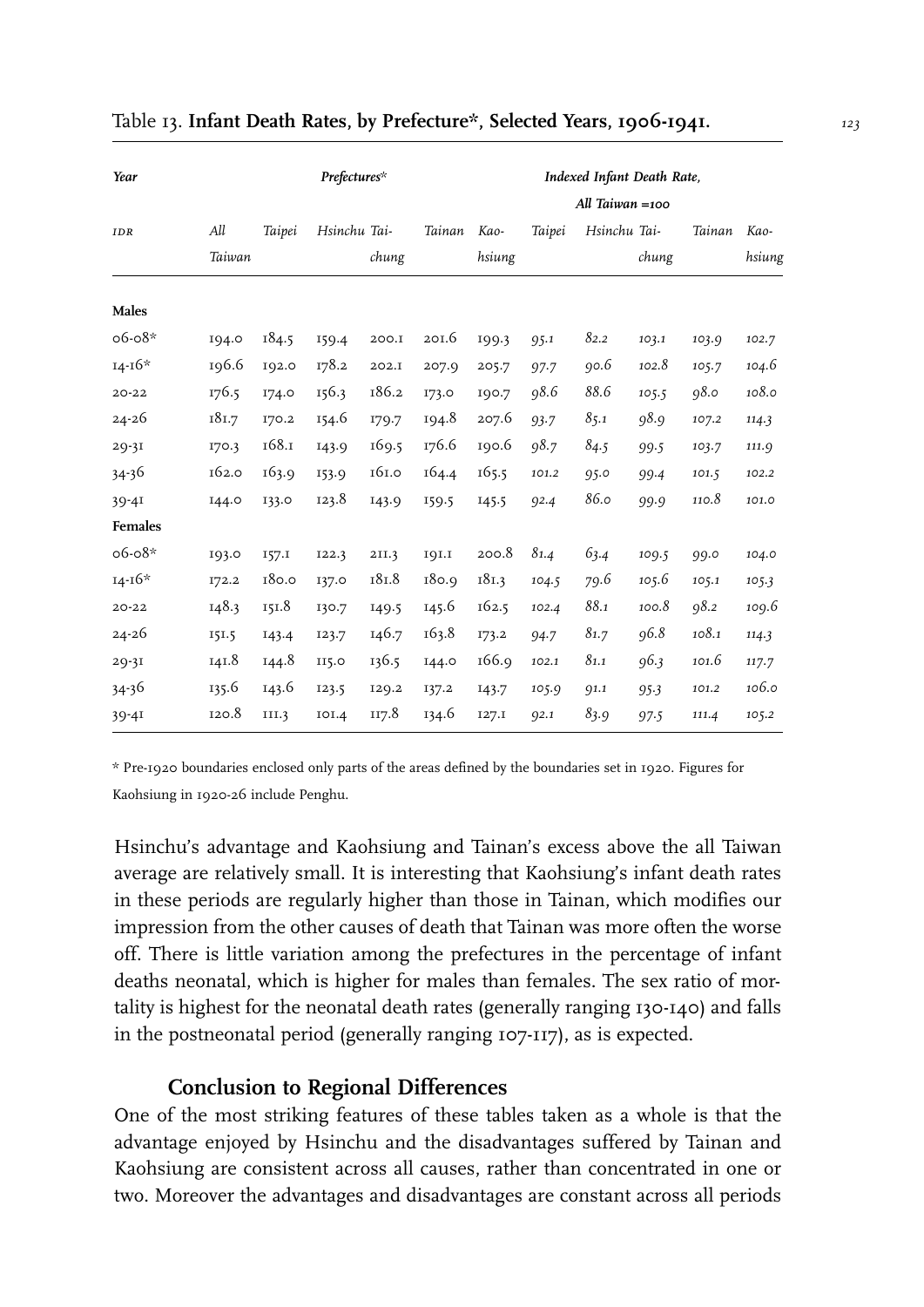|           |                | Death Rates Inside and Outside Cities |        | Ratio of Urban to Rural |        |        |
|-----------|----------------|---------------------------------------|--------|-------------------------|--------|--------|
| Year      | Urban Taipei & | Rural Taipei                          | Urban  | Rural Tainan            | Taipei | Tainan |
|           | Keelung        | Pref.                                 | Tainan | Pref.                   |        |        |
| Males     |                |                                       |        |                         |        |        |
| $29 - 31$ | 2483           | 2124                                  | 2361   | 2462                    | 1.17   | 0.96   |
| $34 - 36$ | 2405           | 224I                                  | 1933   | 2254                    | 1.07   | 0.86   |
| $39 - 41$ | 202I           | 1857                                  | 1801   | 2380                    | 1.09   | 0.76   |
| Females   |                |                                       |        |                         |        |        |
| $29 - 31$ | 2254           | 2048                                  | 2100   | 2169                    | 1.10   | 0.97   |
| $34 - 36$ | 2107           | 2136                                  | 1778   | 1981                    | 0.99   | 0.90   |
| $39 - 41$ | 1779           | 1660                                  | 1684   | 2050                    | 1.07   | 0.82   |

# Table 14. **Crude Death Rates by Sex,** *Urban vs. Rural, All Causes***, 1929-1941. Deaths per** *100,000***.**

despite fluctuations in rates. This pattern of division between "healthy districts" and "unhealthy districts" suggests that disease comorbidity is an important contributor to overall death rates. High rates of diseases like malaria and diarrheas in the warmer southern districts lower the population's immune resistance and increase rates of secondary and opportunistic diseases like respiratory tuberculosis and pneumonias. But when a district like Hsinchu is relatively free of malaria and the diarrheas, the local population's immune responses remain relatively unimpaired, the population is better able to resist opportunistic infections, and the result is lower death rates overall.

A separate comparison of the large cities of Taipei-Keelung and Tainan for each of the cause categories (not shown here) shows that in comparison to the rural areas of their respective prefectures both cities have lower death rates for malaria, diarrheas, and respiratory diseases. But this urban advantage is offset by communicable diseases such as respiratory tuberculosis, measles and whooping cough, which spread easily in dense populations and whose severity is greatest among the poorly nourished. The table above showing the urban-rural comparison for all causes summarizes the results.

The overall balance of factors finds urban Tainan enjoying a growing advantage over its countryside. But the disadvantage in respiratory tuberculosis and infectious diseases leaves urban Taipei-Keelung with net death rates higher than its countryside. Thus we find regional climatic and epidemiological factors, rather than urban-centered public health measures (contra Barclay) to be the most important determinants of northern Taiwan's regional advantage in mortality in colonial period Taiwan.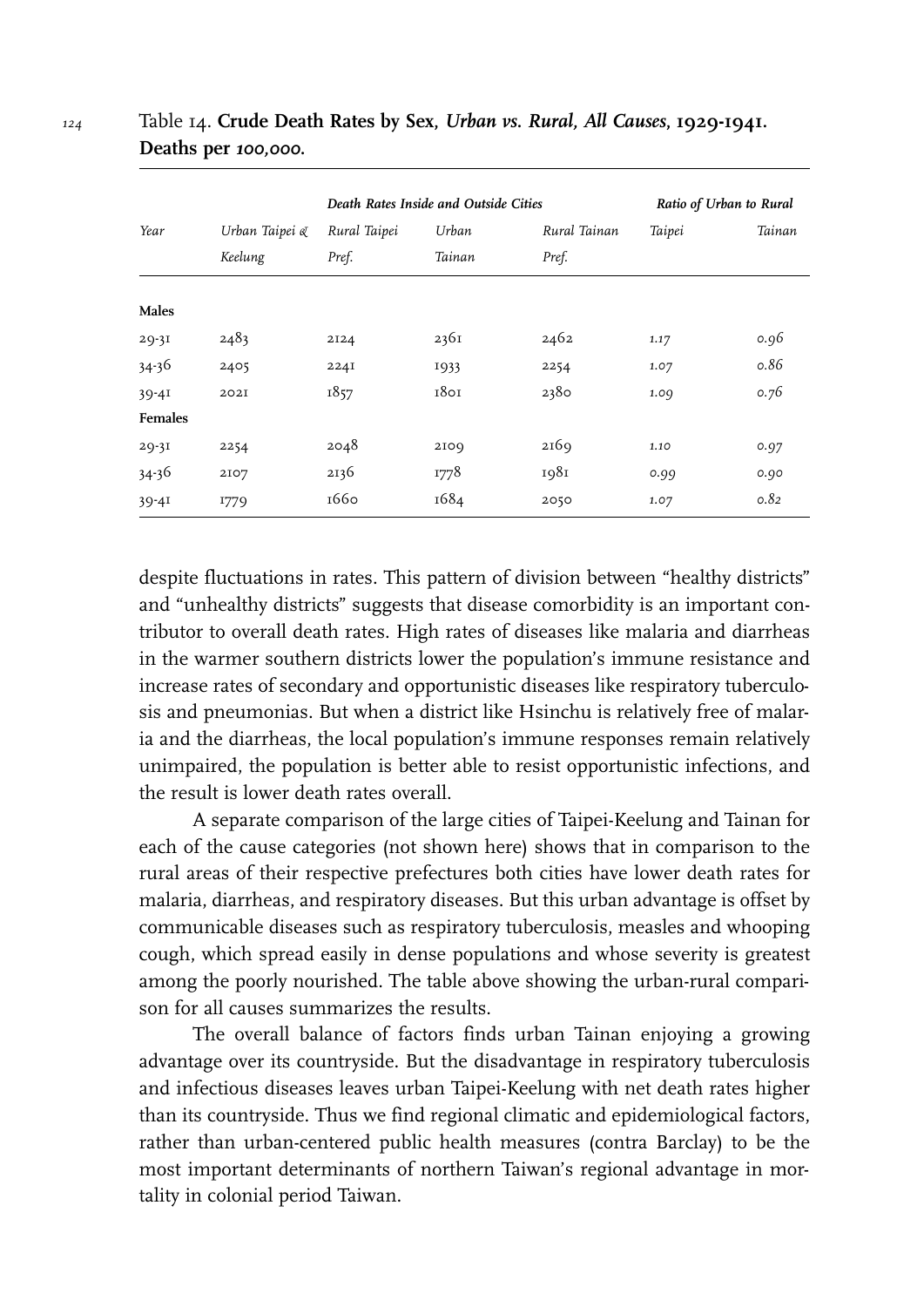## **Ethnic Differences in Colonial Taiwan** *<sup>125</sup>*

In the balance of this paper we turn to discuss variation in mortality levels among the major ethnic groups in Taiwan (not considered here are the resident Japanese nationals). Among the questions we address are: Is there evidence that mortality varied by ethnicity in colonial Taiwan? Is such variation a consequence of regional variation in mortality or is it itself a determinant of regional variation? We begin with a brief introduction to Taiwan's ethnic groups.

A substantial majority of the colonial Taiwanese population were descendants of Han Chinese migrants from China's southern Fujian province and were speakers of the southern Min ("Minnan") language. These Minnan speakers are known as "Hoklo" (also "Hokkien") and their provenance/nationality was classified as "Fujianese" in the household registers and the censuses and vital statistics based on them. [Readers interested in a more detailed introduction to the definition of ethnic groups in Taiwan may refer to a previous essay by Shepherd et al., 2006 "Group identity and fertility." ] An important minority of Taiwanese descended from Han migrants from the province of Guangdong who spoke a Chinese language known as Kejia. These Kejia speakers are known as "Hakka" and were entered into the household registers as "Guangdongese."

The household registers assigned individuals to provenance groupings (Fujianese and Guangdongese) based on ancestral origin and descent (through the presumed biological father or mother if father was unknown) rather than ethnicity or language. For the great majority provenance and ethnolinguistic affiliation coincided unproblematically. The 1915 census reports that more than 99% of those registered as Fujianese were also Min speakers. However, approximately 15% of Guangdongese (from Chaochou prefecture) were speakers of a language more closely related to Minnan than Kejia. This is the most important exception to our practice of equating the provenance categories of Fujianese and Guangdongese to Hoklo and Hakka, respectively. Additional exceptions may result from marriages and adoptions across these categories.

A third ethnolinguistic grouping considered here is the Plains Aborigines, descendants of the indigenous Austronesian inhabitants of the island. The provenance/ nationality category used to enter the Plains Aborigines (also known as *pingpuzu* or "*Pepo*") into the household registers was "*shu*," meaning "*shufan*" or "civilized aborigine." Taiwan's Plains Aborigines descend from as many as ten separate ethnolinguistic groups dispersed across the lowland areas of the island, where they were early brought under Chinese influence and domination. A small minority in numbers, most Plains Aborigines by 1915 were speakers of the southern Min language, and had adopted many Han customs.

During the 18th and 19th centuries Taiwan was a frontier of Chinese agricultural settlement. The often times turbulent process of frontier settlement resulted in the creation of mutually antagonistic residentially segregated com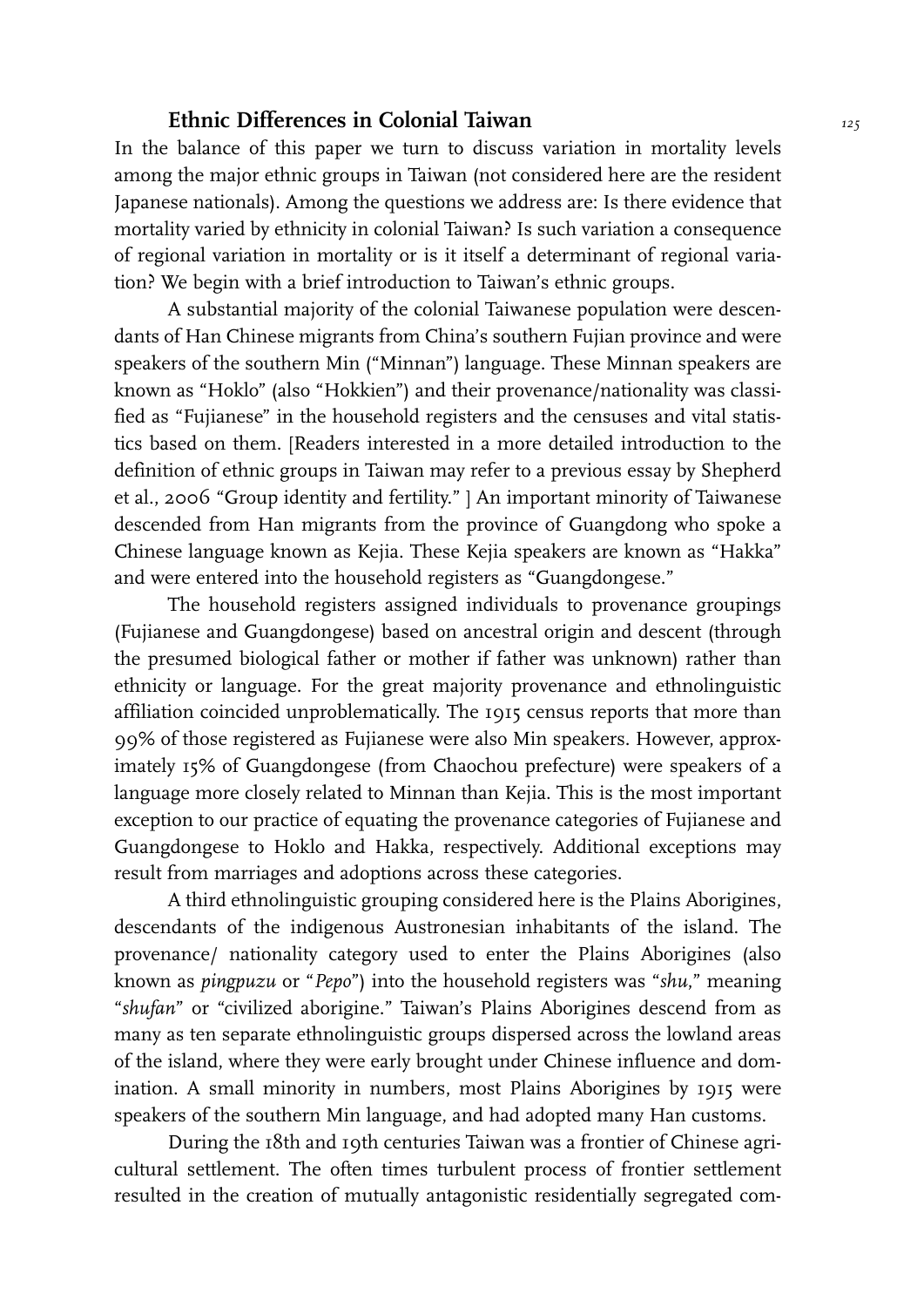*126* munities based on provenance and speech group. Conflicts between Hoklo and Hakka, and Hoklo or Hakka and Plains Aborigines were frequent, and reinforced the cultural identity of separate ethnic communities.

> The two Han groups, Hoklo and Hakka, shared many Han customs, including patrilineal ancestor worship, strong parental authority, equal property inheritance among brothers, and folk religious practices. Hoklo and Hakka practiced similar forms of marriage and adoption, including little daughter in law marriage ('minor' marriage), and had similar levels of marital fertility (Shepherd et al. 2006). But there were also differences, most notably mutually unintelligible languages, different patron deities, and the Hakka refusal to bind the feet of daughters. This latter distinction meant that female Hakka were able to perform field labor and contribute economically to their families in ways denied to adult Hoklo women, over ninety percent of whom were bound-footed (up to 1915 when the Japanese banned the practice, Shepherd 2001 ms).

> By the beginning of the twentieth century, Plains Aborigines had adopted many Hoklo customs and the great majority were native speakers of the southern Min language. Most Plains Aborigines practiced forms of family organization, property inheritance, marriage (excepting minor marriage), and folk religion similar to those of neighboring Han. Important markers of ethnic difference were the lack of footbinding among the Plains Aborigines, worship of distinctive deities on special festival days, and in some cases membership in Presbyterian and Catholic churches.

> Despite the many similar customs shared among all three groups, the remaining differences, whether in language, footbinding or historical experience became the focus of separate ethnic identities that perdured into the twentieth century. Whether these cultural distinctions had important consequences for differential mortality among these groups is explored below.

# **Changing Boundaries and the Regional Distribution of the Population by Ethnic Group**

In our discussion of demographic differences we need to keep in mind that the three groups, and especially the two minority ethnic groups (Hakka and Plains Aborigine), were not evenly distributed among all the localities of the island, but rather showed marked regional concentrations in certain prefectures. [Changes in prefectural boundaries in the Japanese period have been reviewed above.]

We look at the regional distribution of the ethnic groups in two ways; first we examine the ethnic composition of each prefecture's population. Among Taiwanese overall in 1915, the Hoklo population clearly dominated demographically (82.8% of Taiwanese were Hoklo), and was spread widely throughout the island. The Hoklo were the majority ethnic group in every prefecture except Hsinchu, Taichung, and Hualien (in the latter two prefectures, mountain aborig-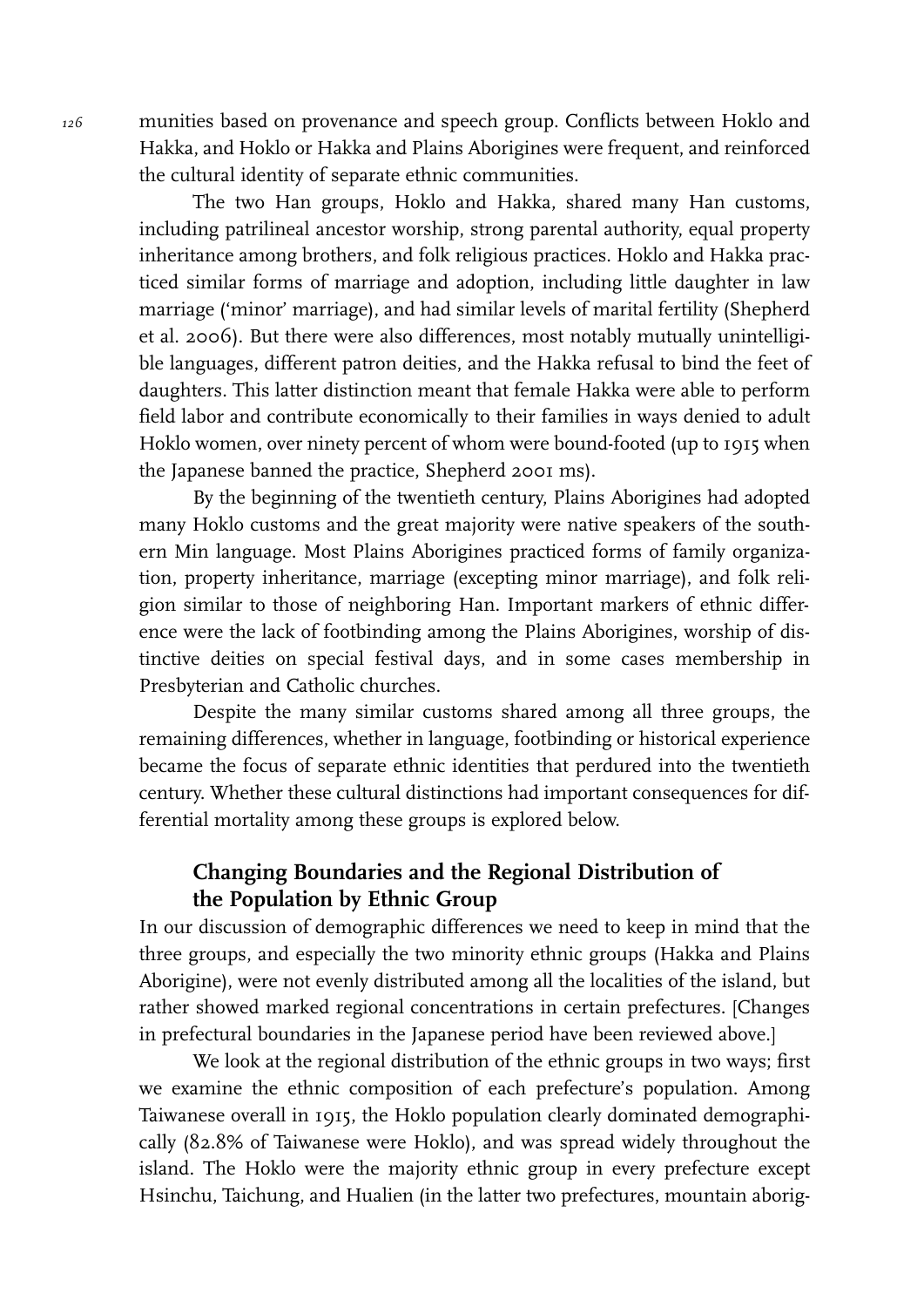| Prefecture | Fukien | Kwangtung | Plains    | Total % of | Number of        |
|------------|--------|-----------|-----------|------------|------------------|
|            |        |           | Aborigine | Taiwanese* | <b>Taiwanese</b> |
|            |        |           |           |            |                  |
| Taipei     | 99.5%  | 0.3%      | 0.2%      | 100.0%     | 459353           |
| Ilan       | 96.8   | 1.6       | 1.6       | 100.0      | 140103           |
| Taoyuan    | 54.3   | 45.5      | O.2       | 100.0      | 228688           |
| Hsinchu    | 30.8   | 68.5      | 0.6       | 100.0      | 321020           |
| Taichung   | 89.7   | 10.2      | O.I       | 100.0      | 579726           |
| Nantou     | 87.3   | 8.2       | 4.3       | 99.9       | 122810           |
| Chiayi     | 99.0   | 0.6       | O.3       | 100.0      | 552605           |
| Tainan     | 98.8   | O.I       | $I.I$     | 100.0      | 545609           |
| Ahou       | 62.3   | 29.0      | 8.6       | 99.9       | 252067           |
| Taitung    | 10.6   | 3.4       | 6.7       | 20.7       | 34824            |
| Hualien    | 21.0   | 10.2      | 13.8      | 45.1       | 33II4            |
| Penghu     | 100.0  | $\circ$   | $\circ$   | 100.0      | 55836            |
| Taiwan     | 82.8%  | 14.4%     | 1.4%      | 98.6%      | 3325755          |

# Table 15. **Ethnic composition of prefectural populations, by percent of** *127* **Taiwanese, 1915**

*Census of 1915, kekka hy¯o*. P. 8-9.

\* Not included here are the additional Taiwanese subcategories 'other Han' and 'raw aborigines'.

# Table 16. **Ethnic composition of prefectural populations, by percent of Taiwanese, 1920**

| Prefecture | Fukien | Kwangtung | Plains<br>Aborigine | Total % of<br>Taiwanese* | Number of<br><b>Taiwanese</b> |
|------------|--------|-----------|---------------------|--------------------------|-------------------------------|
| Taipei     | 98.7%  | 0.8%      | 0.5%                | 100.0%                   | 658184                        |
| Hsinchu    | 37.4   | 62.1      | O.5                 | 100.0                    | 549401                        |
| Taichung   | 88.3   | 10.9      | 0.8                 | 100.0                    | 754466                        |
| Tainan     | 98.5   | 0.7       | 0.8                 | 100.0                    | 922337                        |
| Kaohsiung  | 80.3   | 15.3      | 4.4                 | 99.9                     | 509270                        |
| Taitung    | 11.8   | 3.9       | 7.4                 | 23.1                     | 35260                         |
| Hualien    | 23.7   | 14.I      | I2.I                | 49.9                     | 37589                         |
| Taiwan     | 82.3%  | 15.0%     | 1.4%                | 98.7%                    | 3466507                       |

*Census of 1920, daiikkai Taiwan kokusei ch¯osa y¯oran hy¯o*, table 1, pp. 2-7.

\* Not included here are the additional Taiwanese subcategories 'other Han' and 'raw aborigines'.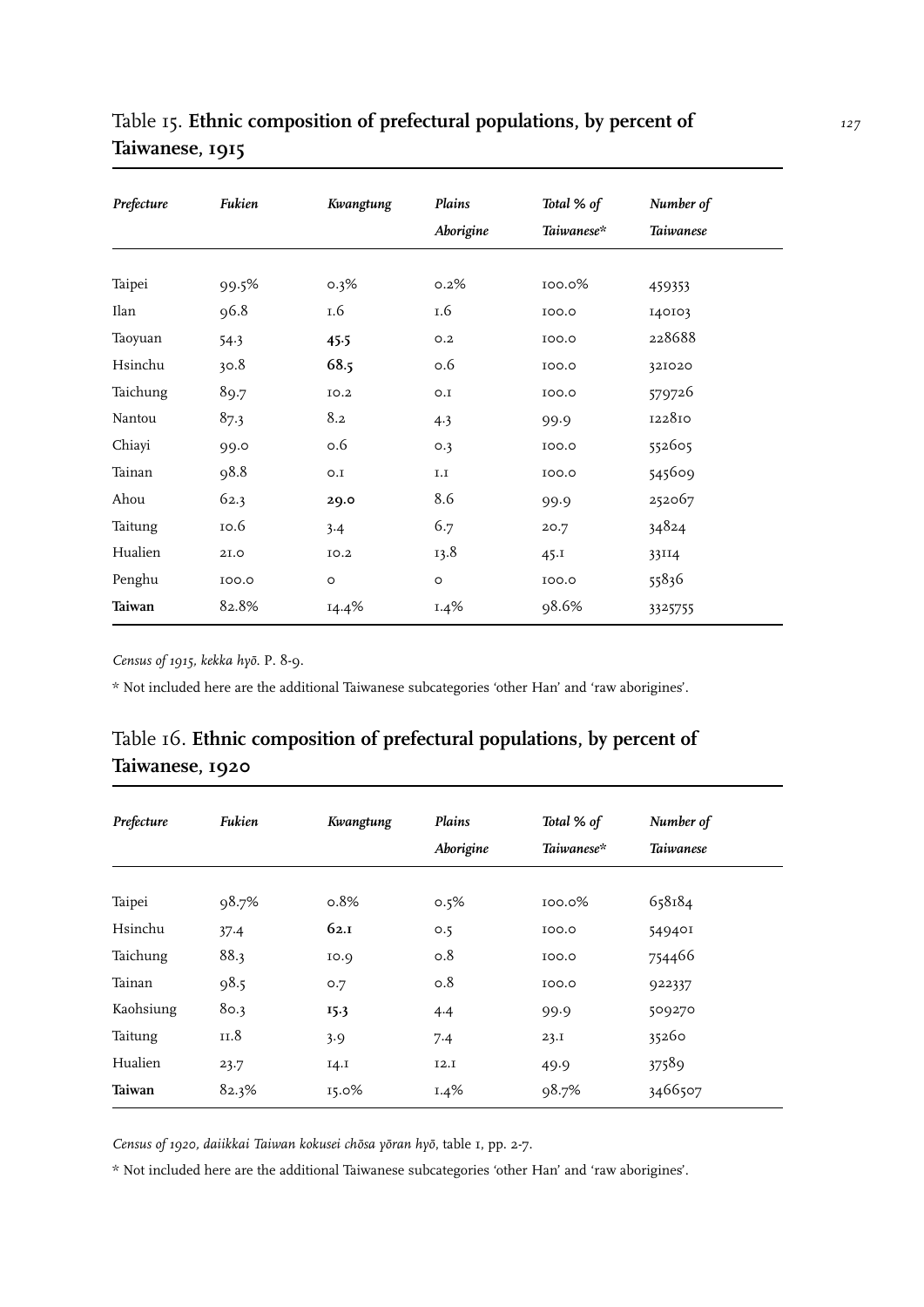*128* ines dominated). The Hakka (14.4% of the Taiwanese population) were the majority population in Hsinchu, and constituted large pluralities in Taoyuan and Ahou. Plains Aborigines (only 1.4% of the Taiwanese population) were always small minorities in the prefectures, but had significant presences in Hualien, Ahou, Taitung and Nantou. In the consolidation of prefectures in 1920 Hsinchu maintained its sizeable Hakka majority when it absorbed most of Taoyuan, and concentrations of Hakka in Kaohsiung, Hualien, and Taichung remained significant pluralities. The 1920 consolidation meant that the Plains Aborigine concentrations in Nantou and Ahou were absorbed into Taichung and Kaohsiung, diluting their percentages of these larger units.

> A slightly different perspective emerges when we examine the distribution among the prefectures of the three ethnic groupings. In 1915 the bulk of the large Hoklo population was concentrated in two adjacent southern prefectures of Chiayi and Tainan, the mid-island prefecture of Taichung, and the northern prefecture of Taipei. In all, these four prefectures account for 75% of the total Hoklo population. The same pattern continued after 1920 when Tainan absorbed Chiayi. In 1915 the Hakka population was concentrated in the northern prefectures of Hsinchu and Taoyuan, followed by Ahou in the south, and Taichung. These four prefectures account for 95% of the total Hakka population. After 1920 more than 65% of the Hakka population was concentrated in the single prefecture of Hsinchu, and smaller concentrations remained in Taichung (16%) and Kaohsiung (15%). In 1915 more than half the plains aborigine population was concentrated in Ahou and Tainan in the south, and smaller concentrations were located in Nantou in the mid-island foothills, and Hualien on the east coast. These four prefectures account for 79% of the total plains aborigine population. The same pattern continued after 1920 when Kaohsiung absorbed Ahou and Taichung absorbed Nantou; leaving Kaohsiung and Tainan with more than half the Plains Aborigine population and Taichung and Hualien with significant concentrations.

> It is also worth pointing out that Taiwan's small urban population was overwhelmingly Hoklo. Five cities (Taipei, Keelung, Taichung, Tainan, and Kaohsiung) were recognized in the 1925 census and the 1926 ethnic survey, and they accounted for approximately eight percent of the total Taiwanese population (cf. Barclay 1954: 116). Living in these five cities in 1926 were 9.8% of the Hoklo population and only 0.9% of the Hakka population. The Hakka and plains aborigine populations were thus overwhelmingly rural, while a small percent of the Hoklo population lived in the small major cities. It is also likely that the larger and more urban Hoklo population was stratified internally to a greater degree than the other populations.

> Because of the marked regional concentrations, especially of the minority Hakka and plains aborigine populations, generalizations based on all-island data about the separate ethnic groups must raise an immediate question: is the select-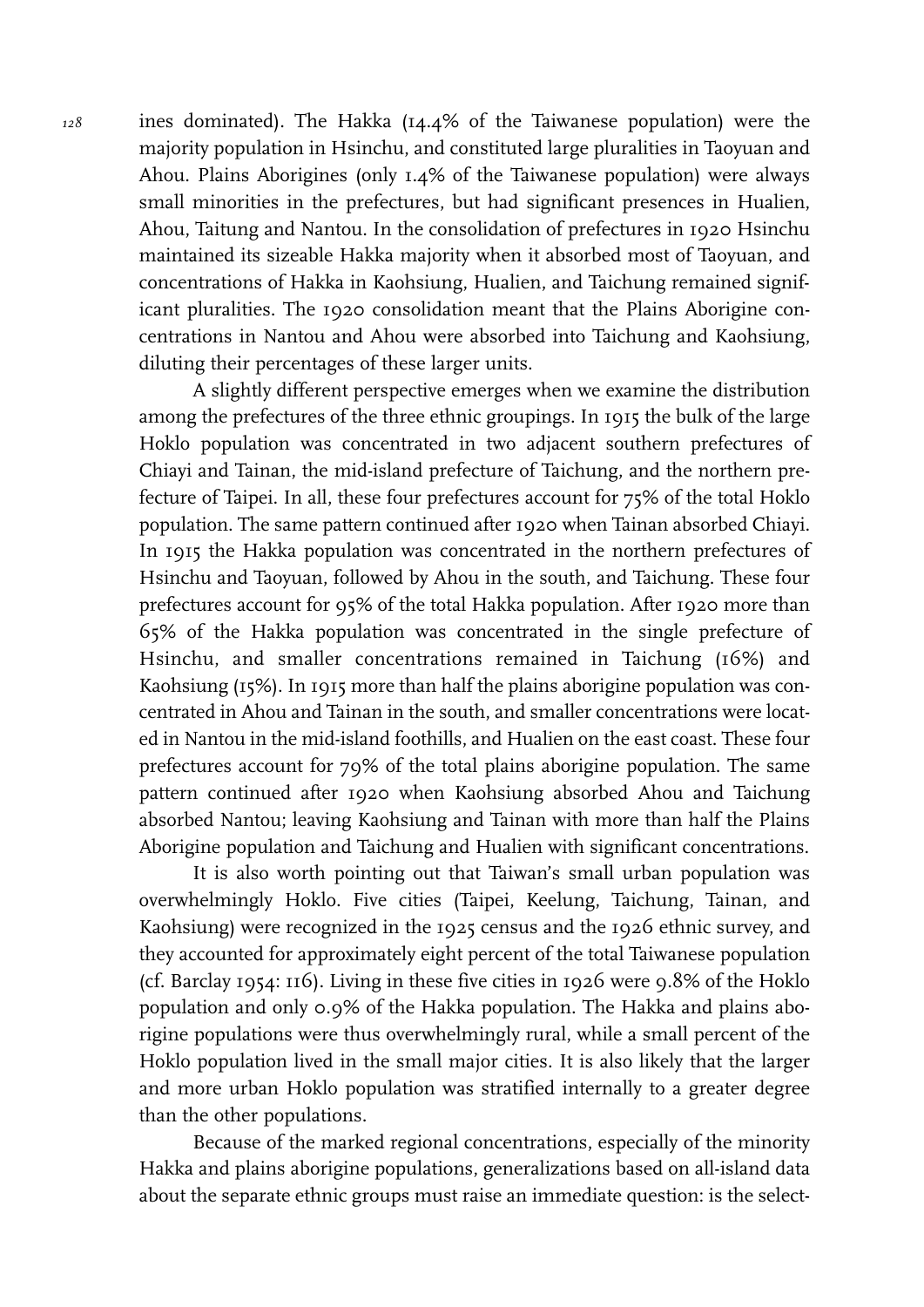| Prefecture   | Fukien    | Kwangtung | Plains Aborigine |
|--------------|-----------|-----------|------------------|
|              |           |           |                  |
| Taipei       | 16.6%     | $0.3\%$   | 1.9%             |
| Ilan         | 4.9       | 0.5       | 4.7              |
| Taoyuan      | 4.5       | 21.7      | O.Q              |
| Hsinchu      | 3.6       | 46.0      | $4 \cdot I$      |
| Taichung     | 18.9      | 12.3      | I.2              |
| Nantou       | 3.9       | 2.I       | II.2             |
| Chiayi       | 19.9      | O.7       | 3.6              |
| Tainan       | 19.6      | O.I       | 12.4             |
| Ahou         | 5.7       | 15.3      | 45.5             |
| Taitung      | O.I       | O.2       | 4.9              |
| Hualien      | O.2       | O.7       | 9.6              |
| Penghu       | 2.0       | $\circ$   | $\circ$          |
| Taiwan       | 100.0%    | 100.0%    | 100.0%           |
| Total Number | 2,753,212 | 478,557   | 47,676           |

Table 17. **Distribution of the ethnic groups among the prefectures, 1915.** *129*

*Census of 1915, kekka hγō.p.* 8-9

| Prefecture   | Fukien    | Kwangtung | Plains Aborigine |
|--------------|-----------|-----------|------------------|
|              |           |           |                  |
| Taipei       | 22.8%     | $1.1\%$   | 6.2%             |
| Hsinchu      | 7.2       | 65.7      | 5.2              |
| Taichung     | 23.4      | 15.8      | 12.9             |
| Tainan       | 3I.9      | I.2       | 15.3             |
| Kaohsiung    | 14.3      | 15.0      | 45.7             |
| Taitung      | O.I       | O.3       | 5.4              |
| Hualien      | O.3       | I.3       | 9.3              |
| Taiwan       | 100%      | 100%      | 100%             |
| Total Number | 2,851,353 | 519,770   | 48,894           |
|              |           |           |                  |

| Table 18. Distribution of the ethnic groups among the prefectures, 1920. |  |
|--------------------------------------------------------------------------|--|
|--------------------------------------------------------------------------|--|

*Census of 1920, daiikkai Taiwan kokusei ch¯osa y¯oran hy¯o*, table 1, pp. 2-7.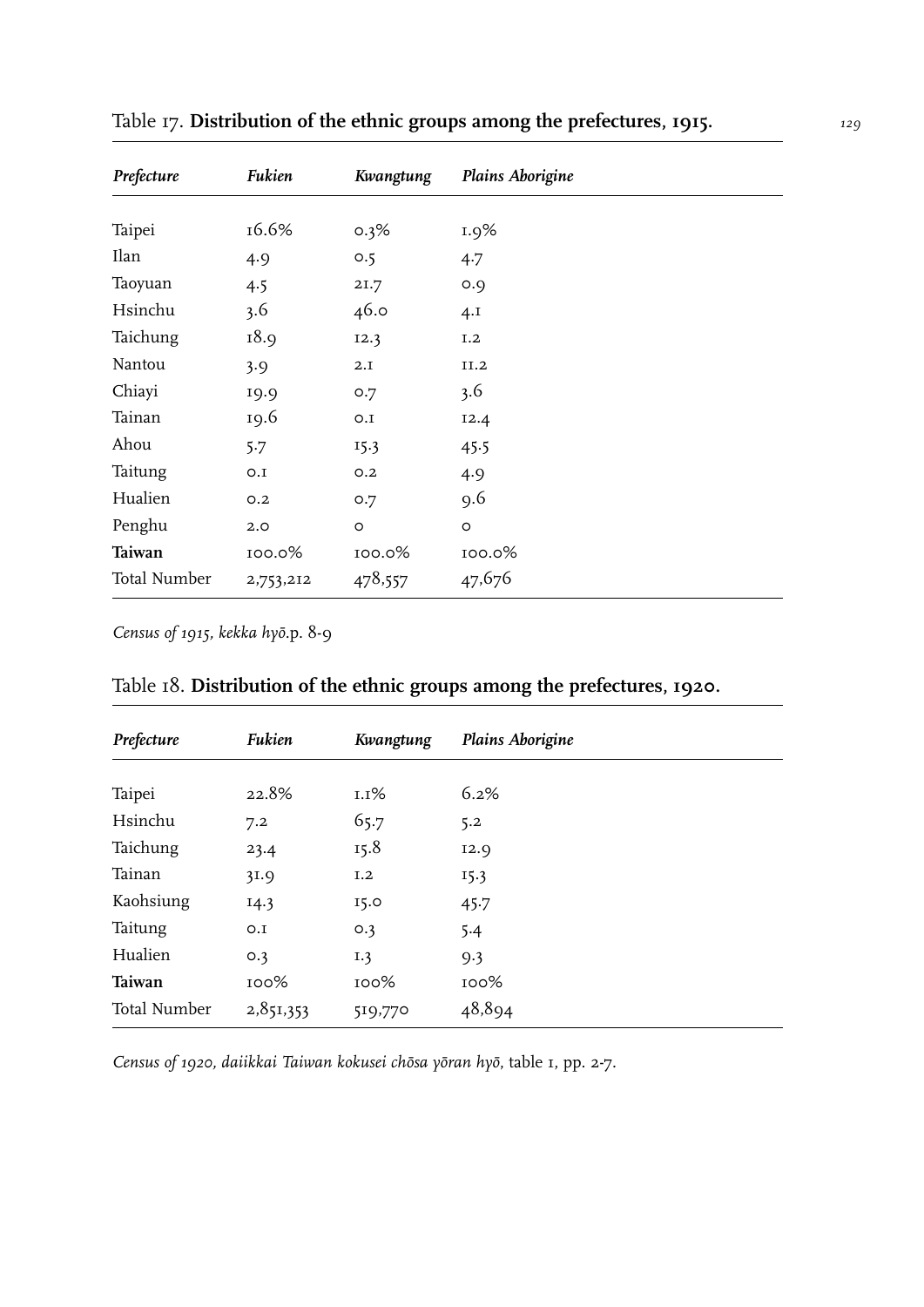| Sui Age    | Fukien |          | Kwangtung |          |        | Plains Aborigines |
|------------|--------|----------|-----------|----------|--------|-------------------|
| by cohort* | Male % | Female % | Male %    | Female % | Male % | Female %          |
|            |        |          |           |          |        |                   |
| $I-5$      | I4.I   | 14.4     | 14.7      | 15.0     | 13.5   | 13.0              |
| $6 - 15$   | 25.9   | 25.4     | 25.8      | 25.4     | 25.2   | 23.8              |
| 16-30      | 27.5   | 25.1     | 27.5      | 25.9     | 26.0   | 24.8              |
| $3I - 45$  | 20.1   | 18.4     | 18.4      | 17.6     | 2I.2   | 20.7              |
| $46 - 60$  | 9.4    | 10.9     | 9.5       | IO.3     | 10.7   | 12.2              |
| 61 & over  | 3.0    | 5.8      | 4.0       | 5.8      | 3.4    | 5.6               |

#### Table 19. **Age Structure by Ethnic Group and Sex, 1920**

*Census of 1920*, *Dai-ikkai Taiwan kokusei ch¯osa shukei gempy¯o zent¯o no bu*, table 2, pp. 2-43.

\* 'Sui Age by cohort': the census reports 'age' by year of birth, beginning with those born in the year of the census, 1915, who are listed as sui age 1. Thus there is no age 'o' by this reckoning. Note that this reckoning is by birth year cohort and does not correspond either to traditional Chinese lunar year 'sui' or to Western measures of age at last birth.

ed characteristic the result of cultural differences or the result of differences linked to regional ecology, such as climate, epidemiology, agrarian economy, wealth, access to ports, administrative influence, etc.? Throughout the following discussion of differences and similarities among the three ethnic groups, we must not lose sight of the possibility that these regional concentrations are likely to have an important influence on the patterns we observe.

#### **Age Structure among the Ethnic Groups**

The Taiwan vital statistics (J: *Taiwan jinkō dōtai tōkei*) annual volumes contain reports of stillbirths, births, and deaths by ethnic group and sex for each year from 1906 to 1935, and deaths by cause, sex, and ethnic group for each year from 1906 to 1931. When combined with reports of the population by ethnic group from the censuses, these tables provide the information needed to compute crude rates of death and death by cause for each ethnic group by sex over more than twenty years. As crude rates, these measures give us a convenient summary measure of the impact of mortality on each group. Crude rates, however, because they combine age groups whose death rates vary widely, are less reliable when comparing groups whose age structures also vary widely (unfortunately the absence of death data by age and ethnicity makes it impossible to calculate age specific death rates by ethnic group from the vital statistics)(Barclay 1958: 135). Fortunately, the censuses for 1915 and 1920 (but not 1925 and 1930) published tables that enable us to check for divergent age structures among our groups. Examination of the age composition of the ethnic groups (shown here only for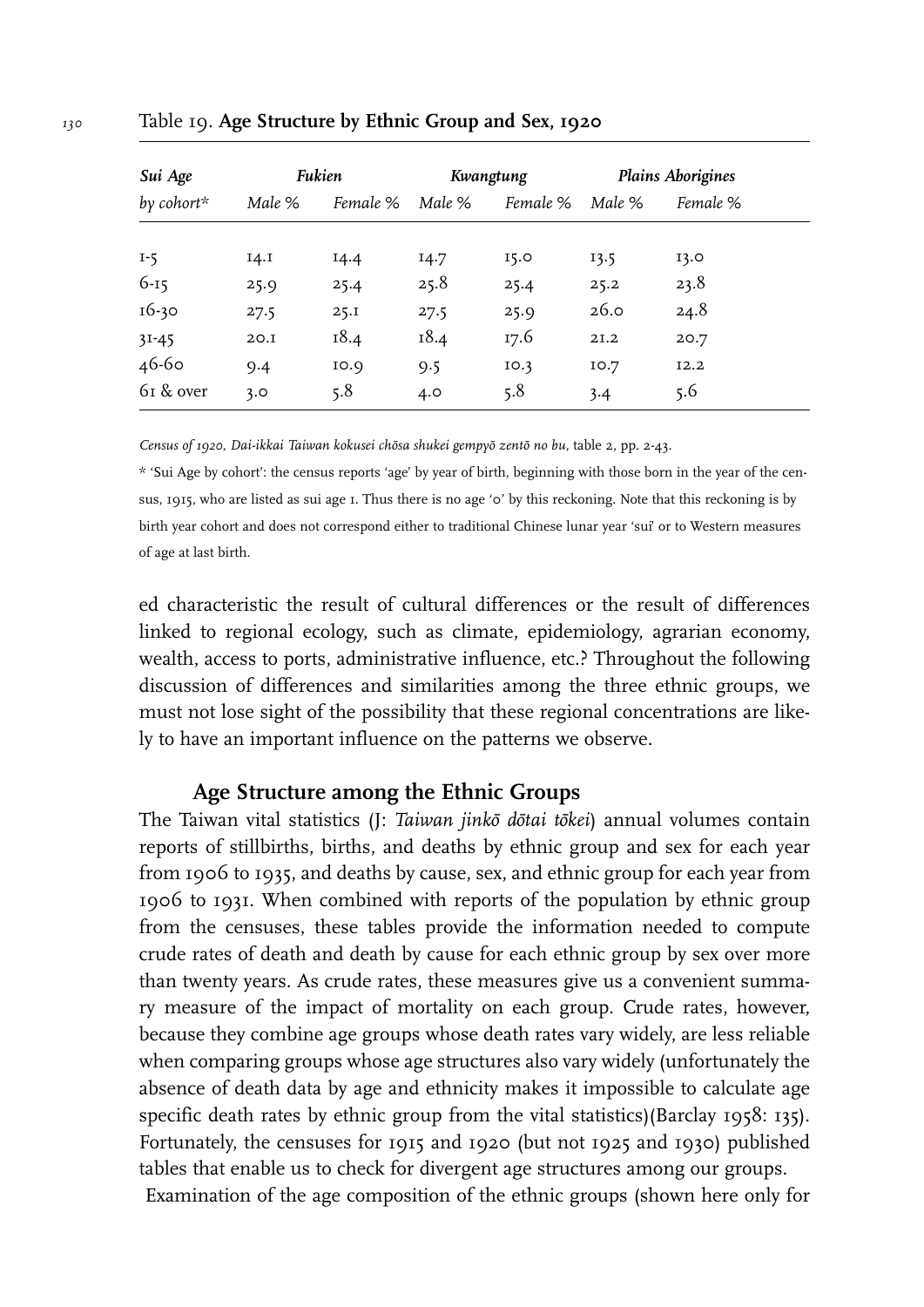|               |                | Cause Specific Crude Death Rates by Ethnicity,<br>Deaths per 100,000 | Indexed Crude Death Rates.<br>$Hoklo = 100$ |             |      |                  |    |             |                  |        |
|---------------|----------------|----------------------------------------------------------------------|---------------------------------------------|-------------|------|------------------|----|-------------|------------------|--------|
| Year          | Hakka<br>Hoklo |                                                                      |                                             |             |      | Plains Aborigine |    | Hakka       | Plains Aborigine |        |
| All           | Male           | Female                                                               | Male                                        | Female      | Male | Female           |    | Male Female | Male             | Female |
| <b>Causes</b> |                |                                                                      |                                             |             |      |                  |    |             |                  |        |
| $06 - 8*$     | 3617           | 3548                                                                 | 2454                                        | 2365        | 3163 | 2956             | 68 | 67          | 87               | 83     |
| $14 - 6*$     | 3305           | 3075                                                                 | 2289                                        | 2165        | 3272 | 2919             | 69 | 70          | 99               | 95     |
| $IO-2I$       | 3038           | 2823                                                                 | 2586                                        | 2384        | 2000 | 2987             | 85 | 84          | 96               | 106    |
| $24 - 26$     | 2681           | 2406                                                                 | 2151                                        | 1968        | 2760 | 2664             | 80 | 82          | 103              | 111    |
| $29 - 31$     | 2356           | 2123                                                                 | 1856                                        | <b>I7IQ</b> | 2453 | 2396             | 79 | 81          | 104              | 113    |

Table 20. **Cause Specific Crude Death Rates by Ethnicity,** *All Causes***, 1906-1931. Deaths per 100,000.** 

\* No correction for unregistered nonsurvivors has been possible for the deaths by ethnic groups.

Vital statistics from the *Taiwan jinkō dōtai tōkei*, and populations at risk from the Taiwan censuses for the relevant years.

1920) reveals no major differences in age structure among our groups that would affect our ability to interpret differences in death rates as reflecting differences in the incidence and severity of disease rather than differences in age composition.

## **Crude Death Rates by Ethnic Group**

Given their similar age distributions, we can discount the danger that any differences we observe in crude death rates among the ethnic groups are merely the products of differences in age structure. What differences do we observe? We begin with the table above which is drawn from the reports of deaths by cause by ethnic group and sex for the years 1906-1931. Three year averages have been computed and related to the population totals by ethnic group reported in the censuses of 1905 (adjusted to a midyear population 1907), 1915, 1920, 1925 and 1930. The table reports the crude death rates for all causes, and to facilitate comparison among the groups, the right most columns index the death rates by sex in each period on the Hoklo rates, which represent more than 80% of Taiwanese.

The crude death rates by sex for each cultural group presented in the table above reveal strikingly lower death rates among the Hakka compared to the Hoklo and plains aborigine groups. The Hakka and Plains Aborigines (in the early years) regularly report death rates which are only a fraction of the Hoklo rates. The large divergence in the death rates of the Hakka in contrast to the other groups is consistently maintained from 1906 to 1931. Compared to the Hoklo the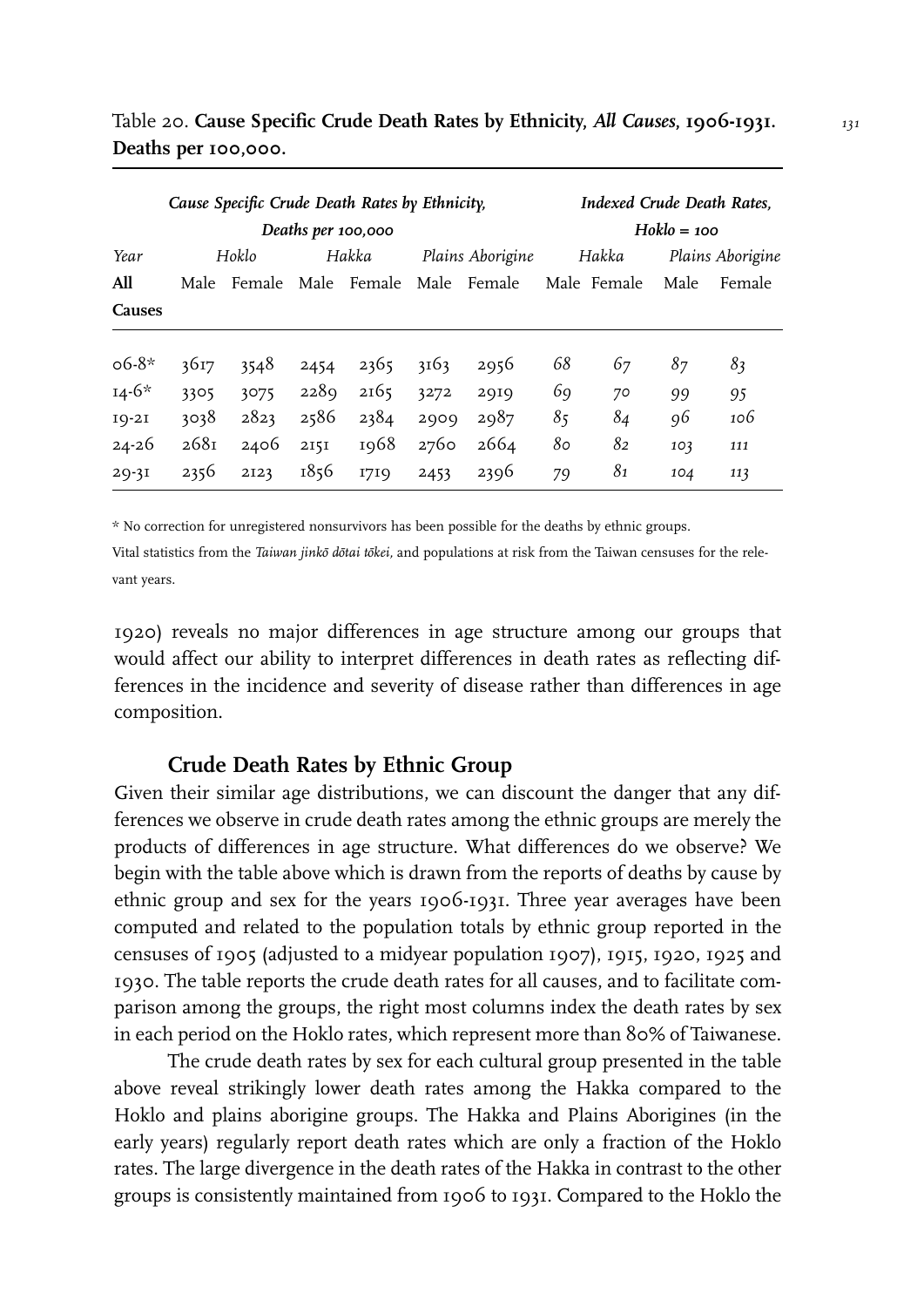Table 21. **Cause Specific Crude Death Rates by Leading Causes and by Ethnicity** and Sex, 1906-1931. Deaths per 100,000. (IDR as deaths per thousand live **births).**

| Cause Specific Crude Death Rates by Ethnicity, |       |        |       |                    |          |                  | Indexed Crude Death Rates, |        |               |                  |  |  |
|------------------------------------------------|-------|--------|-------|--------------------|----------|------------------|----------------------------|--------|---------------|------------------|--|--|
|                                                |       |        |       | Deaths per 100,000 |          |                  |                            |        | $Hoklo = 100$ |                  |  |  |
| Year                                           | Hoklo |        | Hakka |                    |          | Plains Aborigine |                            | Hakka  |               | Plains Aborigine |  |  |
| Malaria                                        | Male  | Female | Male  | Female             | Male     | Female           | Male                       | Female | Male          | Female           |  |  |
| 1906-8                                         | 365   | 392    | 290   | 308                | 754      | 806              | 79.5                       | 78.6   | 206.6         | 205.6            |  |  |
| 1914-16                                        | 340   | 35I    | 221   | 221                | 492      | 814              | 65.0                       | 63.0   | 144.7         | 231.9            |  |  |
| 1919-21                                        | 2I4   | 212    | 198   | 179                | 306      | 325              | 92.5                       | 84.4   | 143.0         | 153.3            |  |  |
| 1924-26                                        | 177   | 172    | 145   | 146                | 34I      | 345              | 81.9                       | 84.9   | 192.7         | 200.6            |  |  |
| 1929-31                                        | 71    | 68     | 75    | 73                 | 165      | 224              | 105.6                      | 107.4  | 232.4         | 329.4            |  |  |
| Resp. тв                                       |       |        |       |                    |          |                  |                            |        |               |                  |  |  |
| 1906-8                                         | 191   | 104    | 84    | 51                 | $\;$ III | 64               | 44.0                       | 49.0   | 58.1          | 61.5             |  |  |
| 1914-16                                        | 189   | 109    | 75    | 38                 | 134      | 61               | 39.7                       | 34.9   | 70.9          | 56.0             |  |  |
| 1919-21                                        | 237   | 150    | 96    | 44                 | II3      | 82               | 40.5                       | 29.3   | 47.7          | 54.7             |  |  |
| 1924-26                                        | 227   | 137    | 108   | 53                 | 129      | 85               | 47.6                       | 38.7   | 56.8          | 62.0             |  |  |
| 1929-31                                        | 195   | 124    | 95    | 48                 | 120      | 120              | 48.7                       | 38.7   | 61.5          | 96.8             |  |  |
| Resp. Dis.                                     |       |        |       |                    |          |                  |                            |        |               |                  |  |  |
| 1924-26                                        | 848   | 700    | 639   | 535                | 894      | 878              | 75.4                       | 76.4   | 105.4         | 125.4            |  |  |
| 1929-31                                        | 733   | 611    | 590   | 510                | 798      | 716              | 80.5                       | 83.5   | 108.9         | 117.2            |  |  |
| Diarrhea,E                                     |       |        |       |                    |          |                  |                            |        |               |                  |  |  |
| 1924-26                                        | 352   | 353    | 100   | 192                | 342      | 349              | 54.0                       | 54.4   | 97.2          | 98.9             |  |  |
| 1929-31                                        | 369   | 384    | 195   | 202                | 367      | 343              | 52.8                       | 52.6   | 99.5          | 89.3             |  |  |
| Cert.Dis.Inf.                                  |       |        |       |                    |          |                  |                            |        |               |                  |  |  |
| 1924-26                                        | 145   | II2    | 139   | 106                | 125      | 76               | 95.9                       | 94.6   | 86.2          | 67.9             |  |  |
| 1929-31                                        | 138   | 106    | 115   | 79                 | 186      | 130              | 83.3                       | 74.5   | 134.8         | 122.6            |  |  |
| Cert.Dis.Inf as IDR*                           |       |        |       |                    |          |                  |                            |        |               |                  |  |  |
| 1924-26                                        | 32.9  | 25.5   | 32.3  | 24.7               | 3I.I     | 19.8             | 98.2                       | 96.9   | 94.5          | 77.6             |  |  |
| 1929-31                                        | 28.7  | 22.4   | 25.9  | 18.0               | 45.1     | 3I.4             | 90.2                       | 80.4   | 157.1         | 140.2            |  |  |

\* idr as deaths per thousand live births. Vital statistics from the *Taiwan jinko dotai tokei*, and populations at risk from the Taiwan censuses for the relevant years.

Plains Aborigines reported lower rates when Hoklo rates were highest in the first two periods, but higher rates in the final two periods when Hoklo rates dropped.

We turn now to an exploration of the causes of death among the different cultural groupings to see which causes account for most of the ethnic variation in death rates. Cause of death data is reported in the Vital Statistics by subcultural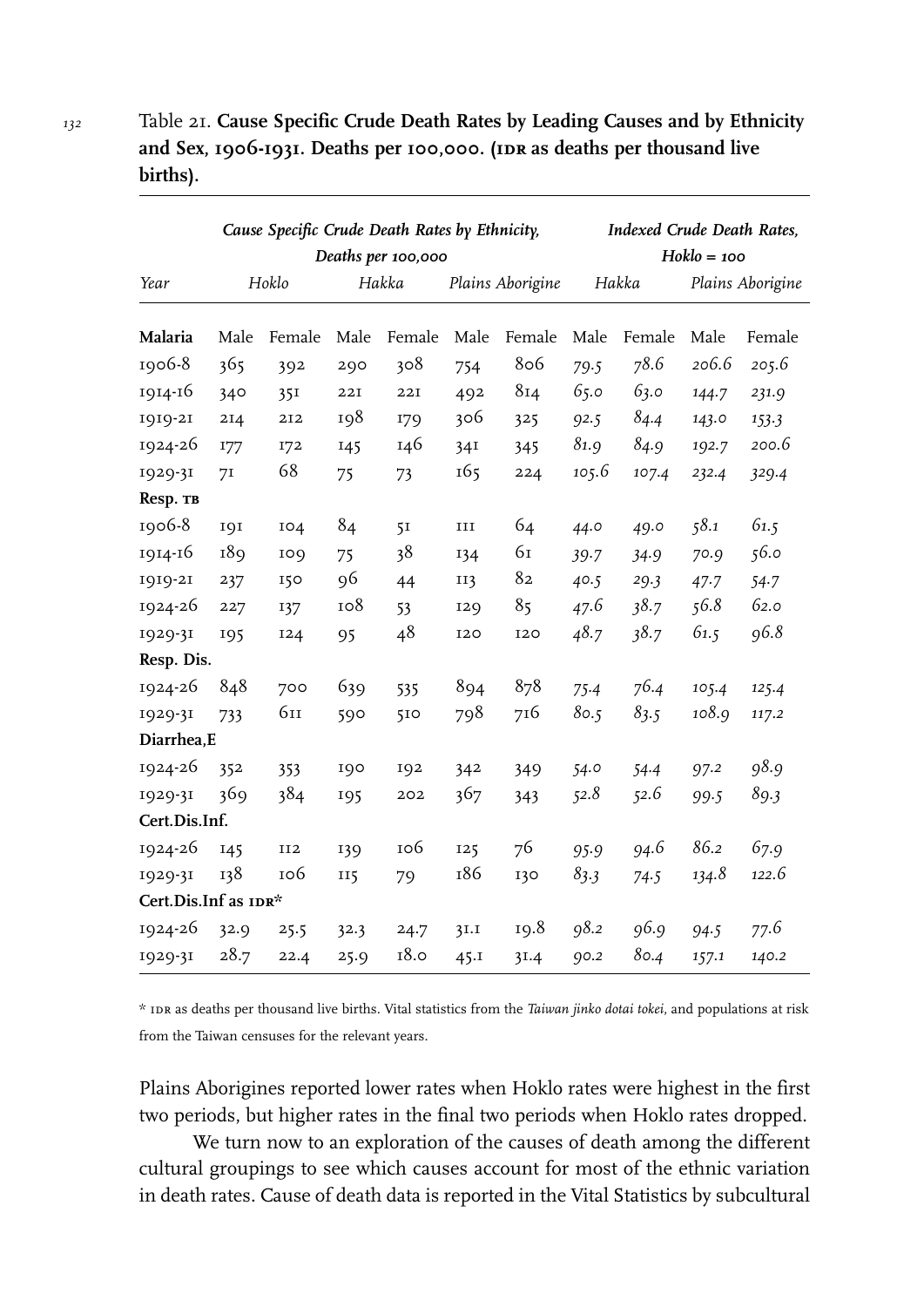grouping by sex but not by age, so we can report only 'crude' cause specific rates *133* for each group (which are vulnerable to differences in age structure, as discussed above). Also as noted above the quality of cause of death reporting in the early periods was not as high as it would be in later years.

The table above reports the death rates by cause for the leading causes of death. The right most panel indexes the death rates by sex in each period on the Hoklo rates.

Malaria was consistently a leading cause of death in nineteenth and early twentieth century Taiwan and as such early became a target of Japanese colonial public health efforts. Although declines in malaria death rates are noticeable in all the groups from 1919 to 1931, differences among the subcultural groups remain substantial in all periods. The Plains Aborigines show much higher rates for both sexes, and the Hakka show much lower rates, compared to the Hoklo, for all years except 1929-31 when rates were at their lowest. Within each group the sex differential in malarial death rates is small, qualified somewhat by the excess for plains aborigine females. The sharp differences among the cultural groups in malarial death rates is surely accounted for by their regional distribution. Malarial death rates are highest in climates most favorable to the propagation of anopheline mosquitoes and the malaria plasmodium. It appears that the plains aborigine population is concentrated in areas with such an unfavorable climate: the subtropical foothills. The Hakka population, on the other hand, appears to have had the good fortune to be concentrated in areas least favorable to malaria-bearing mosquitoes (especially Hsinchu and Taoyuan). The key factor in malaria death rates is most likely to have been differential rates of exposure, as differences in other factors, disease resistance or methods of prevention, are unlikely to have been significant.

Respiratory tuberculosis shows strikingly higher rates among the Hoklo than the Hakka and the Plains Aborigines. Hypotheses accounting for differentials in the incidence of respiratory tuberculosis variously emphasize diet, exposure to active cases, crowded living spaces, poor ventilation, and polluted cities, and reduced immune response due to co-morbidity. One or many of these factors may underlie the high Hoklo rates. The Hoklo dominance in urban areas, where respiratory tuberculosis rates were highest (see above), contributes to these high rates for Hoklo.

"Respiratory diseases" is a broad category including pneumonia, bronchitis, influenza, and other respiratory diseases, that weighed heavily on the health of Taiwanese in this period. When combined they are the leading cause of death in all periods, and all three groups suffered from high rates of these diseases. In all three groups, pneumonia death rates were the highest of the three named diseases; cases of pneumonia often bring on death after a person has been stricken by some other disease. The same Hakka advantage appears in the respiratory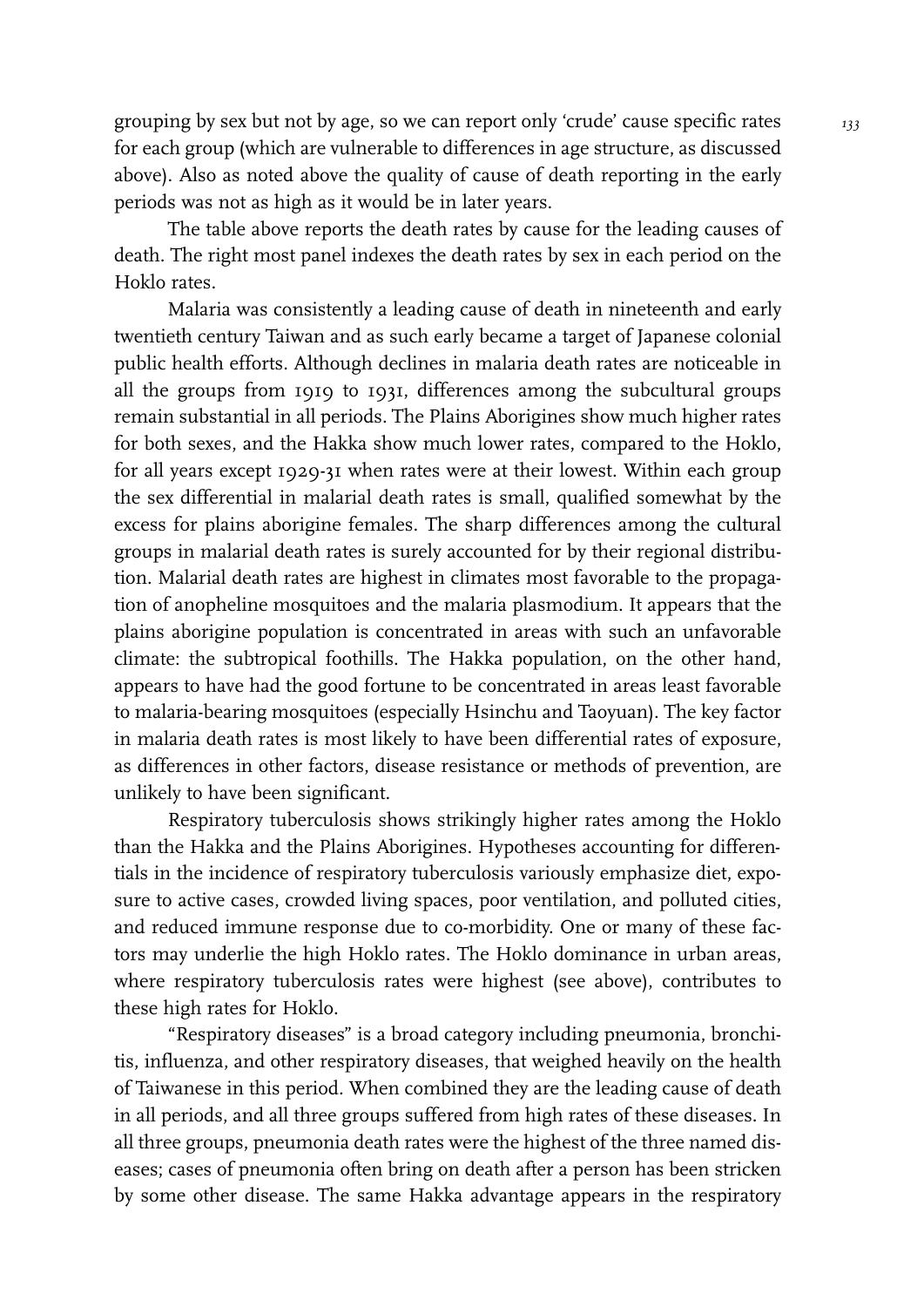*134* death rates, as the Plains Aborigine and Hoklo groups suffered from significantly higher respiratory death rates. The Hoklo disadvantage, however, is lower than in the case of respiratory tuberculosis. What can account for the higher Plains Aborigine and Hoklo rates – diet (pneumonia is nutritionally sensitive), environmental conditions, lowered resistance due to a heavier incidence of concurrent diseases, or higher exposure rates?

> Diarrhea and enteritis is our next disease category. The disdvantage of the Hoklo and the Plains Aborigines when compared to the Hakka in diarrhea and enteritis death rates is the second greatest, after respiratory tuberculosis, of the leading causes. What can explain such a sharp difference? Differential exposure (perhaps resulting from climatic factors favoring bacterial growth?) and resistance are possibilities, but differences in food and drink sanitation practices may also play an important role. Do we have evidence here supporting the reputation of the Hakka for better sanitation? It is important to note that diarrheas, because they interfere with the absorption of nutrients when the immune system is most in need of them, can be important causes of the worsening of concurrent diseases. Higher rates of diarrhea and enteritis could play an important role in raising the rates of death from other diseases among the Hoklo and Plains Aborigines.

> Certain diseases of infancy is a cause category restricted to deaths occurring overwhelmingly in the first month of life. The Hakka advantage in this category over the Hoklo is small compared to the other leading causes. The Plains Aborigine rate in this category fluctuates greatly between 1924-26 and 1929-31 for some unknown reason, and may reflect inconsistent cause reporting. To get a more precise picture, we can measure this category of deaths as a proportion of live births. Reporting certain diseases of infancy as an infant death rate does not change our impression of the relative rates of death among the ethnic groups.

> The most striking feature of these tables is that the Hakka advantage is consistent across all causes, rather than concentrated in one or two, and that the advantage is continuous across all periods despite fluctuations in rates. This could suggest that some factor related to Hakkaness is beneficial to health and longevity? But before we leap to conclusions, astute readers will remember that the Hakka, and the Plains Aborigines are not dispersed as widely as the Hoklo, but are heavily concentrated in certain localities. Is the Hakka advantage a product of Hakkaness, or of the environments in which Hakka are fortunate to live?

#### **Crude Death Rates by Ethnicity and Prefecture**

The vital statistics reports births and deaths by both prefecture and ethnicity; this enables us to test whether the Hakka advantage so visible in the data aggregated by ethnic group is enjoyed by Hakka regardless of where they live. The same data enable us to see whether some Hoklo and Plains Aborigines also benefit from living in healthy districts dominated by Hakka.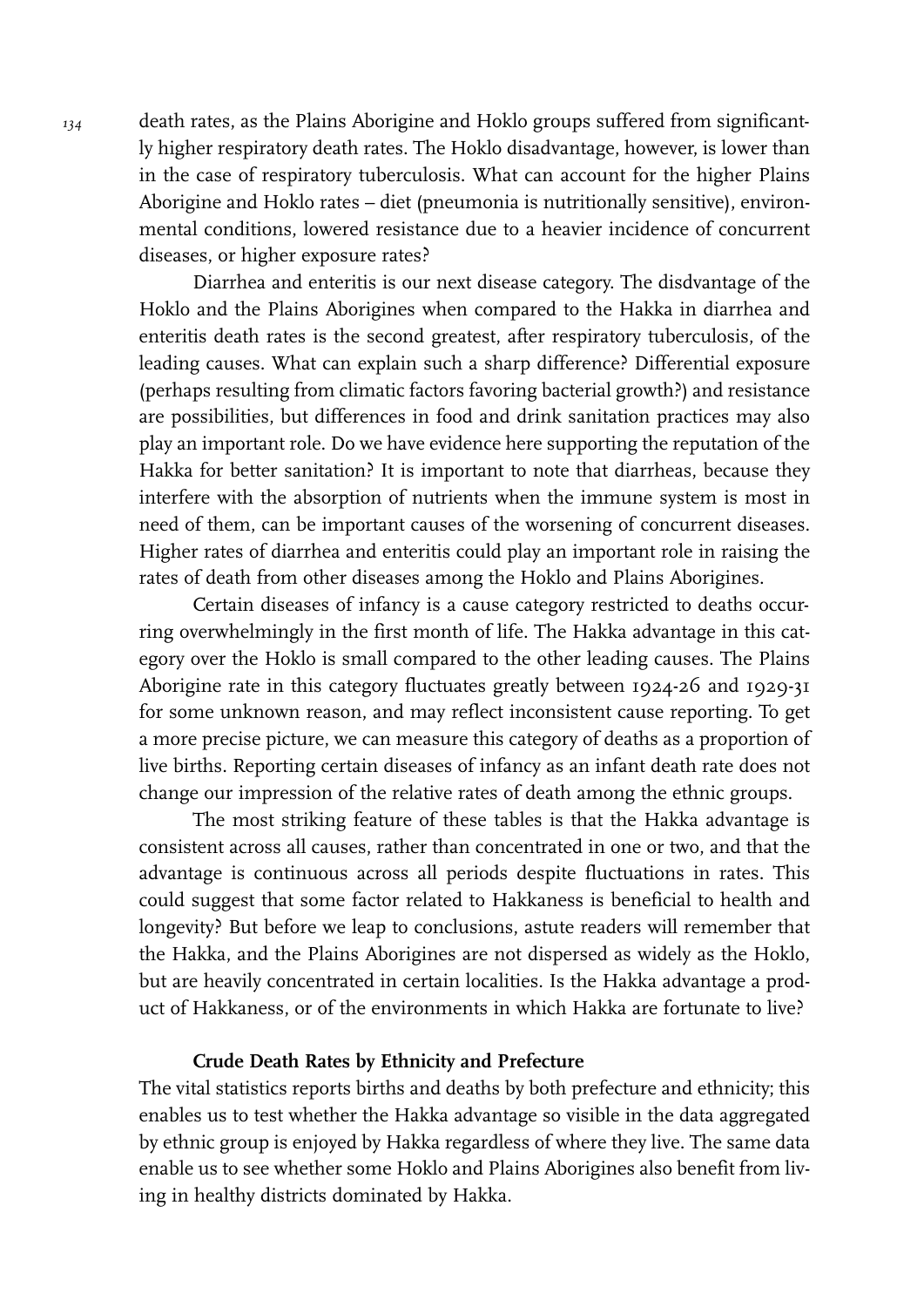The tables below present the crude death rates by prefecture and ethnic *135* group in 1906-08, 1914-16, 1920-22, 1924-26, and 1929-31. Rates for Hakka and Plains Aborigines are only shown for prefectures where each sex of each group numbered greater than 1000. We will focus our discussion on the highlighted prefectures which have the more significant concentrations of Hakka and Plains Aborigine populations.

Do Hakka uniformly have the lowest rates of death regardless of prefecture? Or if regionally specific factors are more important than ethnicity, do Hoklo living in prefectures where Hakka have low rates of death also enjoy lower rates than Hoklo elsewhere? Let us begin our discussion with the Taoyuan- Hsinchu –Miaoli prefectures where 65% of Taiwan's Hakka population is concentrated. The Hakka in these prefectures ('Hsinchu' after 1920) have a clear advantage over their Hoklo neighbors in all periods shown in the tables, although for all periods after 1914 it is interesting that the advantage is smaller than the average Hakka advantage for all Taiwan. This is because Hoklo have their lowest death rates in Taoyuan 1906-1916, and in Hsinchu 1920-1931 (shown in **bold** in the tables). Thus Hoklo also benefited from living in these prefectures and the healthier environment they provided, even if they did not benefit from any possible health benefits of Hakkaness?

Any assumption that Hakkaness everywhere confers health advantages is contradicted when we look beyond Hsinchu. The advantage of being Hakka disappears when we move to the southern prefectures. In Fanshuliao and Ahou in 1906-16, and in Kaohsiung 1920-1931 (where 15% of Hakka reside), the Hakka death rate is very close to that of the Hoklo and sometimes worse (as in Fanshuliao in 1906-08, and Kaohsiung 1924-26). So it appears that if some aspect of Hakkaness confers a health benefit in the northern climate of Hsinchu, this factor is not effective when confronted with the southern environment of Kaohsiung. And when we compare the death rates of Hakka in Kaohsiung to those of Hoklo in northern districts, and for Taiwan as a whole (which because Hoklo are 80% of the total population their rates are very close to the average for all Taiwanese), the southern Hakka death rates exceed these averages. Clearly the southern Hakka, concentrated in the eastern parts of Kaohsiung (today's Pingtung) lack the health advantage enjoyed by their northern cousins.

The hypothesis that some aspect of Hakkaness confers a health advantage is considerably weakened by the high death rates of the southern Hakka. Nevertheless, it is still the case that the Hsinchu Hakka appear to do better than their Hoklo neighbors, suggesting that environment alone is not the full explanation (we explore this further below).

Hoklo death rates also varied significantly by prefecture. The highest rates regularly occurred in the southern districts of Chiayi, Tainan, and Ahou (1906- 16), and Tainan and Kaohsiung (1920-31) (putting aside the very high rates occur-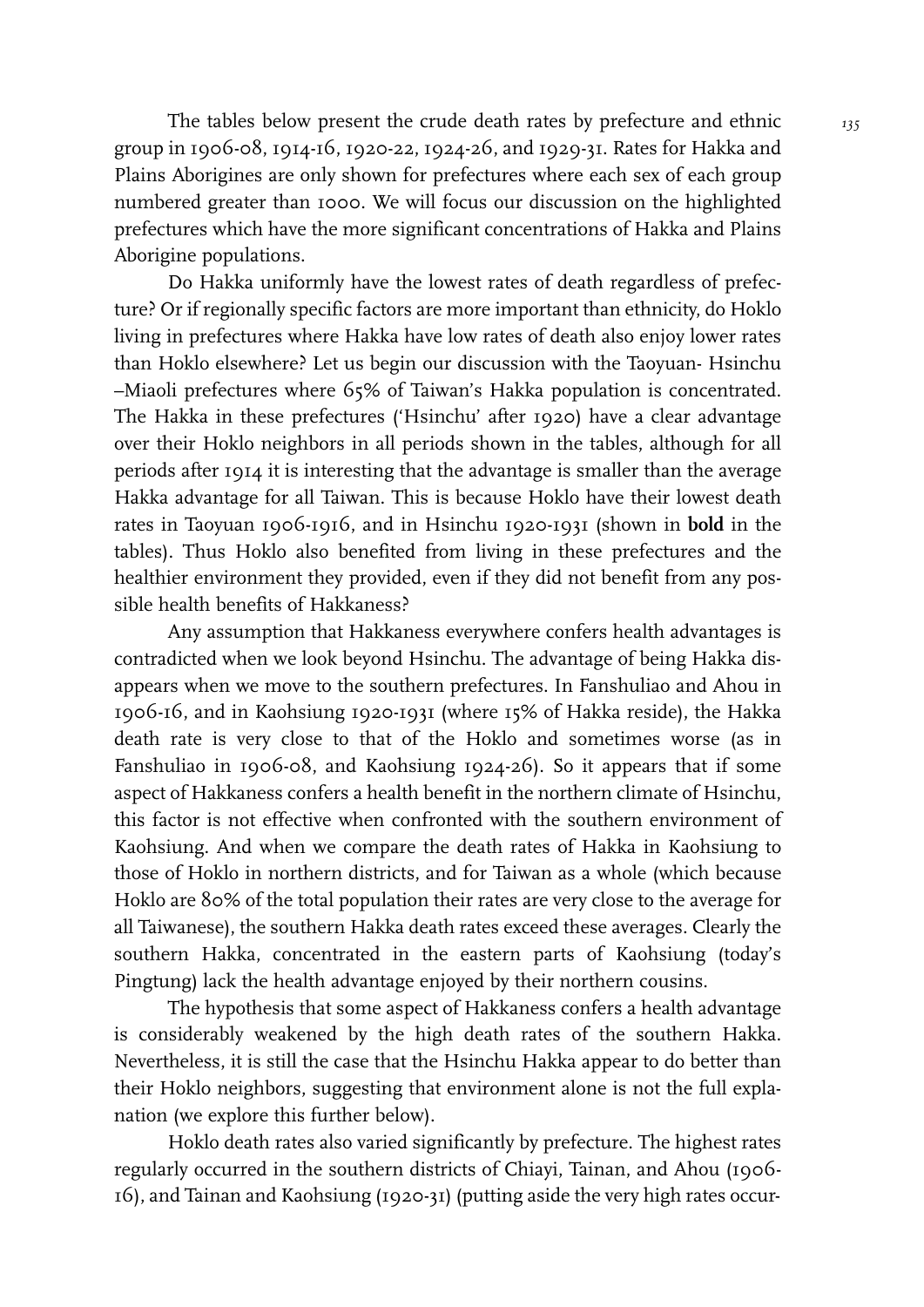|                  |      |        |      | Crude Death Rates by Ethnicity, | Indexed Crude Death Rates, |                  |       |        |               |                  |
|------------------|------|--------|------|---------------------------------|----------------------------|------------------|-------|--------|---------------|------------------|
|                  |      |        |      | Deaths per 1000                 |                            |                  |       |        | $Hoklo = 100$ |                  |
| Year             |      | Hoklo  |      | Hakka                           |                            | Plains Aborigine | Hakka |        |               | Plains Aborigine |
| Prefecture       | Male | Female | Male | Female                          | Male                       | Female           | Male  | Female | Male          | Female           |
| Taipei           | 29.7 | 27.5   |      |                                 |                            |                  |       |        |               |                  |
| Keelung          | 27.9 | 26.1   |      |                                 |                            |                  |       |        |               |                  |
| Ilan             | 28.4 | 26.9   |      |                                 | 22.6                       | 19.7             |       |        | 79.8          | 73.2             |
| Shenkeng         | 27.1 | 25.2   |      |                                 |                            |                  |       |        |               |                  |
| Taoyuan          | 25.0 | 23.5   | 19.1 | 19.4                            |                            |                  | 76.7  | 82.3   |               |                  |
| Hsinchu          | 30.8 | 28.6   | 19.9 | 18.2                            |                            |                  | 64.4  | 63.5   |               |                  |
| Miaoli           | 34.5 | 31.7   | 21.6 | 20.9                            | 23.4                       | 18.9             | 62.6  | 65.8   | 67.9          | 59.5             |
| Taichung         | 35.1 | 3I.2   | 24.4 | 22.4                            |                            |                  | 69.4  | 71.6   |               |                  |
| Changhua         | 38.2 | 36.8   | 25.3 | 25.5                            |                            |                  | 66.2  | 69.3   |               |                  |
| Nantou           | 34.8 | 33.9   | 33.2 | 37.1                            | 31.2                       | 27.0             | 95.5  | 109.5  | 89.8          | 79.5             |
| Douliu           | 37.7 | 38.1   |      |                                 |                            |                  |       |        |               |                  |
| Chiayi           | 46.7 | 49.1   |      |                                 |                            |                  |       |        |               |                  |
| Yanshuigang 38.4 |      | 40.6   |      |                                 | 3I.2                       | 33.9             |       |        | 81.1          | 83.5             |
| Tainan           | 37.7 | 36.3   |      |                                 | 24.8                       | 24.3             |       |        | 65.7          | 66.9             |
| Fanshuliao       | 38.4 | 34.1   | 40.3 | 37.6                            | 42.4                       | 39.1             | 104.9 | 110.3  | 110.3         | 114.7            |
| Fengshan         | 4I.4 | 40.7   |      |                                 |                            |                  |       |        |               |                  |
| Ahou             | 44.5 | 43.3   | 41.0 | 38.3                            | 32.1                       | 3I.2             | Q2.1  | 88.5   | 72.1          | 72.0             |
| Hengchun         | 31.8 | 31.9   | 27.7 | 25.4                            | 29.0                       | 24.5             | 87.0  | 79.8   | 91.3          | 76.8             |
| Taitung          | 54.4 | 44.4   |      |                                 | 37.0                       | 34.3             |       |        | 68.0          | 77.2             |
| Penghu           | 32.1 | 36.3   |      |                                 |                            |                  |       |        |               |                  |
| All Taiwan       | 36.0 | 35.2   | 23.9 | 22.8                            | 3I.4                       | 29.3             | 66.4  | 64.8   | 87.2          | 83.2             |

#### Table 22. **Crude Death Rates by Ethnicity and Prefecture, 1906-08.**

ring in the east coast prefectures of Taitung and Hualien 1906-1922 suffered by small populations of Hoklo [most likely malaria related]). And the lowest Hoklo rates regularly occurred in the northern prefectures that would form Taipei and Hsinchu after 1920. The strong regional differentiation that persists throughout the period represented in the tables is particularly marked in the early years but declines somewhat as rates overall moderate in the later years.

Death rates for the Plains Aborigine minority also demonstrate a strong north- south regional differentiation. We noted above that Plains Aborigines overall did better than Hoklo 1906-16 and worse 1924-31, but the regional data enable us to qualify that generalization. Plains Aborigines did worse than Hoklo in southern Fanshuliao 1906-08 and better than Hoklo in Taichung and Tainan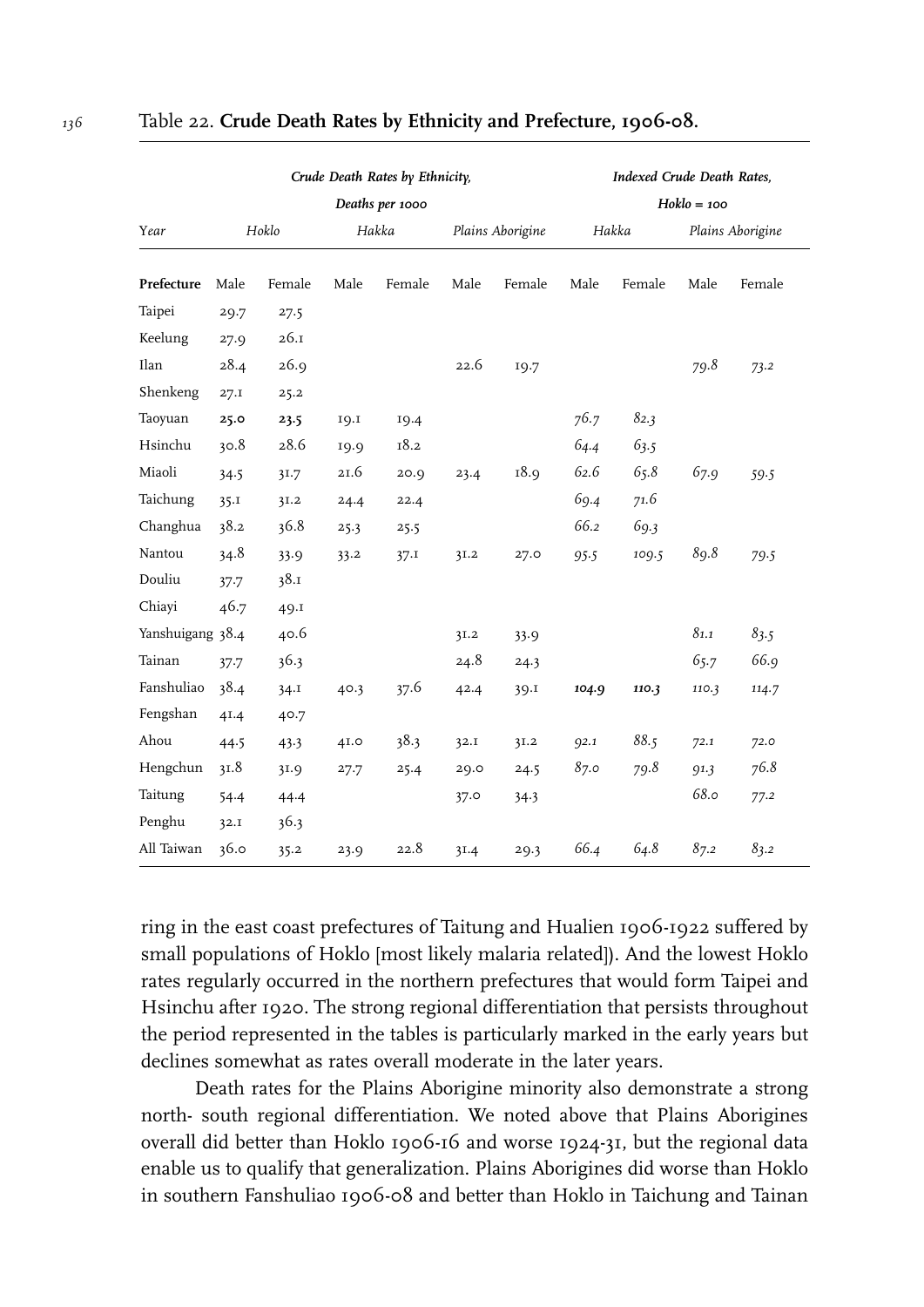|            |       |        | Crude Death Rates by Ethnicity,<br>Deaths per 1000 | Indexed Crude Death Rates,<br>$Hoklo = 100$ |      |                  |          |        |                  |        |
|------------|-------|--------|----------------------------------------------------|---------------------------------------------|------|------------------|----------|--------|------------------|--------|
| Year       | Hoklo |        | Hakka                                              |                                             |      | Plains Aborigine |          | Hakka  | Plains Aborigine |        |
| Prefecture | Male  | Female | Male                                               | Female                                      | Male | Female           | Male     | Female | Male             | Female |
| Taipei     | 26.2  | 25.8   |                                                    |                                             |      |                  |          |        |                  |        |
| Ilan       | 23.9  | 23.2   |                                                    |                                             | 25.1 | 16.9             |          |        | 105.1            | 72.6   |
| Taoyuan    | 21.5  | 2I.4   | 18.3                                               | 18.3                                        |      |                  | 85.1     | 85.4   |                  |        |
| Hsinchu    | 26.7  | 23.9   | 20.I                                               | 19.I                                        |      |                  | $75 - 4$ | 79.9   |                  |        |
| Taichung   | 33.2  | 30.2   | 24.4                                               | 20.7                                        |      |                  | 73.5     | 68.3   |                  |        |
| Nantou     | 32.8  | 28.7   | 22.5                                               | 23.5                                        | 30.3 | 26.2             | 68.7     | 82.1   | Q2.2             | 91.5   |
| Chiayi     | 38.7  | 36.5   | 19.5                                               | 23.5                                        |      |                  | 50.3     | 64.4   |                  |        |
| Tainan     | 38.0  | 33.9   |                                                    |                                             | 38.9 | 27.6             |          |        | 102.4            | 81.5   |
| Ahou       | 36.8  | 35.8   | 37.3                                               | 34.9                                        | 35.8 | 33.3             | 101.2    | 97.3   | 97.2             | 92.9   |
| Taitung    | 25.4  | 2I.4   |                                                    |                                             | 36.9 | 26.6             |          |        | 145.4            | 124.2  |
| Hualien    | 43.0  | 30.2   | 26.4                                               | 21.7                                        | 31.2 | 29.6             | 61.3     | 71.8   | 72.4             | 98.0   |
| Penghu     | 32.0  | 31.7   |                                                    |                                             |      |                  |          |        |                  |        |
| All Taiwan | 33.0  | 30.8   | 22.9                                               | 21.7                                        | 32.7 | 29.2             | 69.2     | 70.4   | 99.0             | 94.9   |

# Table 23. **Crude Death Rates by Ethnicity and Prefecture, 1914-16.** *137*

| Table 24. Crude Death Rates by Ethnicity and Prefecture, 1920-22. |  |
|-------------------------------------------------------------------|--|
|-------------------------------------------------------------------|--|

|            |       |        |       | Crude Death Rates by Ethnicity, |                  | Indexed Crude Death Rates, |               |        |                  |        |  |  |
|------------|-------|--------|-------|---------------------------------|------------------|----------------------------|---------------|--------|------------------|--------|--|--|
|            |       |        |       | Deaths per 1000                 |                  |                            | $Hoklo = 100$ |        |                  |        |  |  |
| Year       | Hoklo |        | Hakka |                                 | Plains Aborigine |                            |               | Hakka  | Plains Aborigine |        |  |  |
| Prefecture | Male  | Female | Male  | Female                          | Male             | Female                     | Male          | Female | Male             | Female |  |  |
| Taipei     | 26.7  | 24.9   | 17.6  | 18.7                            | 22.7             | 15.7                       | 65.8          | 75.1   | 85.2             | 63.2   |  |  |
| Hsinchu    | 25.1  | 22.5   | 23.4  | 22.0                            | 20.5             | 22.7                       | $93-4$        | 97.8   | 81.7             | 100.6  |  |  |
| Taichung   | 30.8  | 27.5   | 28.6  | 23.6                            | 25.6             | 26.9                       | 92.9          | 85.8   | 83.3             | 97.6   |  |  |
| Tainan     | 31.7  | 29.9   | 25.4  | 27.7                            | 25.1             | 24.1                       | 80.0          | 92.7   | 79.1             | 80.5   |  |  |
| Kaohsiung  | 30.8  | 29.2   | 31.3  | 28.8                            | 30.1             | 3I.I                       | 101.4         | 98.6   | 97.7             | 106.8  |  |  |
| Taitung    | 3I.0  | 26.2   |       |                                 | 34.3             | 34.8                       |               |        | 110.9            | 133.0  |  |  |
| Hualien    | 42.4  | 35.2   | 3I.0  | 28.8                            | 33.6             | 29.I                       | 73.1          | 82.0   | 79.2             | 82.6   |  |  |
| All Taiwan | 29.8  | 27.6   | 25.5  | 23.4                            | 28.3             | 28.2                       | 85.7          | 84.9   | 95.1             | 102.1  |  |  |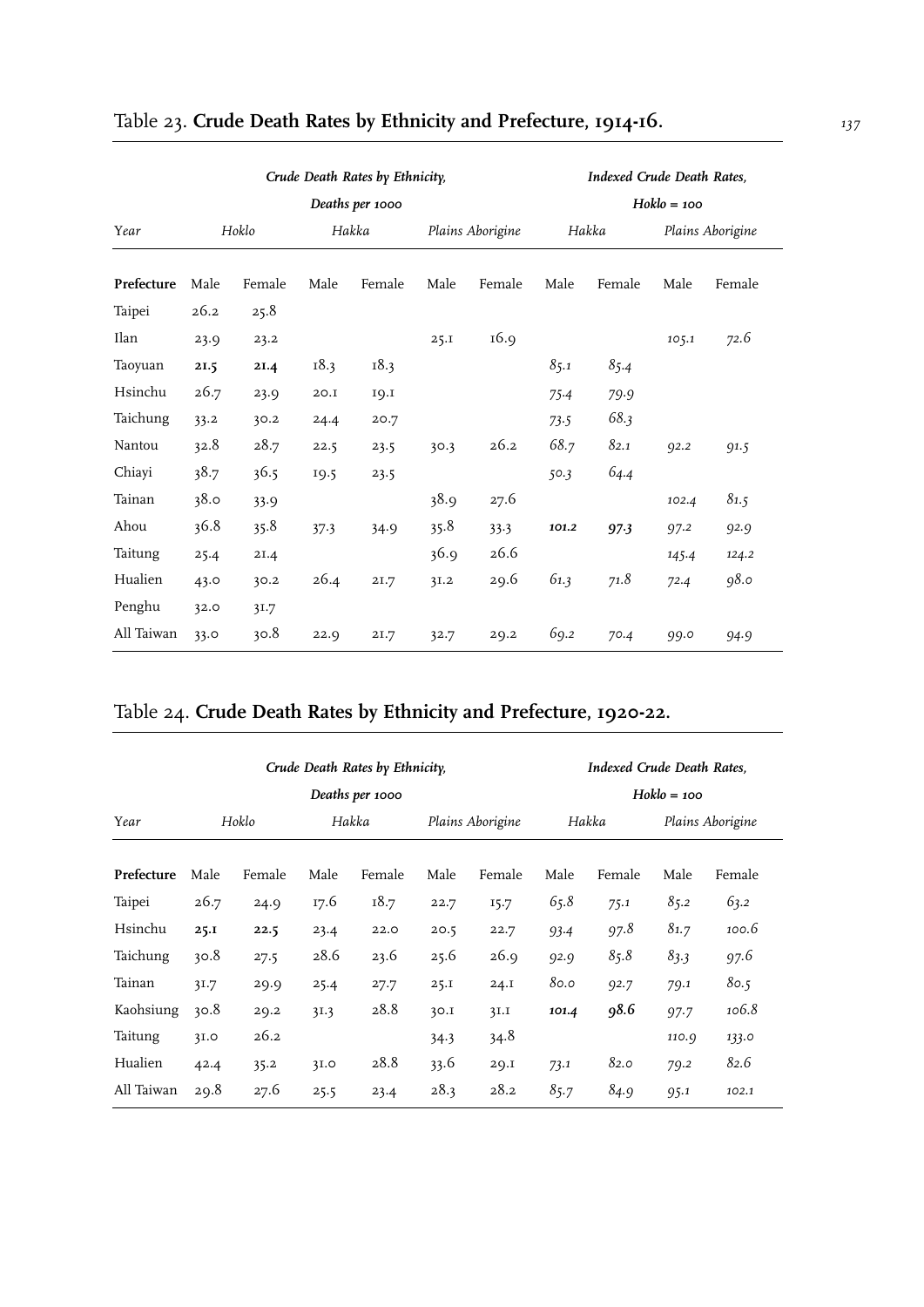|            |       |        | Crude Death Rates by Ethnicity, |                 | Indexed Crude Death Rates, |                  |               |        |                  |        |  |  |
|------------|-------|--------|---------------------------------|-----------------|----------------------------|------------------|---------------|--------|------------------|--------|--|--|
|            |       |        |                                 | Deaths per 1000 |                            |                  | $Hoklo = 100$ |        |                  |        |  |  |
| Year       | Hoklo |        | Hakka                           |                 |                            | Plains Aborigine | Hakka         |        | Plains Aborigine |        |  |  |
| Prefecture | Male  | Female | Male                            | Female          | Male                       | Female           | Male          | Female | Male             | Female |  |  |
| Taipei     | 23.6  | 21.8   | II.9                            | 16.1            | 17.0                       | 17.4             | 50.3          | 73.9   | 71.8             | 79.6   |  |  |
| Hsinchu    | 2I.I  | 19.2   | 18.8                            | 17.5            | 24.3                       | 23.3             | 88.8          | 91.4   | 115.0            | 121.8  |  |  |
| Taichung   | 25.8  | 22.4   | 20.0                            | 17.9            | 22.1                       | 21.0             | 77.4          | 80.2   | 85.6             | 93.8   |  |  |
| Tainan     | 30.5  | 26.9   | 19.6                            | 19.8            | 23.1                       | 22.4             | 64.4          | 73.6   | 76.0             | 83.4   |  |  |
| Kaohsiung  | 28.3  | 26.5   | 36.1                            | 30.8            | 32.3                       | 30.5             | 127.6         | 116.3  | 114.0            | 115.3  |  |  |
| Taitung    | 25.9  | 26.1   | 24.6                            | 25.8            | 30.2                       | 35.0             | 95.3          | 99.2   | 116.6            | 134.3  |  |  |
| Hualien    | 26.7  | 25.9   | 25.0                            | 23.2            | 26.6                       | 24.1             | 93.6          | 89.4   | 99.9             | 93.1   |  |  |
| All Taiwan | 26.8  | 24.1   | 21.5                            | 19.7            | 27.6                       | 26.6             | 80.2          | 81.8   | 103.0            | 110.7  |  |  |

#### Table 25. **Crude Death Rates by Ethnicity and Prefecture, 1924-26.**

#### Table 26. **Crude Death Rates by Ethnicity and Prefecture, 1929-31.**

|                  |       |        | Crude Death Rates by Ethnicity, |                          | Indexed Crude Death Rates, |        |               |                          |                  |                              |  |  |
|------------------|-------|--------|---------------------------------|--------------------------|----------------------------|--------|---------------|--------------------------|------------------|------------------------------|--|--|
|                  |       |        |                                 | Deaths per 1000          |                            |        | $Hoklo = 100$ |                          |                  |                              |  |  |
| Year             | Hoklo |        | Hakka                           |                          | Plains Aborigine           |        | Hakka         |                          | Plains Aborigine |                              |  |  |
| Prefecture       | Male  | Female | Male                            | Female                   | Male                       | Female | Male          | Female                   | Male             | Female                       |  |  |
| Taipei           | 22.5  | 2I.3   | II.O                            | 12.0                     | 12.0                       | 12.6   | 48.9          | 56.1                     | 53.6             | 59.0                         |  |  |
| Hsinchu          | 19.9  | 18.1   | 17.3                            | 16.2                     | 23.2                       | 23.1   | 86.9          | 89.3                     | 116.5            | 127.4                        |  |  |
| Taichung         | 22.8  | 20.1   | 17.8                            | 15.9                     | 20.7                       | 17.7   | 78.0          | 79.1                     | 90.6             | 87.9                         |  |  |
| Tainan           | 24.8  | 21.8   | 14.7                            | 14.5                     | 20.9                       | 20.2   | 59.3          | 66.5                     | 84.5             | 92.9                         |  |  |
| Kaohsiung        | 25.8  | 23.8   | 26.0                            | 23.3                     | 27.2                       | 26.8   | 100.6         | 98.2                     | 105.2            | 112.8                        |  |  |
| Taitung          | 24.1  | 20.1   | 27.0                            | 20.0                     | 32.3                       | 29.6   | 112.0         | 99.5                     | 134.0            | 147.3                        |  |  |
| Hualien          | 22.4  | 21.0   | 19.0                            | 20.0                     | 25.5                       | 26.9   | 84.9          | $95 - 4$                 | 114.0            |                              |  |  |
| 128.3Penghu 24.5 |       | 19.9   | $\overline{\phantom{a}}$        | $\overline{\phantom{0}}$ | $\overline{\phantom{a}}$   |        |               | $\overline{\phantom{a}}$ |                  | $\qquad \qquad \blacksquare$ |  |  |
| All Taiwan       | 23.6  | 21.2   | 18.6                            | I7.2                     | 24.5                       | 24.0   | 78.8          | 81.0                     | 104.1            | 112.9                        |  |  |

1920-31. The 45% of Plains Aborigines living in Kaohsiung (1920-31) regularly suffered from higher death rates than those living outside the southern prefectures. It is particularly interesting to note in Kaohsiung that while Plains Aborigine men sometimes did slightly better than their Hakka neighbors (though worse than Hoklo), Plains Aborigine women fared much worse than both Hakka and Hoklo.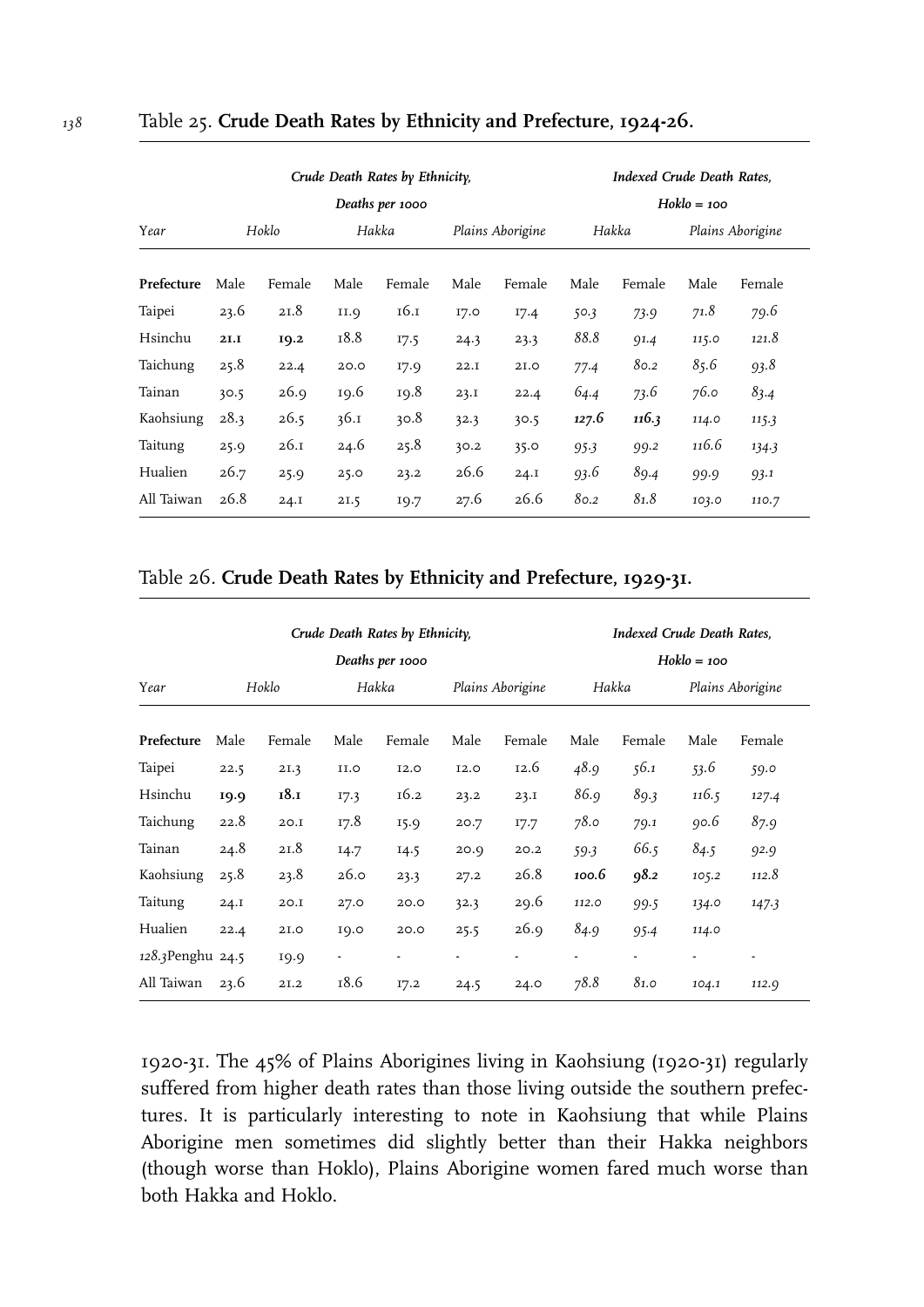## **Refining the Test of Ethnicity vs. Locality: District Level and** *<sup>139</sup>* **Household Register Data**

**District Level Data**. The crude death rates by prefecture and ethnicity have enabled us to refine generalizations about the health advantages and disadvantages of ethnic group membership based on data by cause aggregated by ethnic group alone. We have identified several localities where the apparent health consequences of ethnicity contradict the pattern found for all Taiwan, and found that strong regional differences affect all the ethnic groups. But so far our tests of the role of ethnicity vs. locality have been applied only at the level of the prefecture, leaving open the possibility that health disadvantages and advantages (such as that of the Hakka in Hsinchu) are the product not of ethnicity within a regional context but of environmental differences among much smaller districts. Because ethnic groups are segregated by residence within prefectures, it is conceivable that the environments of subdistricts occupied by particular ethnic groups have an important effect on their death rates which is hidden when data are aggregated at the prefectural level. Is the impression that ethnicity plays a significant role within prefectural units an effect of over-aggregation of data?

We can refine our assessment of the role of ethnicity vs. locality somewhat by focusing on subprefectural districts (J: *gun*, C: *jun*, 郡) that contain substantial populations of **both** ethnic groups. In Hsinchu, five of eight districts contain large populations of both Hoklo and Hakka: Hsinchu, Chungli, Tachi, Chunan, and Miaoli. In Taichung prefecture, two districts containing large populations of both Hoklo and Hakka are Fengyuan and Nenggao (Puli); the latter also contains a large Plains Aborigine population. In Kaohsiung prefecture, three districts contain large populations of Hoklo, Hakka and Plains Aborigines: Chishan, Pingdong, and Chaochou. Do the districts simply replicate the prefectural level patterns of ethnic differences in mortality, or do they reveal local influences that complicate the prefectural ethnic patterns?

In four of the five districts in Hsinchu, Hakka consistently have death rates for both males and females lower than Hoklo (the single exception is females in Hsinchu *jun* in 1920-22) in agreement with the prefectural pattern. But in the fifth district of Chungli, where both the Hoklo minority and the Hakka consistently have death rates below the Hakka prefectural average, Hakka death rates are nevertheless consistently higher than Hoklo. Thus within Hsinchu, the Hakka advantage does not hold in every case. Whether Hakka crude death rates are higher or lower than Hoklo, it is interesting that the Hakka males always did better (index is lower) compared to their Hoklo counterparts than the Hakka females, with the single exception of Miaoli in 1929-31.

In Taichung, Hakka death rates are consistently lower than Hoklo rates in Fengyuan, but more often higher in Nenggao. In Kaohsiung's Chishan and Pingdong death rates for both Hoklo and Hakka are lower than or very close to the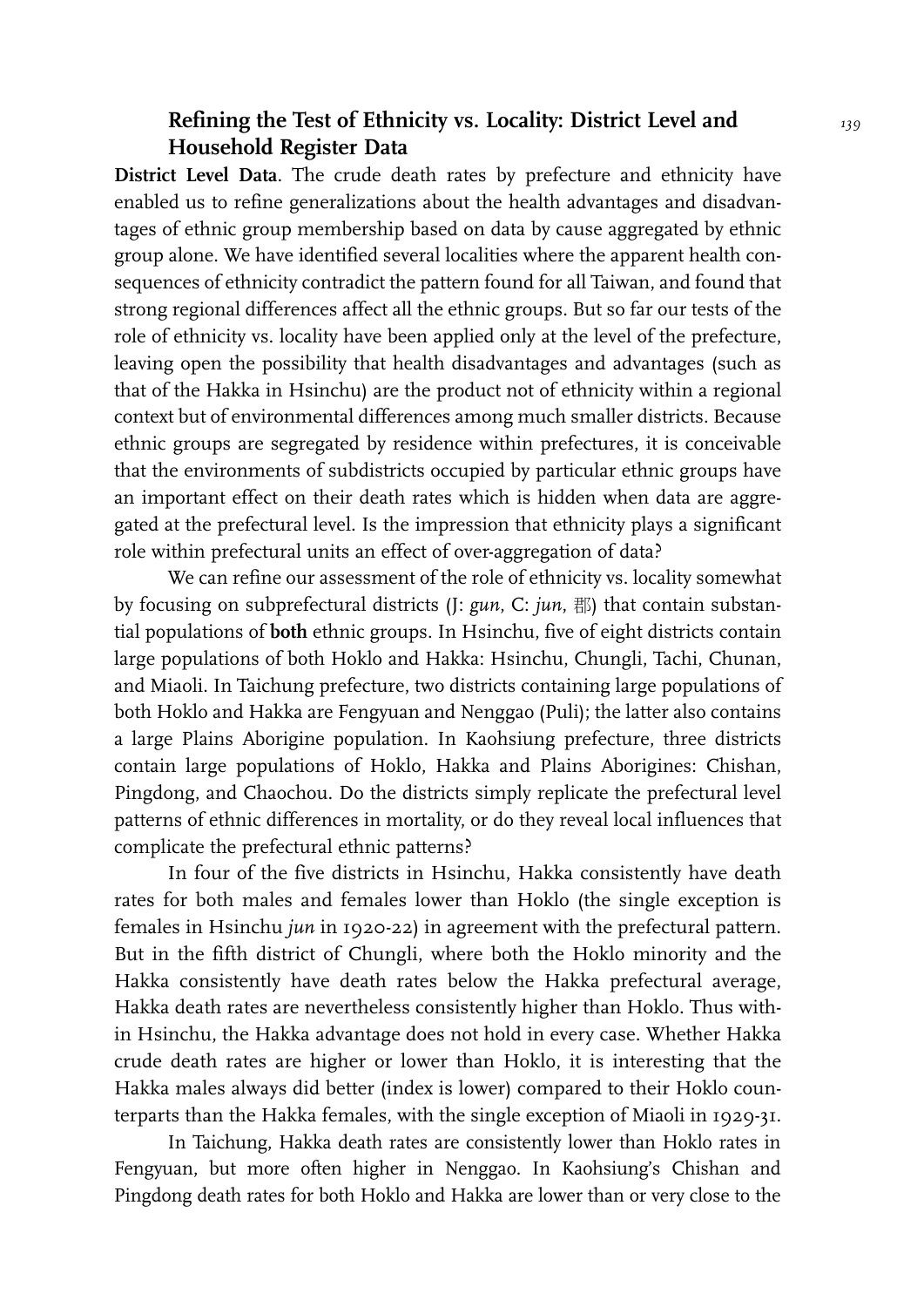|                  |       |        |                 | Crude Death Rates by Ethnicity, | Indexed Crude Death Rates, |        |       |        |                  |        |
|------------------|-------|--------|-----------------|---------------------------------|----------------------------|--------|-------|--------|------------------|--------|
|                  |       |        | Deaths per 1000 |                                 |                            |        |       |        | $Hoklo = 100$    |        |
| Year             | Hoklo |        | Hakka           |                                 | Plains Aborigine           |        | Hakka |        | Plains Aborigine |        |
| District         | Male  | Female | Male            | Female                          | Male                       | Female | Male  | Female | Male             | Female |
| Hsinchu          | 25.1  | 22.5   | 23.4            | 22.0                            | 20.5                       | 22.7   | 93.4  | 97.8   | 81.7             | 100.6  |
| Pref.            |       |        |                 |                                 |                            |        |       |        |                  |        |
| Hsinchu Jun 26.2 |       | 22.3   | 23.9            | 23.4                            |                            |        | Q1.2  | 104.9  |                  |        |
| Chungli          | 22.1  | 20.1   | 23.0            | 22.5                            |                            |        | 104.1 | 111.9  |                  |        |
| Tachi            | 28.2  | 27.2   | 24.2            | 25.2                            |                            |        | 85.8  | 92.6   |                  |        |
| Chunan           | 23.5  | 20.0   | 23.0            | 20.I                            |                            |        | 97.9  | 100.5  |                  |        |
| Miaoli           | 25.3  | 21.0   | 23.4            | 20.4                            |                            |        | 92.5  | 97.1   |                  |        |
| Taichung         | 30.8  | 27.5   | 28.6            | 23.6                            | 25.6                       | 26.9   | 92.9  | 85.8   | 83.3             | 97.6   |
| Pref.            |       |        |                 |                                 |                            |        |       |        |                  |        |
| Fengyuan         | 25.8  | 24.7   | 23.5            | 18.9                            |                            |        | Q1.1  | 76.5   |                  |        |
| Nenggao          | 34.1  | 27.2   | 38.0            | 29.0                            | 24.7                       | 25.7   | 111.4 | 106.6  | 72.4             | 94.5   |
| Kaohsiung        | 30.8  | 29.2   | 31.3            | 28.8                            | 30.I                       | 3I.I   | 101.4 | 98.6   | 97.7             | 106.8  |
| Pref.            |       |        |                 |                                 |                            |        |       |        |                  |        |
| Chishan          | 29.5  | 28.3   | 32.1            | 29.1                            | 36.5                       | 36.5   | 108.8 | 102.8  | 123.7            | 129.0  |
| Pingdong         | 30.7  | 28.1   | 26.9            | 25.8                            | 24.4                       | 26.4   | 87.6  | 91.8   | 79.5             | 94.0   |
| Chaochou         | 37.6  | 34.1   | 33.5            | 30.3                            | 30.1                       | 30.3   | 89.1  | 88.9   | 80.1             | 88.9   |

#### *140* Table 27. **Crude Death Rates by Ethnicity and District, 1920-22.**

prefectural averages; Hakka death rates are consistently higher than Hoklo in Chishan (single exception of females in 1924-26), but are more often lower (especially for females) in Pingdong. In Chaochou death rates for both Hoklo and Hakka are substantially higher than the prefectural averages for both groups, but Hakka death rates are lower than Hoklo in two out of the three periods. In the Kaohsiung districts Hakka females consistently did better than males compared to their Hoklo counterparts (single exception of Pingdong in 1920-22), the opposite of the Hsinchu pattern. These multiple differences among districts within prefectures reveal internal variations which suggest that local environmental conditions were more important than ethnicity in determining levels of mortality between Hoklo and Hakka.

Plains aborigine death rates also show the important influence of local environments. Plains aborigine death rates in Kaohsiung compared to Hoklo are consistently higher in Chishan and Pingdong (with the exception of 1920-22) but lower in Chaochou, and often lower than Hakka. Plains aborigine death rates in Taichung's Nenggao are more often lower than Hoklo rates.

The sex ratio of mortality among the selected districts in Hsinchu is con-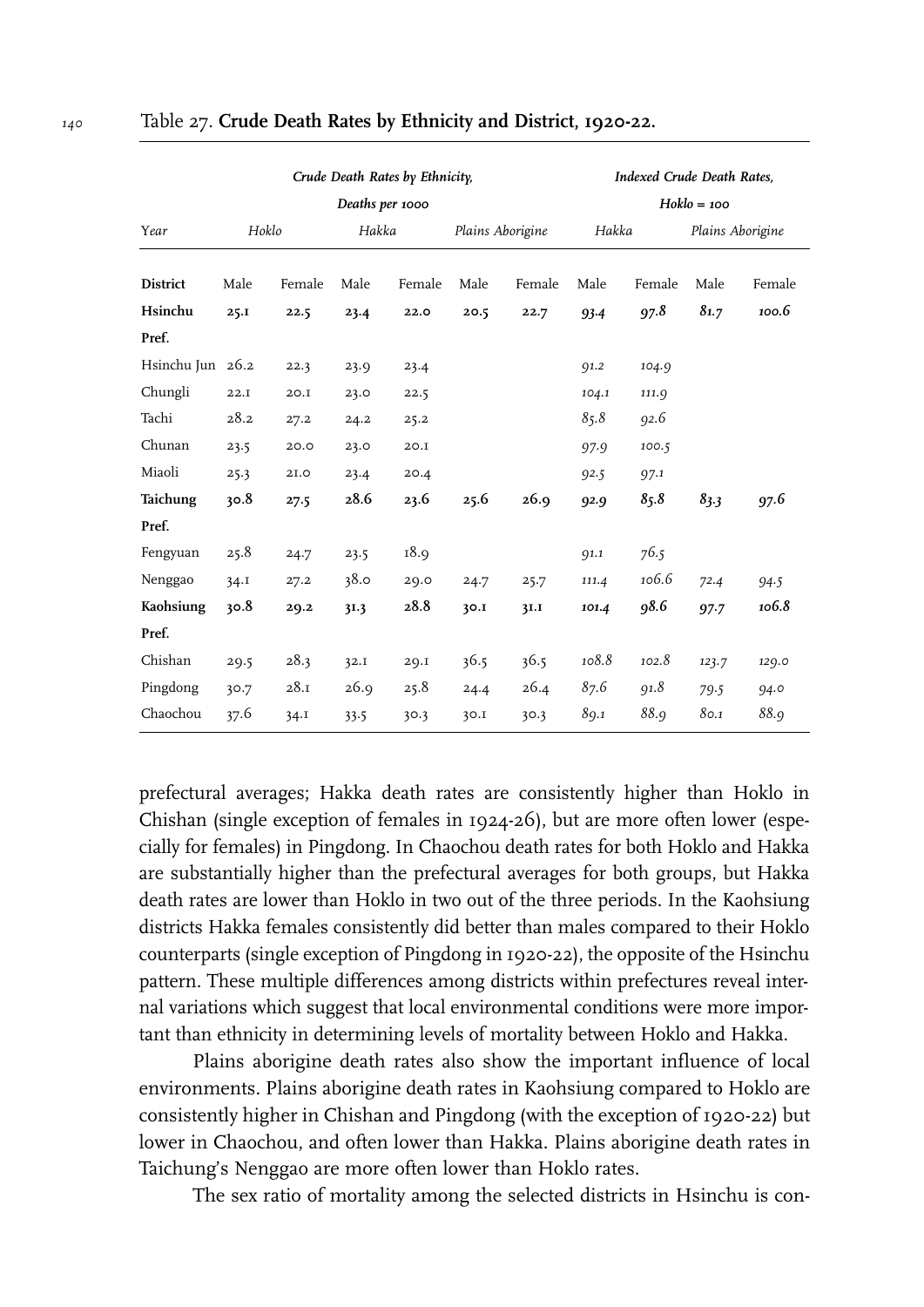|                  |       |        |                 | Crude Death Rates by Ethnicity, | Indexed Crude Death Rates, |        |       |        |                  |        |
|------------------|-------|--------|-----------------|---------------------------------|----------------------------|--------|-------|--------|------------------|--------|
|                  |       |        | Deaths per 1000 |                                 |                            |        |       |        | $Hoklo = 100$    |        |
| Year             | Hoklo |        | Hakka           |                                 | Plains Aborigine           |        | Hakka |        | Plains Aborigine |        |
| <b>District</b>  | Male  | Female | Male            | Female                          | Male                       | Female | Male  | Female | Male             | Female |
| Hsinchu          | 2I.I  | 19.2   | 18.8            | 17.5                            | 24.3                       | 23.3   | 88.8  | 91.4   | 115.0            | 121.8  |
| Pref.            |       |        |                 |                                 |                            |        |       |        |                  |        |
| Hsinchu Jun 22.4 |       | 20.2   | 18.7            | I7.3                            |                            |        | 83.4  | 85.3   |                  |        |
| Chungli          | 16.9  | 14.7   | 17.0            | 16.4                            |                            |        | 100.9 | 111.1  |                  |        |
| Tachi            | 20.I  | 17.9   | 16.9            | I7.2                            |                            |        | 83.7  | 06.3   |                  |        |
| Chunan           | 22.1  | 20.8   | 19.7            | 19.2                            |                            |        | 89.1  | Q2.2   |                  |        |
| Miaoli           | 24.3  | 19.2   | 20.5            | 18.9                            |                            |        | 84.5  | 08.4   |                  |        |
| Taichung         | 25.8  | 22.4   | 20.0            | 17.9                            | 22.1                       | 21.0   | 77.4  | 80.2   | 85.6             | 93.8   |
| Pref.            |       |        |                 |                                 |                            |        |       |        |                  |        |
| Fengyuan         | 23.0  | 18.5   | 2I.I            | 18.4                            |                            |        | 92.0  | 99.2   |                  |        |
| Nenggao          | 25.4  | 19.3   | 2I.I            | 20.5                            | 23.6                       | 20.4   | 83.1  | 106.1  | 92.8             | 105.8  |
| Kaohsiung        | 28.3  | 26.5   | 36.1            | 30.8                            | 32.3                       | 30.5   | 127.6 | 116.3  | 114.0            | 115.3  |
| Pref.            |       |        |                 |                                 |                            |        |       |        |                  |        |
| Chishan          | 26.3  | 26.7   | 33.6            | 25.6                            | 31.8                       | 30.6   | 128.0 | 95.7   | 121.1            | 114.3  |
| Pingdong         | 30.7  | 30.5   | 32.3            | 30.1                            | 35.3                       | 32.9   | 105.2 | 98.6   | 115.1            | 108.0  |
| Chaochou         | 34.1  | 34.0   | 43.3            | 36.5                            | 32.2                       | 28.1   | 126.8 | 107.2  | 94.2             | 82.5   |

#### Table 28. **Crude Death Rates by Ethnicity and District, 1924-26.** *141*

sistently lower among the Hakka than among the Hoklo (even in Chungli), with the single exception of Miaoli in 1929-31. But even this aspect of Hakka population cannot be generalized beyond Hsinchu; the sex ratio of mortality among Hakka in the Taichung districts is as often higher as it is lower than Hoklo, and in the Kaohsiung districts is consistently higher compared to Hoklo with the single exception of Pingdong in 1920-22. There is a slight tendency for the lower mortality group to have a lower sex ratio of mortality; high mortality appears to accentuate the differences between the sexes regardless of ethnicity.

The sex ratio of mortality among the Plains Aborigines in Taichung's Nenggao is lower than that of the Hoklo in two out of three periods, and lower than the Hakka in only one period. Among the Plains Aborigines in Kaohsiung the sex ratio of mortality is lower in all three districts than the Hakka sex ratio in all three periods, and lower than the Hoklo in two periods out of three. This points to plains aborigine female death rates which are frequently higher than among Hoklo and Hakka. District level differences also point to the important effect of environmental conditions on mortality among the plains aborigines.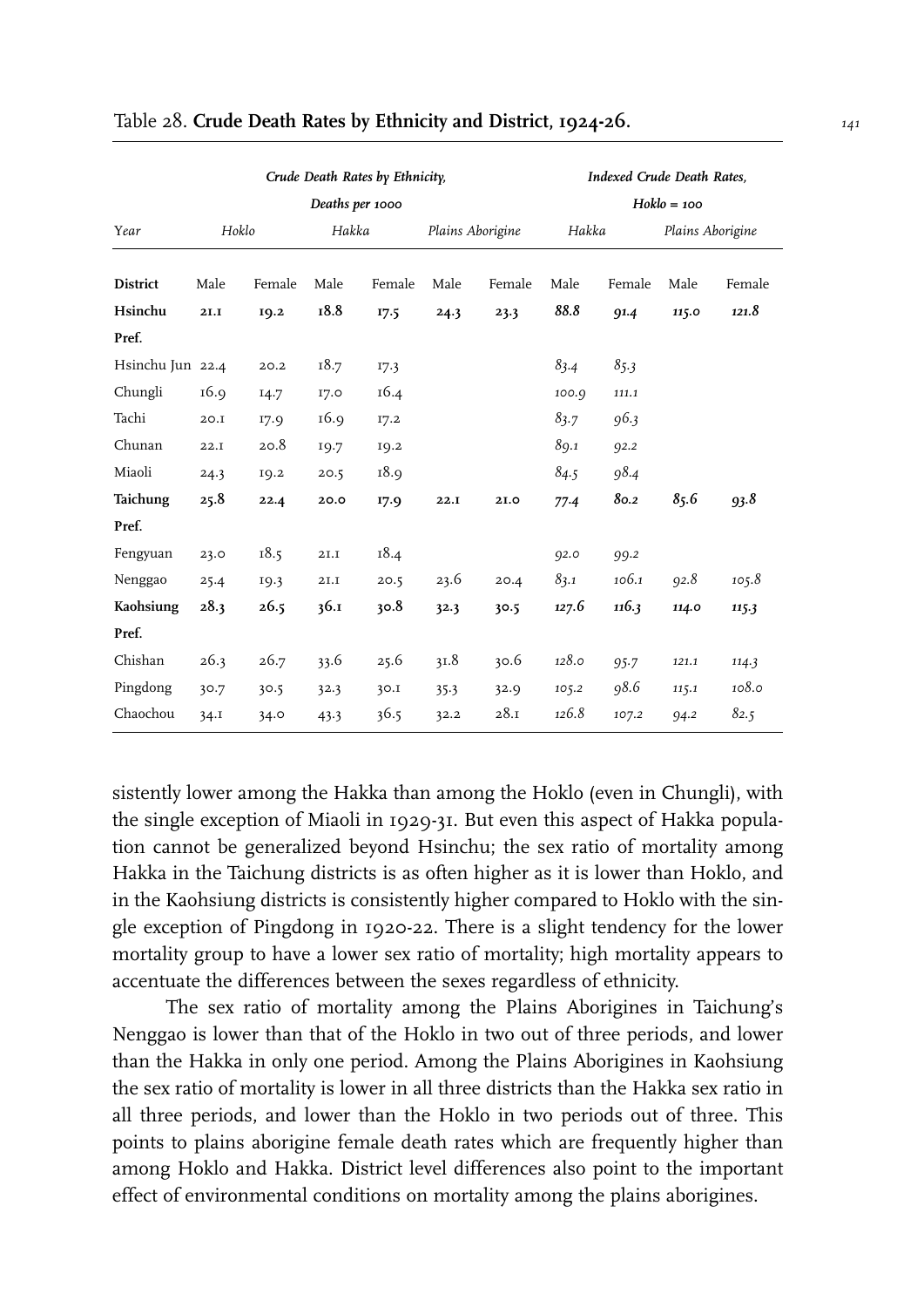|                  |       |        | Deaths per 1000 | Crude Death Rates by Ethnicity, | Indexed Crude Death Rates,<br>$Hoklo = 100$ |        |       |        |                  |        |
|------------------|-------|--------|-----------------|---------------------------------|---------------------------------------------|--------|-------|--------|------------------|--------|
| Year             | Hoklo |        | Hakka           |                                 | Plains Aborigine                            |        | Hakka |        | Plains Aborigine |        |
| District         | Male  | Female | Male            | Female                          | Male                                        | Female | Male  | Female | Male             | Female |
| Hsinchu          | 19.9  | 18.1   | I7.3            | 16.2                            | 23.2                                        | 23.1   | 86.9  | 89.3   | 116.5            | 127.4  |
| Pref.            |       |        |                 |                                 |                                             |        |       |        |                  |        |
| Hsinchu Jun 20.8 |       | 19.I   | 18.0            | 16.7                            |                                             |        | 86.4  | 87.8   |                  |        |
| Chungli          | 15.5  | 14.7   | 16.2            | 15.9                            |                                             |        | 104.4 | 108.5  |                  |        |
| Tachi            | 19.9  | 19.6   | I7.9            | 18.7                            |                                             |        | 89.7  | 95.2   |                  |        |
| Chunan           | 2I.3  | 17.9   | 17.7            | 16.4                            |                                             |        | 83.0  | 91.5   |                  |        |
| Miaoli           | 20.9  | 18.4   | 17.7            | 15.3                            |                                             |        | 84.7  | 82.9   |                  |        |
| Taichung         | 22.8  | 20.I   | 17.8            | 15.9                            | 20.7                                        | I7.7   | 78.0  | 79.1   | 90.6             | 87.9   |
| Pref.            |       |        |                 |                                 |                                             |        |       |        |                  |        |
| Fengyuan         | 20.4  | I7.I   | 18.8            | 15.5                            |                                             |        | 92.5  | 90.8   |                  |        |
| Nenggao          | 2I.I  | 18.0   | 20.5            | 18.7                            | 21.2                                        | 17.6   | 97.2  | 103.8  | 100.4            | 97.4   |
| Kaohsiung        | 25.8  | 23.8   | 26.0            | 23.3                            | 27.2                                        | 26.8   | 100.6 | 08.2   | 105.2            | 112.8  |
| Pref.            |       |        |                 |                                 |                                             |        |       |        |                  |        |
| Chishan          | 22.8  | 2I.I   | 25.2            | 22.2                            | 24.8                                        | 25.9   | 110.5 | 105.3  | 108.8            | 122.9  |
| Pingdong         | 23.7  | 21.9   | 23.8            | 21.2                            | 30.5                                        | 28.6   | 100.4 | 96.9   | 128.7            | 130.3  |
| Chaochou         | 30.7  | 28.4   | 28.9            | 26.2                            | 28.6                                        | 27.5   | 94.3  | 92.4   | 93.2             | 97.0   |

#### *142* Table 29. **Crude Death Rates by Ethnicity and District, 1929-31.**

**Household Register Data**. We can refine our tests of ethnicity vs. locality even further by using the household register databases for two localities, thanks to the Program for Historical Demography at the Academia Sinica. The first site is that of Chupei, located in the northwestern county of Hsinchu, whose population is divided between a Hoklo area (Jiugang) and a Hakka area (Liujia)(the registers come from the villages of Maoerding in Jiugang and the village of Liujia in Liujia). The second site is that of Tanei, located in the southwestern county of Tainan, and having a majority Hoklo population but also a significant Plains Aborigine minority. The two sites, because they combine two ethnic groups within a small area, give us the opportunity to see if ethnic differences in mortality persist even when two groups occupy much the same environment.

To create samples as ethnically homogeneous as possible, I have excluded from the sample individuals who had a birth mother or adopted mother whose registered provenance/ethnicity differed from their own (which almost always followed the registered provenance of the father) because they came from the comparison group. However, women adopted by a plains aborigine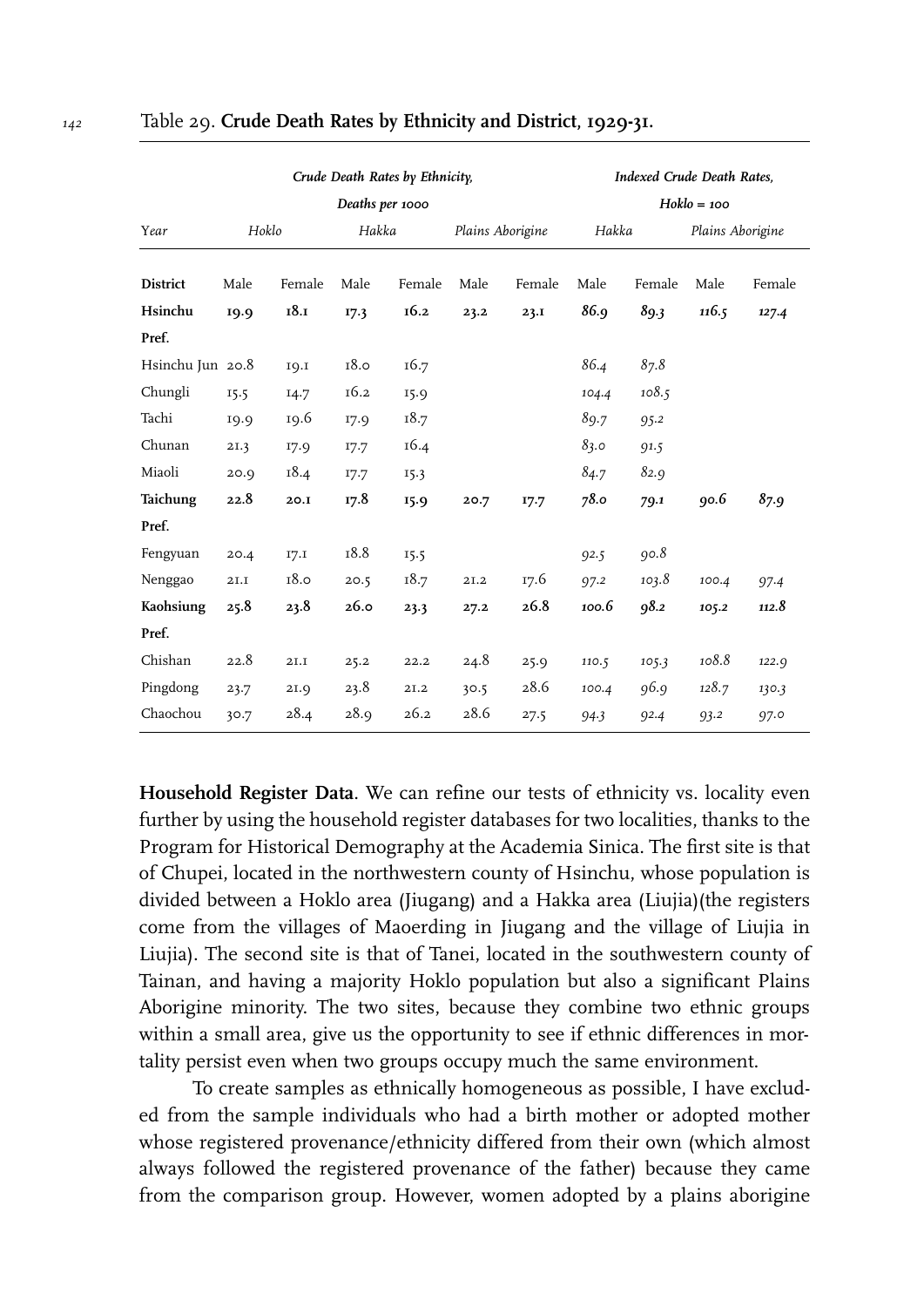|                 | 1020-22 |       |       | 1924-26 |              |       | 1929-31 |              |       |
|-----------------|---------|-------|-------|---------|--------------|-------|---------|--------------|-------|
|                 |         |       |       |         |              |       |         |              |       |
| District        | Hoklo   | Hakka | P.A.  | Hoklo   | Hakka        | P.A.  | Hoklo   | Hakka        | P.A.  |
| Hsinchu Pref.   | 111.6   | 106.4 | 90.3  | 109.9   | 107.4        | 104.3 | IIO.O   | 107.0        | 100.4 |
| Hsinchu Jun     | II7.5   | I02.I |       | 110.6   | 108.2        |       | IOQ.3   | 107.6        |       |
| Chungli         | IIO.O   | 102.2 |       | II4.3   | 103.7        |       | 106.0   | 102.0        |       |
| Tachi           | 103.7   | 96.0  |       | 112.5   | 97.8         |       | 101.6   | $95 - 7$     |       |
| Chunan          | II7.5   | 114.4 |       | 106.2   | 102.7        |       | 118.9   | 107.9        |       |
| Miaoli          | 120.5   | 114.7 |       | 126.6   | 108.7        |       | 113.2   | II5.7        |       |
| Taichung Pref.  | II2.0   | 121.2 | 95.2  | II5.2   | III.7        | 105.2 | II3.4   | III.9        | 116.9 |
| Fengyuan        | 104.5   | 124.3 |       | 124.0   | <b>II5.0</b> |       | 119.2   | I2I.4        |       |
| Nenggao         | 125.4   | 131.0 | 96.1  | 131.6   | 103.1        | 115.5 | II7.I   | 109.7        | 120.6 |
| Kaohsiung Pref. | 105.5   | 108.7 | 96.8  | 106.8   | II7.2        | 105.9 | 108.4   | 111.6        | 101.5 |
| Chishan         | 104.2   | IIO.3 | 100.0 | 98.2    | 131.4        | 104.I | 108.3   | 113.6        | 95.9  |
| Pingdong        | 109.3   | 104.3 | 92.4  | 100.8   | 107.5        | 107.4 | 108.1   | <b>II2.0</b> | 106.8 |
| Chaochou        | IIO.3   | 110.6 | 99.3  | 100.3   | 118.7        | 114.6 | 108.1   | 110.4        | 103.9 |

Table 30. **Sex Ratios of Mortality by Ethnicity and District, 1920-1931. Male**  $CDR$ *Female CDR***.** 

foster parent were included in the Plains Aborigine group. Comparing samples of people raised by fathers and mothers having the same ethnicity provides the clearest test of the effect of ethnic group membership.

**Chupei: Hakka and Hoklo.** The next three tables below present various measures of mortality comparing the Hakka and Hoklo of Hsinchu's Chupei. Despite living in villages in close proximity to one another, these data show that the Chupei Hakka enjoyed lower levels of mortality and higher levels of life expectancy than their Hoklo neighbors. The table below presents childhood mortality rates. In infancy (*1qo*) and early childhood (*4q1*) both the Hakka males and females fared better than the Hoklo. A higher percentage of infant deaths occurring in the first month of life (neonatal percentage), combined with a lower infant morality rate over all, suggests that Hakka infants suffered less from post-neonatal causes of death, primarily exogenous factors related to environmental conditions and exposure to communicable diseases. This advantage grew even greater in the next four years of life. Differences in breastfeeding patterns might be invoked to explain such differences in European populations, but we have no evidence that Hakka and Hoklo differed in this regard in Taiwan. Wolf has shown that adoption at young ages had an adverse mortality consequence (perhaps connected to premature weaning) particularly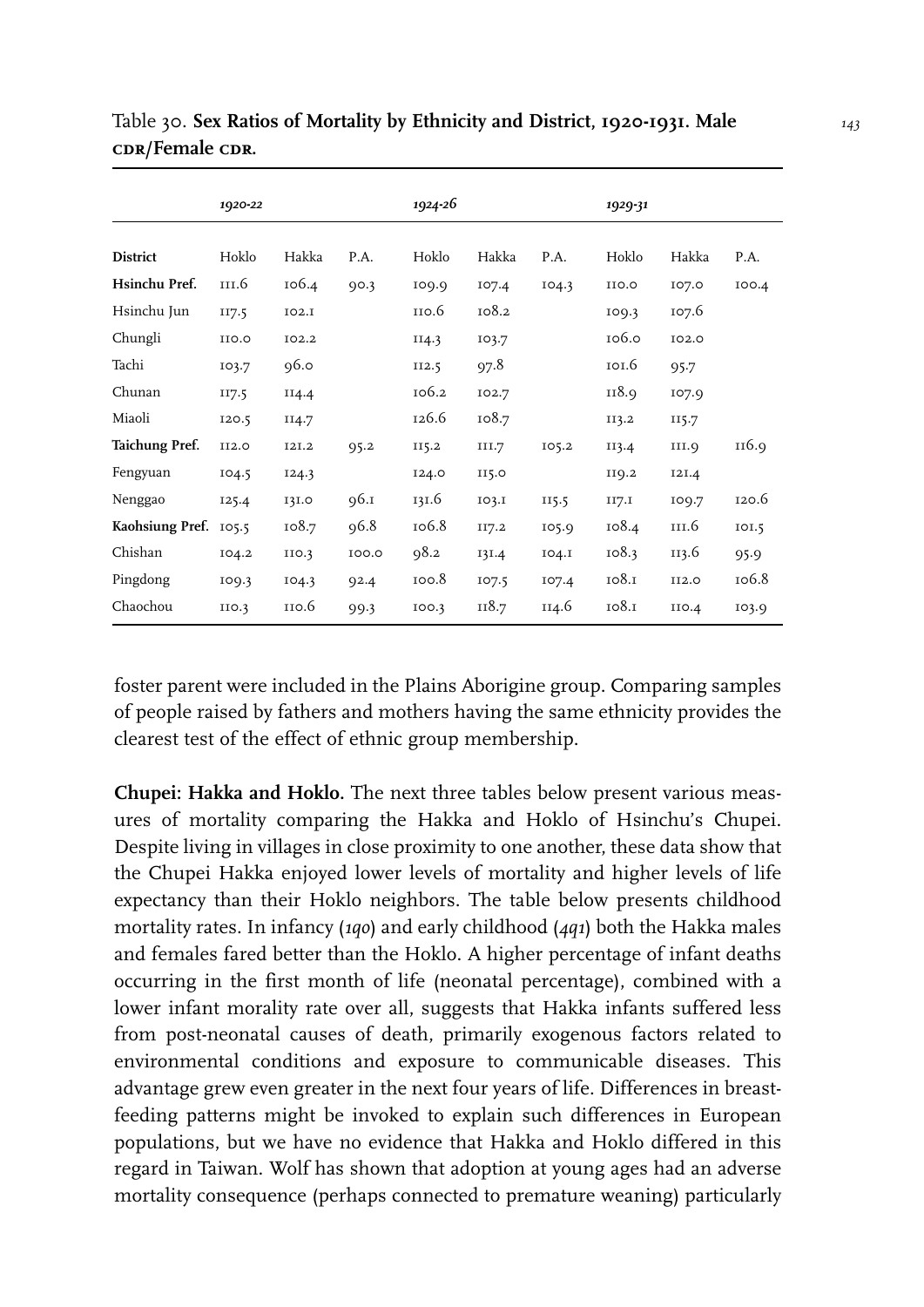| Table 31. Probablility of Death, Infant and Early childhood mortality, Hakka and |  |  |
|----------------------------------------------------------------------------------|--|--|
| Hoklo, Chupei., 1906-1945.                                                       |  |  |

|             | Probability of death, per thousand person yrs. |        |       |        | Indexed Probability of<br>Death, $Hoklo = 100$ |        | Sex Ratio<br>of Mortality |       |
|-------------|------------------------------------------------|--------|-------|--------|------------------------------------------------|--------|---------------------------|-------|
|             | Hoklo                                          |        | Hakka |        | Hakka                                          |        | Male/Female               |       |
|             | Male                                           | Female | Male  | Female | Male                                           | Female | Hoklo                     | Hakka |
| 1qo         | 173.5                                          | 141.0  | 149.6 | 123.2  | 86.2                                           | 87.4   | 123.0                     | 121.4 |
| 491         | II4.7                                          | 164.8  | 72.1  | 95.5   | 62.9                                           | 57.9   | 69.6                      | 75.5  |
| 590         | 268.3                                          | 282.6  | 210.9 | 206.9  | 78.6                                           | 73.2   | 94.9                      | 101.9 |
| 595         | 3I.0                                           | 24.6   | 26.5  | 29.I   | 85.5                                           | 118.3  | 126.0                     | QI.I  |
| 10qo        | 291.0                                          | 300.3  | 231.9 | 230.0  | 79.7                                           | 76.6   | 96.9                      | 100.8 |
| NN%         | 41.0%                                          | 24.2%  | 57.4% | 54.7%  | 140.0                                          | 227.9  | 170.8                     | 104.9 |
| Total       | 52264                                          | 46438  | 59902 | 54472  |                                                |        |                           |       |
| person yrs. |                                                |        |       |        |                                                |        |                           |       |

on young girls (1995: 303). Lower rates of adoption (affecting primarily females) compared to Hoklo might also be invoked to explain the Hakka female advantage in ages 1-4, but in Chupei, both Hakka and Hoklo adopted females and practiced little daughter in law marriage at high rates (Wolf 1995: 50-51, 54, 177 (mean age at adoption of 4, slightly lower for Hoklo)). The Hakka male death probability (4q1) shows almost the same advantage over Hoklo as the female in these years, which suggests factors other than female adoption create the Hakka advantage in early childhood. It is worth noting that the sex ratio of mortality is quite low among both groups at ages 1-4 and especially among the Hoklo; this indicates high excess female mortality that could be the result of high rates of adoptions in both groups. There is a big divergence in the sex ratios of mortality at ages 5-10 (*5q5*); the Hakka ratio shows a female excess when the Hoklo sex ratio shows a substantial male excess.

The Hakka advantage in life expectancy persists for males throughout the life cycle, but diminishes rapidly for Hakka females to levels much closer to those of the Hoklo and even falls below the Hoklo life expectancy at age 30; this is related to the higher probabilities of death at ages 30-45 for Hakka females. Differences in fertility might be suspected to contribute to higher death rates at these ages among a higher fertility group, but previous work shows no significant differences in fertility levels and patterns between the Chupei Hakka and Hoklo (Shepherd et al. 2006:143). Note that the sex ratios for probabilities of death after age 20 almost always show much higher male disadvantages among the Hoklo than among the Hakka. Similarly, the sex ratios of life expectancies are much closer for the Hakka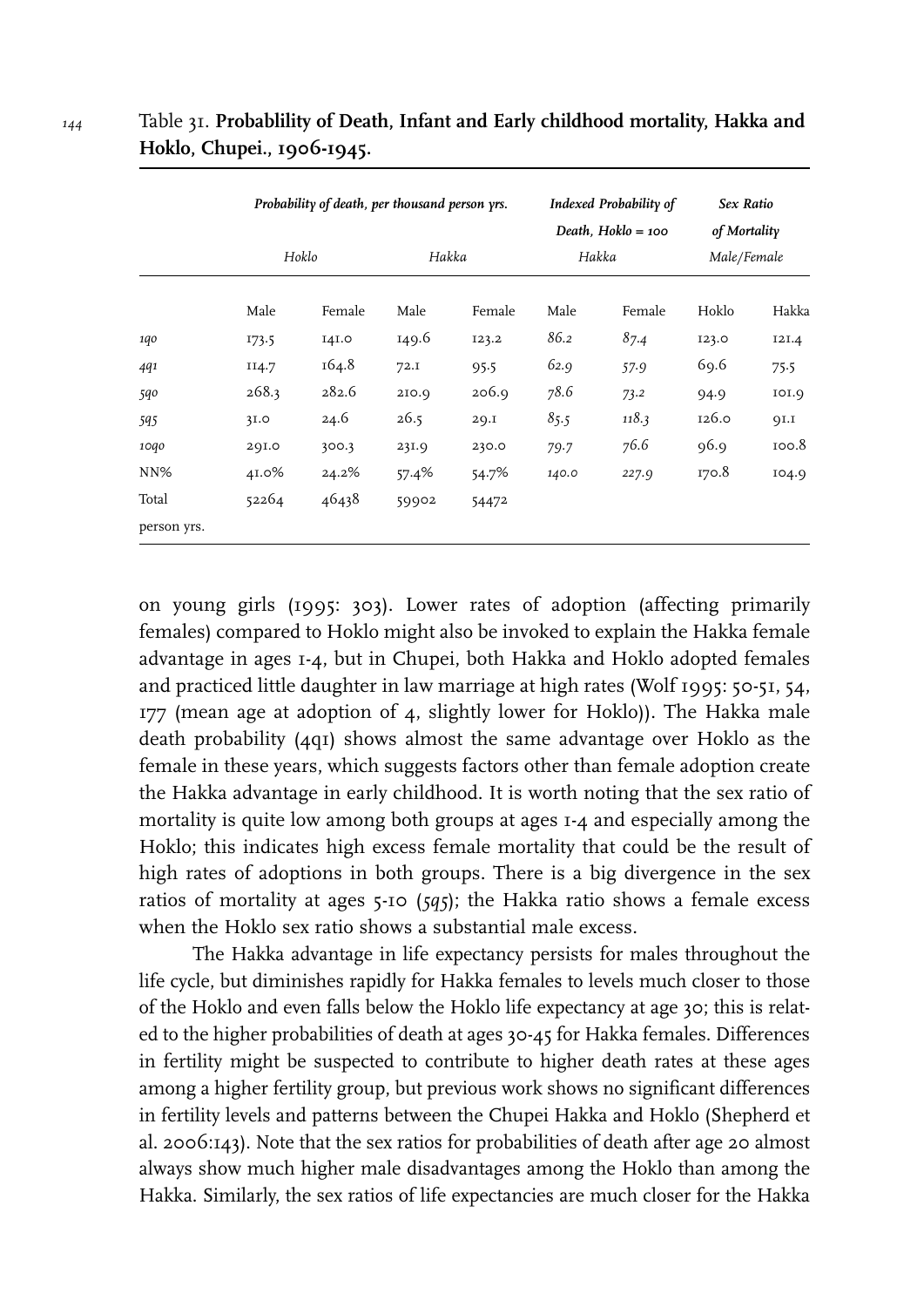|             |      | Life Expectancy at Dfferent Ages, in Years |      |        | Indexed Life Expectancy,<br>$Hoklo = 100$ |        | Sex Ratio of Life<br>Expectancy |       |
|-------------|------|--------------------------------------------|------|--------|-------------------------------------------|--------|---------------------------------|-------|
|             |      | Hoklo                                      |      | Hakka  | Hakka                                     |        | Male/Female                     |       |
| Chupei      | Male | Female                                     | Male | Female | Male                                      | Female | Hoklo                           | Hakka |
| 1906-1945   |      |                                            |      |        |                                           |        |                                 |       |
| $\circ$     | 38.0 | 41.8                                       | 44.7 | 46.3   | 117.6                                     | 110.8  | 90.9                            | 96.5  |
| $\mathbf I$ | 44.9 | 47.6                                       | 51.5 | 51.8   | 114.7                                     | 108.8  | 94.3                            | 99.4  |
| 5           | 46.6 | 52.8                                       | 5I.4 | 53.1   | 110.3                                     | 100.6  | 88.3                            | 96.8  |
| IO          | 43.0 | 49.0                                       | 47.8 | 49.6   | 111.2                                     | 101.2  | 87.8                            | 96.4  |
| 30          | 27.8 | 33.5                                       | 31.8 | 33.1   | 114.4                                     | 98.8   | 83.0                            | 96.1  |
| 50          | 15.9 | 17.9                                       | 18.0 | 18.5   | 113.2                                     | 103.4  | 88.8                            | 97.3  |

# Table 32. **Life Expectancy at Different Ages, Hakka and Hoklo, Chupei., 1906-1945.** *145*

# Table 33. **Age Specific Death Rates, Hakka and Hoklo, Chupei. Deaths per 1000 person years.**

| Chupei        | Age Specific Death Rates, per thousand |        |       |        | Indexed Probability of<br>Death, $Hoklo = 100$ |        | Sex Ratio<br>of Mortality |       |
|---------------|----------------------------------------|--------|-------|--------|------------------------------------------------|--------|---------------------------|-------|
|               | Hoklo                                  |        | Hakka |        | Hakka                                          |        | Male/Female               |       |
| Age at begin. | Male                                   | Female | Male  | Female | Male                                           | Female | Hoklo                     | Hakka |
| of interval   |                                        |        |       |        |                                                |        |                           |       |
| $\circ$       | 197.4                                  | 156.4  | 167.1 | 134.8  | 84.7                                           | 86.2   | 126.2                     | 124.0 |
| $\mathbf I$   | 30.8                                   | 46.0   | 18.8  | 25.4   | 61.0                                           | 55.2   | 67.0                      | 74.0  |
| 5             | 6.3                                    | 5.0    | 5.4   | 5.9    | 85.7                                           | 118.0  | 126.0                     | 91.5  |
| IO            | 3.9                                    | 3.3    | 3.5   | 2.3    | 89.7                                           | 69.7   | 118.2                     | 152.2 |
| 15            | 4.2                                    | 5.0    | 4.3   | 3.8    | 102.4                                          | 76.0   | 84.0                      | 113.2 |
| 20            | Q.I                                    | 6.7    | 5.9   | 4.6    | 64.8                                           | 68.7   | 135.8                     | 128.3 |
| 25            | II.9                                   | 7.1    | 7.2   | 6.7    | 60.5                                           | 94.4   | 167.6                     | 107.5 |
| 30            | 16.4                                   | 5.8    | 8.6   | 6.9    | 52.4                                           | 119.0  | 282.8                     | 124.6 |
| 35            | I4.0                                   | IO.4   | II.4  | 13.2   | 81.4                                           | 126.9  | 134.6                     | 86.4  |
| 40            | 22.2                                   | 7.I    | 13.8  | 10.0   | 62.2                                           | 140.8  | 312.7                     | 138.0 |
| 45            | 23.3                                   | 12.7   | 18.6  | 12.7   | 79.8                                           | 100.0  | 183.5                     | 146.5 |
| 50            | 3I.I                                   | 18.0   | 21.9  | 15.2   | 70.4                                           | 84.4   | 172.8                     | 144.1 |
| 55            | 40.0                                   | 37.0   | 28.0  | 29.3   | 70.0                                           | 79.2   | 108.1                     | 95.6  |
| 60            | 53.6                                   | 42.8   | 48.2  | 49.7   | 89.9                                           | 116.1  | 125.2                     | 97.0  |
| 65            | 79.9                                   | 60.2   | 49.0  | 61.4   | 61.3                                           | 102.0  | 132.7                     | 79.8  |
| 70            | II4.5                                  | 93.9   | 102.9 | 77.6   | 89.9                                           | 82.6   | 121.9                     | 132.6 |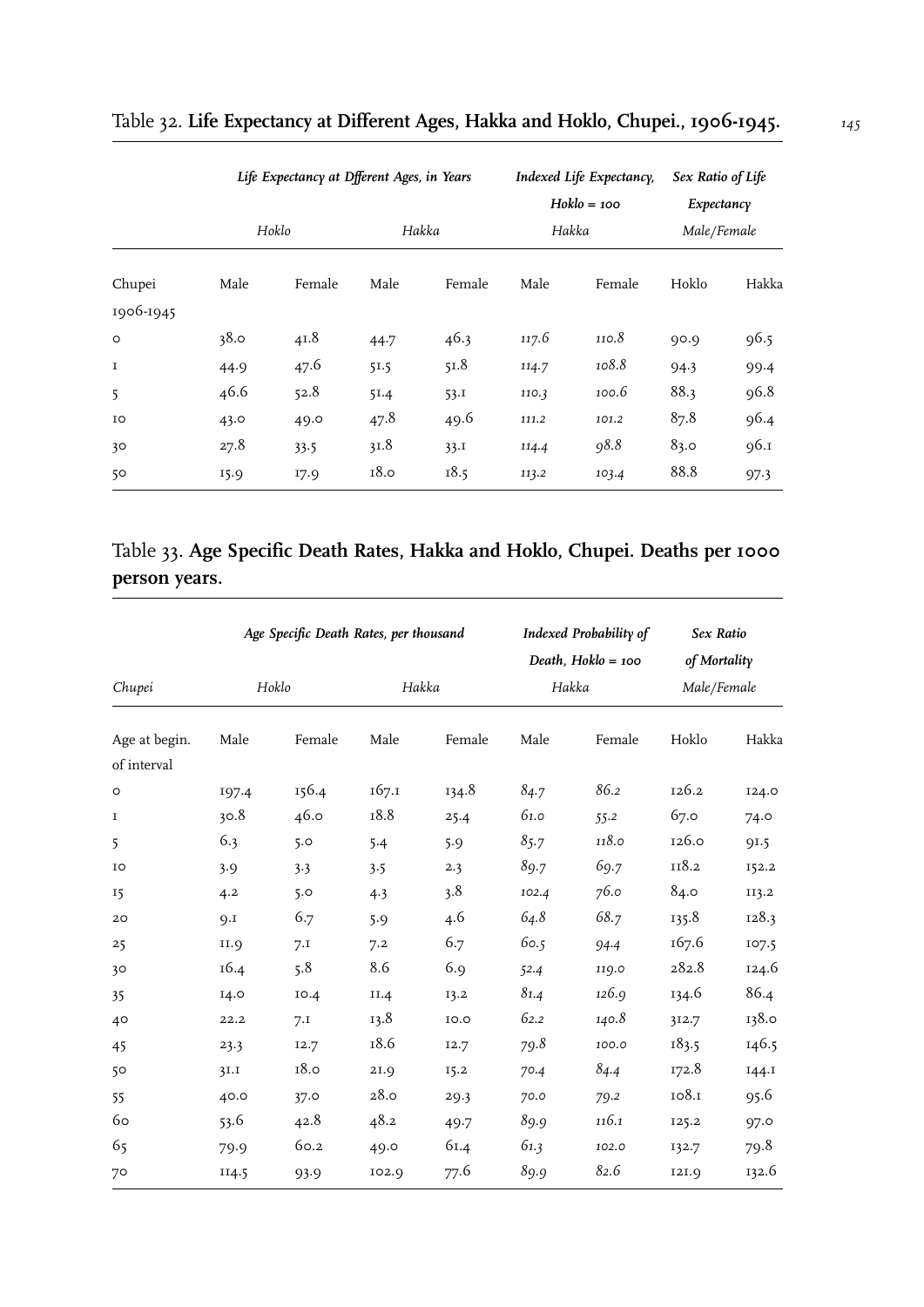*146* than the Hoklo indicating a much larger gap in the life expectancies of Hoklo males compared to Hoklo females, a factor to be discussed below.

> Comparison with rates for other parts of the island show that both the Hoklo and the Hakka benefited from the healthier environment of Hsinchu, but as these data show even in the circumscribed area of Chupei, a Hakka advantage persists. Both the Hakka advantage and the advantage conferred by the Hsinchu environment demand explanation. The regional differences in causes of death discussed above provides clues to the general Hsinchu advantage. Within the township of Chupei, microecological differences between Jiugang's Maoerding and Liujia likely made a difference. Jiugang is a coastal area of large nucleated villages with some full-time fishermen among a majority of farmers, while Liujia is an agricultural area with a dispersed settlement pattern (Chuang Ying-chang 1994: 15, 19, 23). It may have been easier for communicable diseases to spread among the concentrated population in Maoerding compared to the more dispersed farmsteads of Liujia. Because fish waste attracts flies, which can transport bacteria to human food, it may also have been easier for gastrointestinal diseases to spread in Maoerding compared to Liujia. Both areas are reputed to rely on relatively clean well water and not surface sources of water, but well water near the coast may have been salty and less pure. Windiness in coastal areas may cause greater respiratory illness, and also eye problems ( I am indebted to Shih Tianfu for these comments).

> There remains the possibility that cultural differences mattered, but which aspects of Hakkaness contributed to higher survival in the Hsinchu environment remain a mystery. Is it greater resistance to disease or less exposure that explains the Hakka advantage? There are many popular notions about Hakka – Hoklo differences that could provide clues. Could the reputation for the greater orderliness and cleanliness of Hakka villages (Kleinman 1980: 338n, Chuang Ying-chang personal communication) reflect a generally higher level of sanitation that had a positive impact on their health? Could the reputation of Hakka for strong group solidarity (Pasternak 1972: 128, Kleinman 1980: 338n) imply a community that provided support for the sick and disadvantaged in ways that reduced death rates? Are there dietary and food preparation practices among Hakka that led to lower levels of diarrhea and enteritis? Or did lower levels of malaria in Hsinchu somehow differentially benefit the Hakka and lead to lower disease levels overall due to reduced negative impacts of comorbidity? Did the Hakka reputation for bodily cleanliness associated with regular afternoon bathing (Myron Cohen, personal communication), have positive health consequences, or reflect sanitary practices that carried over into food and drink preparation? Why are respiratory tuberculosis rates so low among the Hakka? What does this reflect about the situation of Hakka in Hsinchu - is it an advantage of having so little of its population living in urban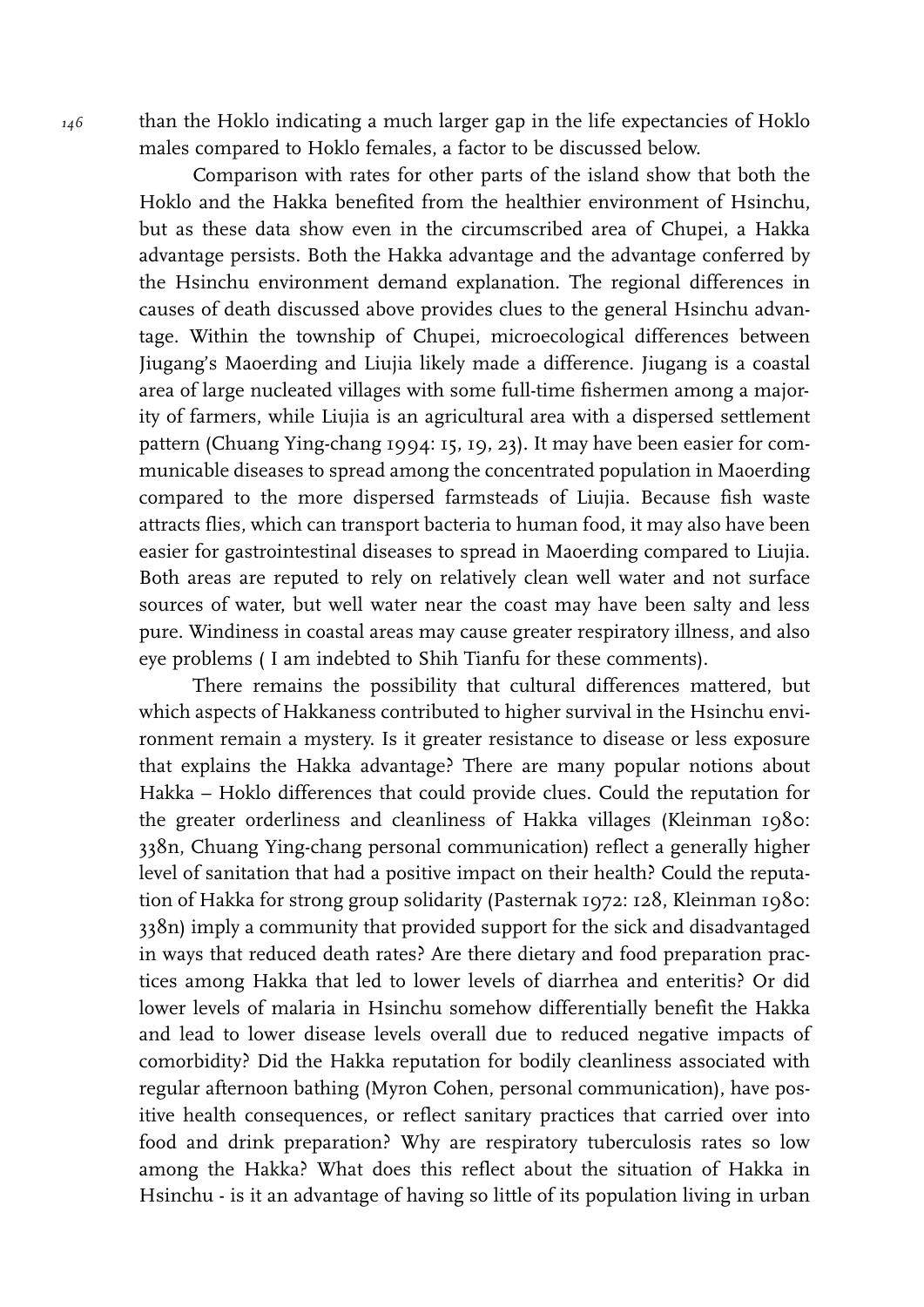centers (note such an argument could not explain the Chupei differences)? *147* Were there more scholars and medical professionals per capita among the Hakka than among the Hoklo (Kleinman 1980: 338n)? Was the Hakka population (or the Hsinchu population generally compared to all Taiwan) better educated (higher rates of school attendance?) and thus more familiar with germ theory and sanitary principles based on it?

Did Hakka women benefit compared to their bound-footed Hoklo counterparts from having natural feet and freedom of movement, or suffer from heavy labor as Hoklo critics alleged? A health benefit from natural feet fails to explain why Plains Aborigine women, similarly free of binding, benefited so much less, and why Hakka men shared the same health advantages as Hakka women over Hoklo counterparts. But perhaps the health of both male and female Hakka benefited from women's natural feet? Note that adult men are much more vulnerable than adult women to respiratory diseases; perhaps the increased share of farm field labor borne by Hakka women reduced the exposure of vulnerable Hakka men to the elements and to the risk of death due to respiratory diseases, without jeapordizing the similar advantage of Hakka women over Hoklo in respiratory diseases? If Hakka men and women more freely switched off in otherwise gendered tasks when an opposite sex family member was sick, the sick person could be left to recover and over the long run both sexes would enjoy a health advantage. (Note that even after the demise of the footbinding practice from 1915, the Hoklo gender division of labor likely continued to contrast with that of the Hakka.) This implies a lower sex ratio of mortality at adult ages for Hakka compared to Hoklo, which is supported by our data for Chupei and Hsinchu (but not for the south). This gives a different meaning to the Hoklo critique of lazy Hakka men benefiting from the heavy labor of Hakka women and suggests that it was Hoklo men as much as Hoklo women who paid the price of footbinding in poorer health.

Overall it is striking how many potentially viable hypotheses there are that could explain a Hakka mortality advantage. Yet we must remember that the actual advantage of Hakka over Hoklo within Hsinchu is moderate, and that the advantage disappears in the context of Kaohsiung. If a Hakkaness hypothesis survives further testing, it will be in a conditional form that acknowledges the importance of environmental factors. Unfortunately we have no reports of causes of death by both ethnic group and prefecture with which to pursue these questions. The reports of causes of death by prefecture reviewed above showed a pattern of low rates for all leading causes for Hsinchu that are consistent with those shown for the Hakka when compared to the Hoklo at the all-Taiwan level. But because of the extensive presence of both Hakka and Hoklo, the prefectural cause of death data can shed no light on ethnic differences within Hsinchu.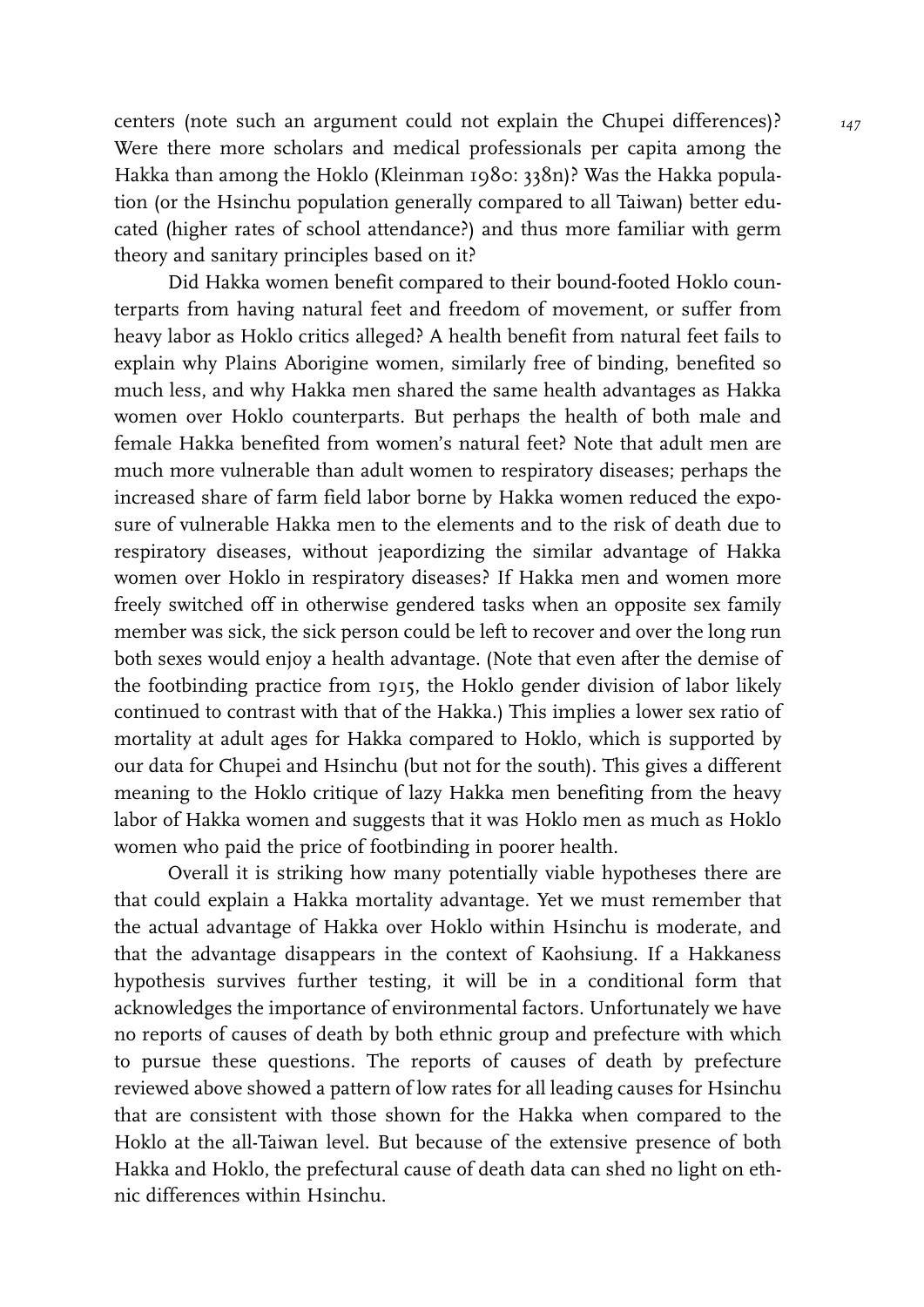*148* **Tanei: Hoklo and Plains Aborigines.** The next three tables compare the various measures of mortality for the Plains Aborigines and Hoklo of Tanei. Not surprisingly, given Tanei's southern location within Tainan prefecture, the life expectancies of both Tanei groups are considerably lower than those in Hsinchu's Chupei. The first table below presents childhood mortality rates. There is little difference in the probabilities of death between Plains Aborigine and Hoklo men and women in the first five years of life (*5qo*) but Plains Aborigine women have a surprisingly higher probability of death at ages 5-10 (*5q5*) than Hoklo women. This contradicts our notion that a higher value placed on female children would result in a survival benefit for Plains Aborigine daughters compared to the Hoklo. The much lower sex ratio of mortality among Plains Aborigines than Hoklo at ages 1-4 (*4q1*) and 5- 9, indicating high rates of excess female mortality compared to male, is further evidence of adverse conditions for Plains Aborigine girls. Rates of little daughter in law marriage and female adoption are low in Tanei among the Hoklo, so the adverse consequences of adoption are not operating to raise the Hoklo rates of deaths. The Plains Aborigine pattern of adopting Hoklo girls (though not for little daughter in law marriages) probably raises the Plains Aborigine rates. Overall the probabilities of death 0-9 (*10qo*) for Plains Aborigine and Hoklo children in Tanei show only minor differences, but the degree of excess female mortality shown by the Plains Aborigine sex ratio of mortality for ages 0-9 is surprising.

> The differences between the two Tanei groups in life expectancy are generally less than between the Hakka and Hoklo of Chupei, with an interesting discrepancy between the sexes that changes with age. The life expectancy of Plains Aborigine women is lower than that of Hoklo women up to age 30 but is essentially the same thereafter, while Plains Aborigine men do somewhat better than Hoklo men up to age 50 when they fall slightly behind. Plains Aborigine women have higher probabilities of death at ages 20-40, which coincides with the childbearing years. Differences in fertility might be suspected to contribute to higher death rates at these ages among a higher fertility group, but previous work shows no significant differences in fertility patterns between the Tanei Plains Aborigines and Hoklo (Shepherd et al. 2006: 143). The sex ratios of life expectancies show a greater sexual difference among the Hoklo than the Plains Aborigines up to age 50. The sex ratio of mortality for Hoklo consistently shows a male excess from age 20, while the Plains Aborigines show a female excess ages 20-35, and a male excess thereafter up to age 70.

> The Tanei Plains Aborigines are reputed to be poorer than their Hoklo neighbors, but this does not seem to have translated into a significant difference in probabilities of survival. Both Tanei groups suffered from levels of mortality much higher than the Hsinchu groups, reflecting the adverse consequences of their southern environment. But neither Tanei group demonstrates a peculiar ethnic advantage or disadvantage via a vis one another in their mortality patterns.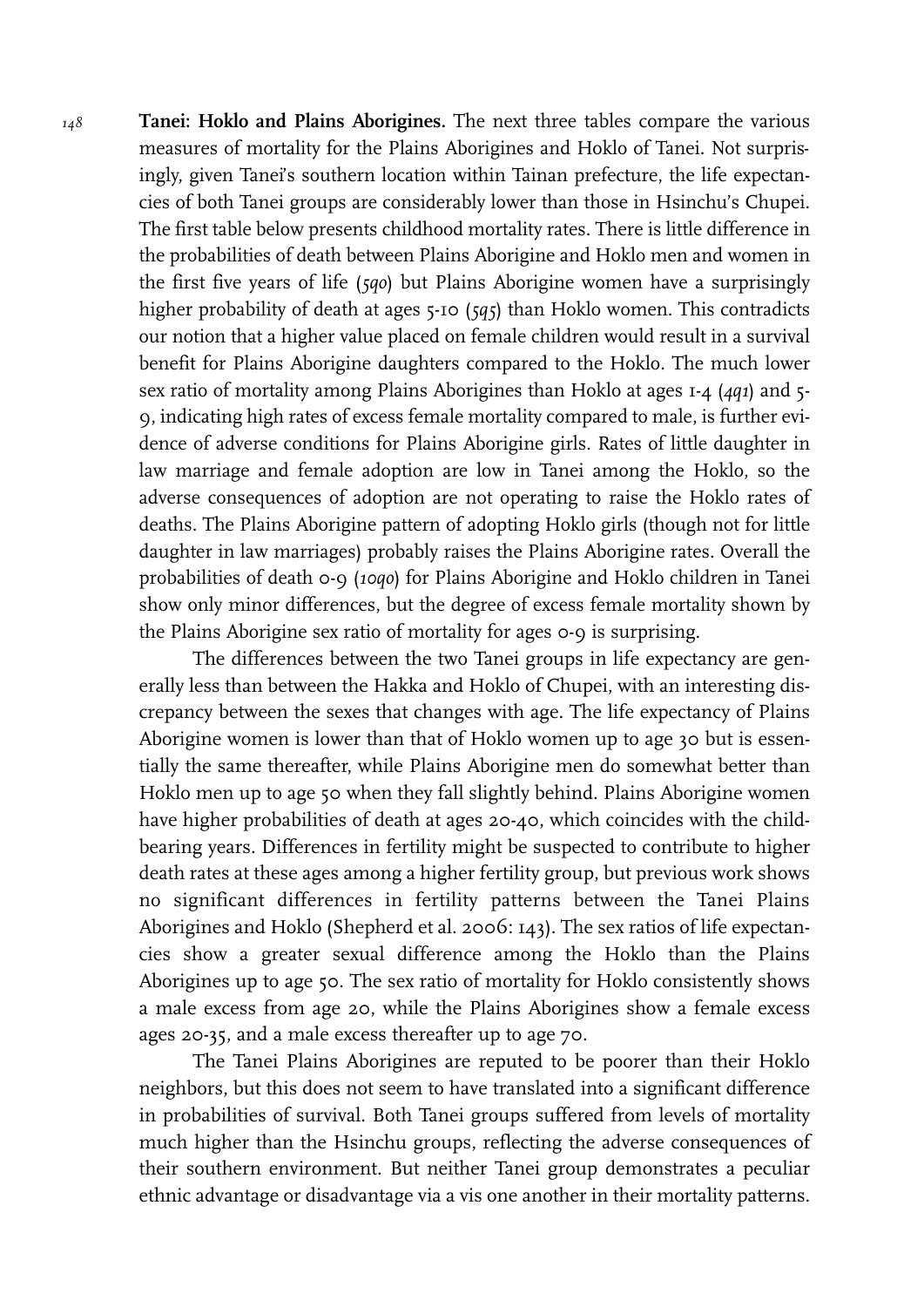# Table 34. **Probability of Death, Infant and Early childhood mortality, Plains Aborigine and Hoklo, Tanei, 1906-1945.**

|             | Probability of death,<br>per thousand person yrs. |        |                  |        | Indexed Probability<br>of Death, Hoklo = 100 |        | Sex Ratio of<br>Mortality |       |
|-------------|---------------------------------------------------|--------|------------------|--------|----------------------------------------------|--------|---------------------------|-------|
|             | Hoklo                                             |        | Plains Aborigine |        | Plains Aborigine                             |        | Male/Female               |       |
|             | Male                                              | Female | Male             | Female | Male                                         | Female | Hoklo                     | P.A.  |
| 190         | 160.3                                             | I47.1  | 177.6            | 143.3  | 110.8                                        | 97.4   | 109.0                     | 123.9 |
| 491         | 139.2                                             | 153.2  | 118.4            | 156.1  | 85.1                                         | 101.9  | 90.9                      | 75.8  |
| 590         | 277.2                                             | 277.7  | 275.0            | 277.0  | 99.2                                         | 99.7   | 99.8                      | 99.3  |
| 595         | 40.I                                              | 46.5   | 25.3             | 67.0   | 63.1                                         | 144.1  | 86.2                      | 37.8  |
| 10qo        | 306.2                                             | 3II.3  | 293.3            | 325.5  | 95.8                                         | 104.6  | 98.4                      | QO.I  |
| NN%         | 47.9%                                             | 41.7%  | 54.8%            | 41.7%  | 114.4                                        | 100.0  | 114.9                     | 131.4 |
| Total       | 124880                                            | 116215 | 16944            | 19395  |                                              |        |                           |       |
| person yrs. |                                                   |        |                  |        |                                              |        |                           |       |

# Table 35. **Life Expectancy at Different Ages, Plains Aborigines and Hoklo, Tanei, 1906-1945.**

|             | Life Expectancy at<br>Different Ages, in Years. |        |                  |        |                  | Indexed Life Expectancy,<br>$Hoklo = 100$ | Sex Ratio of Life<br>Expectancy |       |
|-------------|-------------------------------------------------|--------|------------------|--------|------------------|-------------------------------------------|---------------------------------|-------|
|             | Hoklo                                           |        | Plains Aborigine |        | Plains Aborigine |                                           | Male/Female                     |       |
| 1906-1945   | Male                                            | Female | Male             | Female | Male             | Female                                    | Hoklo                           | P.A.  |
| $\circ$     | 33.8                                            | 37.0   | 36.0             | 35.7   | 106.5            | 96.5                                      | QI.4                            | 100.8 |
| $\mathbf I$ | 39.2                                            | 42.4   | 42.8             | 40.6   | 109.2            | 95.8                                      | 92.5                            | 105.4 |
| 5           | 4I.4                                            | 45.8   | 44.3             | 43.9   | 107.0            | 95.9                                      | 90.4                            | 100.9 |
| IO          | 38.0                                            | 42.9   | 40.4             | 41.9   | 106.3            | 97.7                                      | 88.6                            | 96.4  |
| 30          | 24.0                                            | 29.5   | 24.5             | 29.6   | 102.1            | 100.3                                     | 81.4                            | 82.8  |
| 50          | 13.6                                            | 17.7   | 13.3             | 17.7   | 97.8             | 100.0                                     | 76.8                            | 75.1  |

Overall, the mortality of the Hoklo groups, whether located in Tanei or in Hsinchu, more resemble those of their close neighbors than they do those of other Hoklo.

## **Conclusion**

We have documented in this paper the persistence of strong regional differences in the levels of mortality and the underlying causes of death throughout the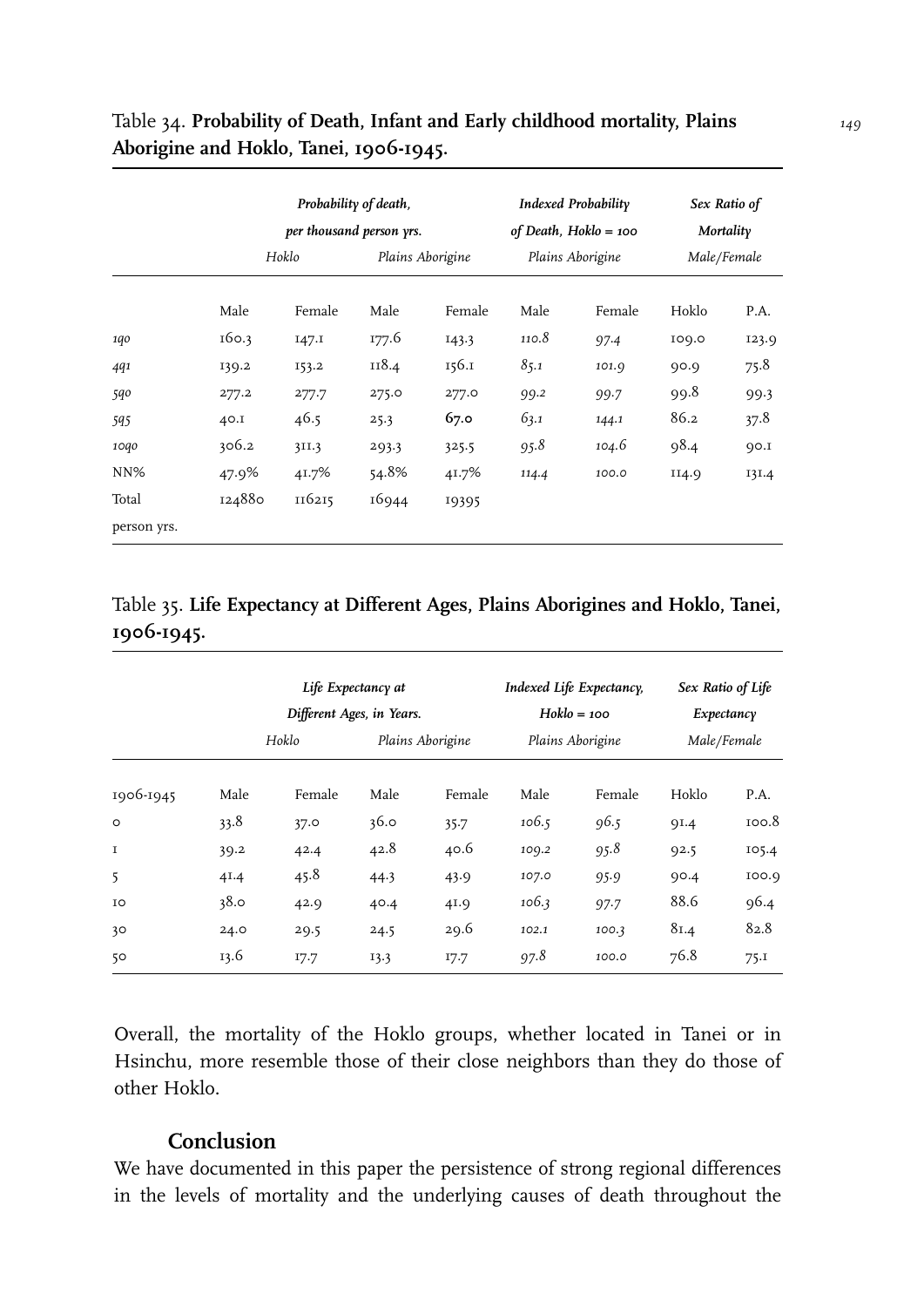|                              | Age Specific Death Rates, per thousand |        |                 |        | Indexed Probability of<br>Death, $Hoklo = 100$ |                 | Sex Ratio<br>of Mortality |       |
|------------------------------|----------------------------------------|--------|-----------------|--------|------------------------------------------------|-----------------|---------------------------|-------|
|                              |                                        | Hoklo  | Plains Aborgine |        |                                                | Plains Aborgine | Male/Female               |       |
| Age at begin.<br>of interval | Male                                   | Female | Male            | Female | Male                                           | Female          | Hoklo                     | P.A.  |
| $\circ$                      | 180.6                                  | 164.0  | 202.9           | 159.3  | 112.3                                          | 97.1            | IIO.I                     | 127.4 |
| I                            | 38.0                                   | 42.4   | 31.7            | 43.0   | 83.4                                           | 101.4           | 89.6                      | 73.7  |
| 5                            | 8.2                                    | 9.6    | 5.2             | 13.9   | 63.4                                           | 144.8           | 85.4                      | 37.4  |
| IO                           | 6.1                                    | 5.0    | 2.0             | 5.5    | 32.8                                           | 110.0           | 122.0                     | 36.4  |
| 15                           | 7.1                                    | 7.7    | 7.7             | 7.3    | 108.5                                          | 94.8            | Q2.2                      | 105.5 |
| 20                           | 13.3                                   | 12.5   | 8.5             | 15.I   | 63.9                                           | 120.8           | 106.4                     | 56.3  |
| 25                           | 14.4                                   | 12.7   | 8.4             | 18.1   | 58.3                                           | 142.5           | 113.4                     | 46.4  |
| 30                           | 19.0                                   | 13.9   | 10.0            | 17.9   | 52.6                                           | 128.8           | 136.7                     | 55.9  |
| 35                           | 25.0                                   | 14.2   | 19.9            | 18.1   | 79.6                                           | 127.5           | 176.1                     | 109.9 |
| 40                           | 28.4                                   | 22.4   | 33.1            | 17.5   | 116.5                                          | 78.1            | 126.8                     | 189.1 |
| 45                           | 34.1                                   | 21.2   | 41.6            | II.9   | 122.0                                          | 56.1            | 160.8                     | 349.6 |
| 50                           | 43.I                                   | 22.8   | 39.4            | 24.2   | 91.4                                           | 106.1           | 189.0                     | 162.8 |
| 55                           | 50.7                                   | 31.8   | 64.0            | 27.1   | 126.2                                          | 85.2            | 159.4                     | 236.2 |
| 60                           | 73.2                                   | 42.3   | 68.7            | 37.9   | 93.9                                           | 89.6            | 173.0                     | 181.3 |
| 65                           | 119.9                                  | 68.9   | 152.7           | 52.3   | 127.4                                          | 75.9            | 174.0                     | 292.0 |
| 70                           | 116.9                                  | 88.4   | III.8           | 148.7  | 95.6                                           | 168.2           | 132.2                     | 75.2  |

# Table 36. **Age Specific Death Rates, Plains Aborigine and Hoklo, Tanei. Deaths per 1000 person years.**

Japanese period in Taiwan. These differences show up strongly from the earliest date and persist to the end of the period despite public health interventions and overall declines in mortality. It is likely that the environmental and epidemiological factors giving rise to these patterns long predated the accession of Japanese rule.

We have also documented striking ethnic differences, especially in the case of the Hakka minority. The best explanation for the Hakka advantage overall is the Hakka population's good fortune to be heavily concentrated in the area of lowest mortality. But within Hsinchu we also find a moderate Hakka advantage over Hoklo persists even within small districts that keeps alive the possibility of a cultural advantage for Hsinchu Hakka. But this advantage disappears in the southern context of Kaohisung.